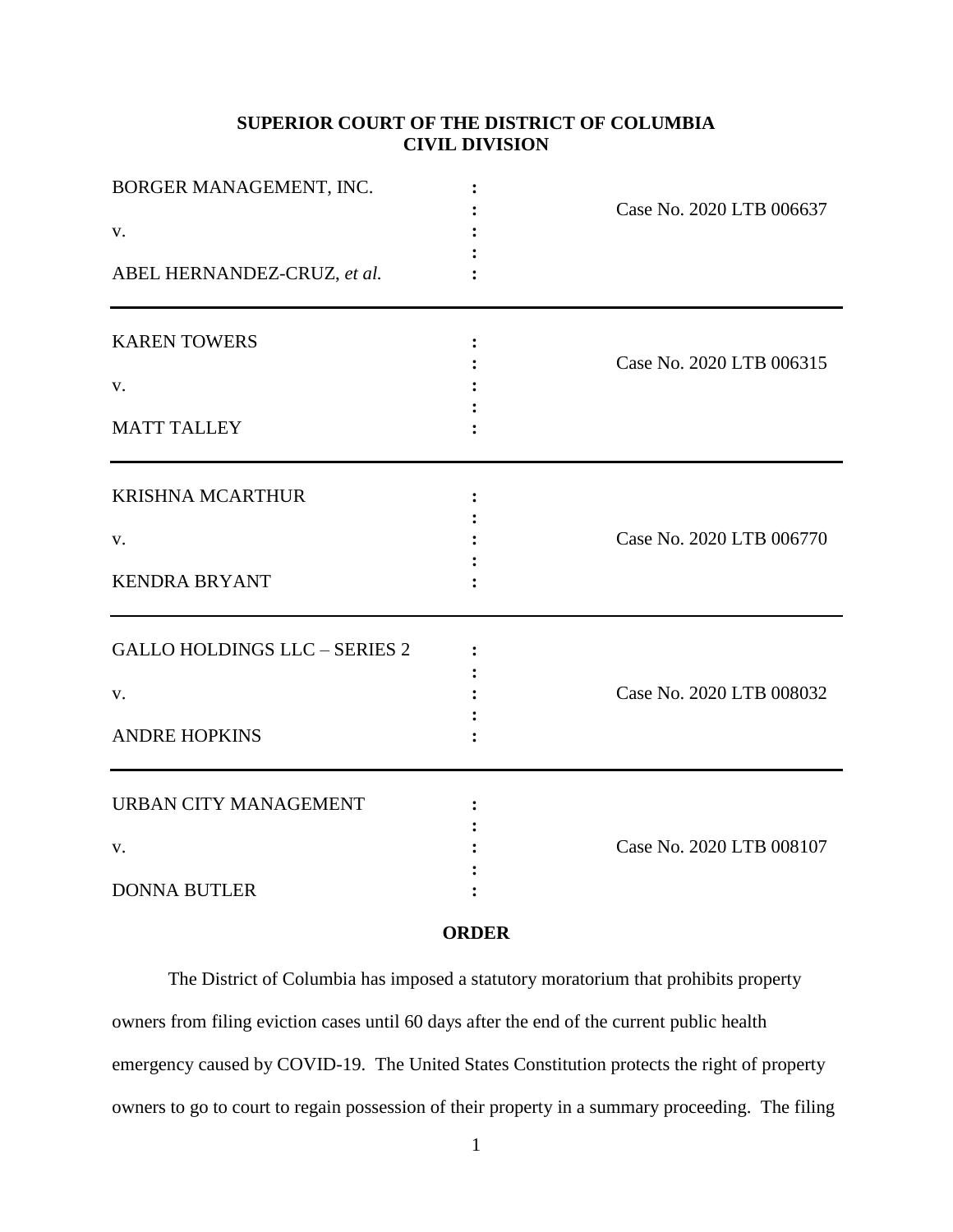moratorium limits this right by denying property owners their day in court for an extended and indefinite period. The District therefore has a demanding burden to demonstrate a reasonable fit and proportionality between the legislature's goals and the means it chose to achieve these goals. Because the District has not carried its burden, the filing moratorium does not pass constitutional muster.

Ending the filing moratorium will not directly result in any evictions during the public health emergency. The District has imposed a moratorium on evictions separate from the moratorium on the filing of eviction cases, and the property owners do *not* challenge the constitutionality of the moratorium on evictions themselves. The separate eviction moratorium means that even if landlords could file an eviction case and obtain a judgment for possession, they could not use the judgment to evict the tenant from the property during the public health emergency. Fewer than 500 eviction cases filed during the moratorium are currently pending. The moratorium on actual evictions during the public health emergency means that the defendants in these cases will not face an eviction until the emergency ends, unless they fall within one of the narrow exceptions to the eviction moratorium that the Council made and that have never been invoked.

Nor will ending the filing moratorium automatically result in a flood of new eviction cases. D.C. law prohibits landlords from issuing, until 60 days after the public health emergency ends, the notices that they must provide 30 days before they file an eviction case. In addition, the District takes the position that even if landlords can issue the required pre-suit notice and then file an eviction case, they cannot serve the court papers on tenants until 60 days after the public health emergency ends. The only short-term impact of the Court's ruling is that the Court will schedule a hearing in these cases as soon as it reasonably can, property owners will have to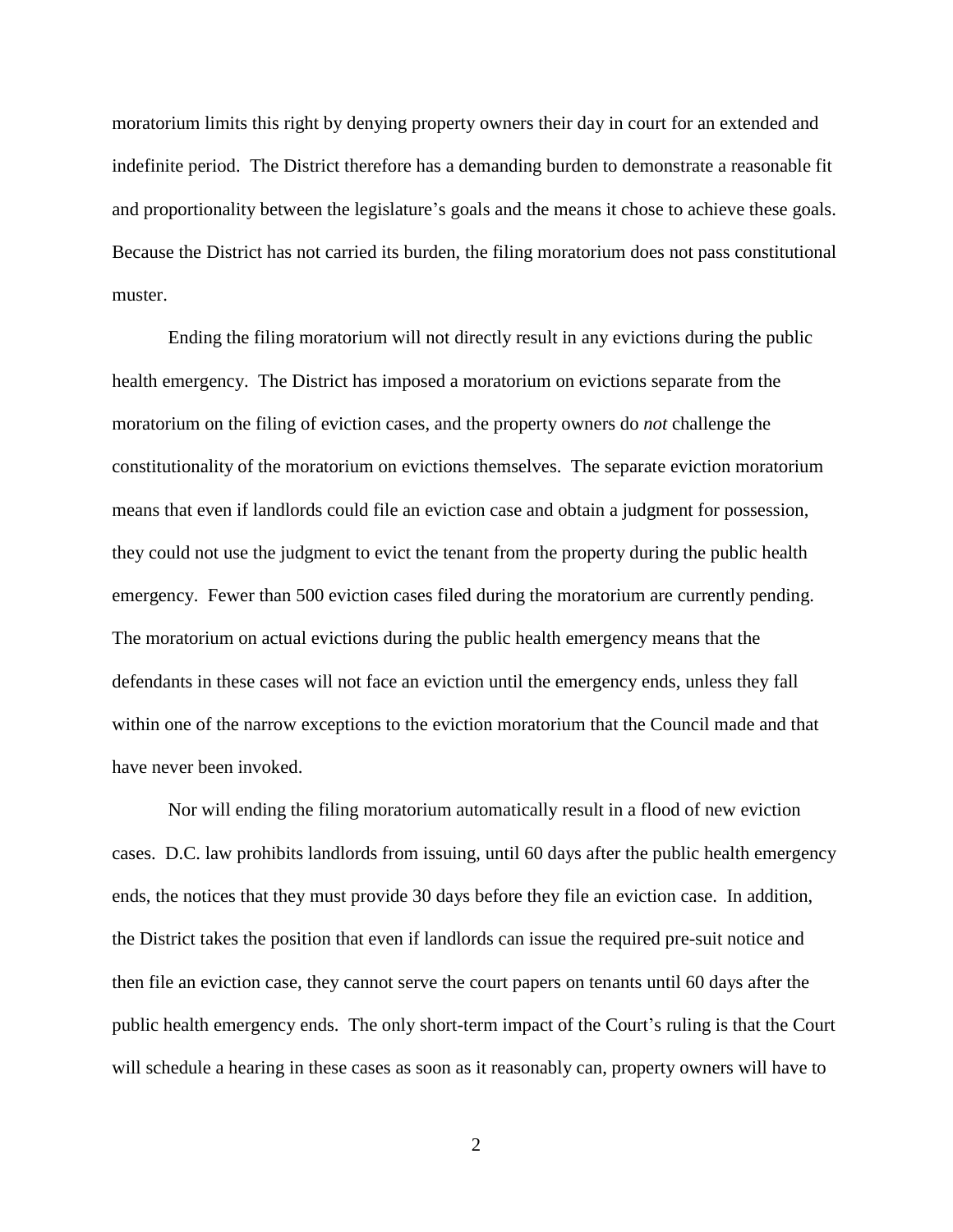try to prove their case, and defendants will be able to raise any defense or seek any relief to which they are entitled.

The District and legal services providers argue that the filing moratorium advances the government interest of containing the pandemic. "Stemming the spread of COVID-19 is unquestionably a compelling interest." *Roman Catholic Diocese v. Cuomo*, 208 L.Ed.2d 206, 209 (2020) (per curiam). The Court also agrees that the legislature could reasonably conclude that evictions increase the risk of spreading COVID-19 because a significant percentage of people who are evicted end up homeless or in more crowded conditions where the risk of infection, illness, and death are higher. The Centers for Disease Control & Prevention ("CDC") concluded that an eviction moratorium "can be an effective public health measure utilized to prevent the spread of communicable disease." CDC, *Temporary Halt in Residential Evictions To Prevent the Further Spread of COVID-19*, 85 Fed. Reg. 55292, 55294 (Sep. 4, 2020); *see Amicus* Brief at 3-4.<sup>1</sup> The issue here, however, is whether the moratorium on the filing of eviction cases promotes this compelling interest enough to justify the substantial restriction on property owners' access to the courts during a time when evictions themselves are prohibited. The District has not shown that it does.<sup>2</sup>

 $\overline{a}$ 

<sup>&</sup>lt;sup>1</sup> Amici state that "as the CDC has recognized, a moratorium on eviction filings has a real and substantial relation to the public health, meeting the first test under Jacobson." *Amicus* Brief at 15. However, as *amici* acknowledged at the November 30 hearing, and as the CDC publication cited by *amici* and quoted in the text states, the CDC found only that eviction moratoriums (and not eviction filing moratoriums) protect the public health. When the CDC adopted a moratorium on evictions that applied only to evictions for non-payment of rent and only to tenants who would become homeless or forced to live in close quarters if they were evicted, it made clear that this limited moratorium was *not* "to prevent landlords from starting eviction proceedings, provided that the *actual eviction* of a covered person for non-payment of rent does NOT take place during the period of the Order." *See Brown v. Azar*, 2020 U.S. Dist. LEXIS 201475, at \*46 (N.D. Ga. Oct. 29, 2020) (emphasis added by the court).

<sup>&</sup>lt;sup>2</sup> That a moratorium furthers a compelling government interest does not necessarily resolve other constitutional issues. For example, if the filing or eviction moratorium effects a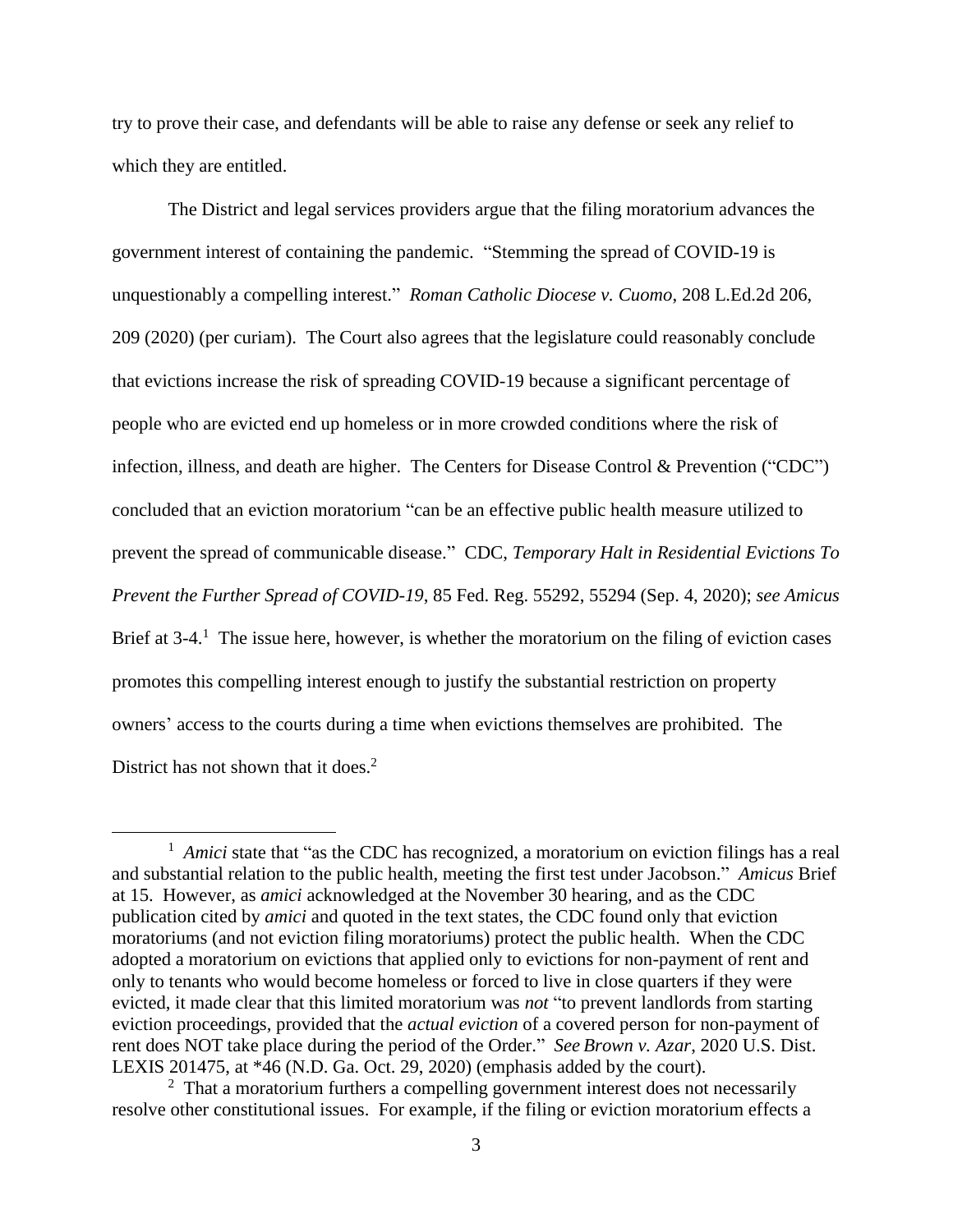The Court is acutely aware of the plight of thousands of families in our community who have struggled and continue to struggle economically and emotionally because they lost their jobs or their hours were reduced because of the pandemic. Because the District has a serious shortage of affordable housing, many families had a hard time making rent and mortgage payments even before the pandemic hit. These families may no longer be able to afford the payments to which they committed in different times, and they may not have a realistic prospect of coming up with the money for payments that they missed. For these families, both the eviction and filing moratoriums do not solve the underlying problem – the moratoriums only delay the day of reckoning that they face. The Court hopes that the legislative and executive branches of government will find ways to enable the families to keep or find affordable housing after the current public health emergency ends.

## **I. BACKGROUND**

 $\overline{a}$ 

## **A. Statutory provisions**

On March 11, 2020, Mayor Muriel Bowser declared a public health emergency in the District of Columbia due to the COVID-19 pandemic. The Mayor subsequently exercised her statutory authority to extend the emergency in stages, most recently until December 31, 2020. *See* Mayor's Order 2020-103, 67 D.C. Reg. 11802 (Oct. 7, 2020). The Mayor has legislative authority to extend the emergency past December 31, 2020.

The filing moratorium is included in a series of laws enacted during the current public health emergency that provide an array of protections for tenants.

taking of property (an issue that the Court does not decide), the fact that the taking is for a compelling public purpose does not diminish the property owner's right to just compensation from the District under the Takings Clause.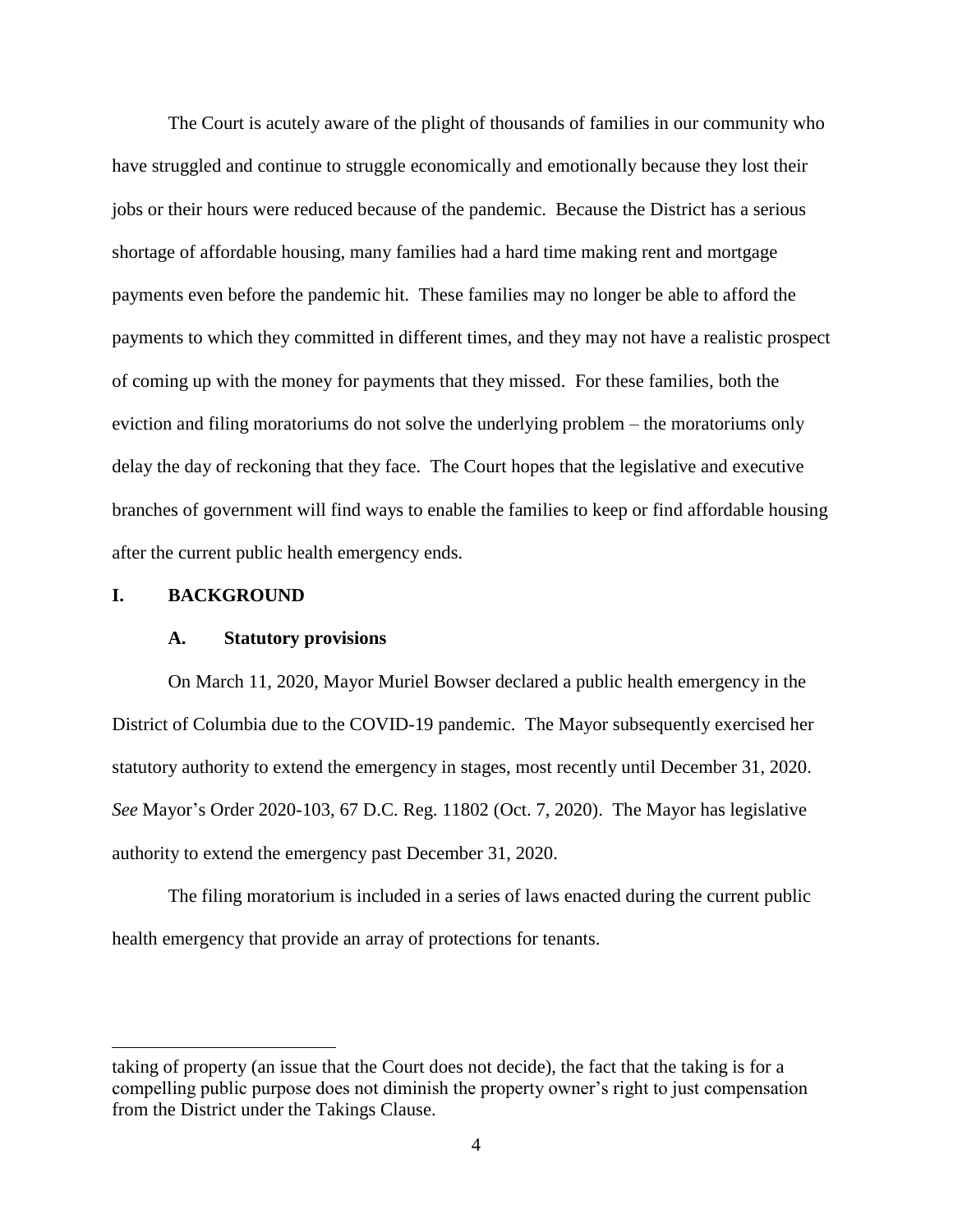# **1. The filing moratorium**

On May 13, 2020, the Mayor signed the Coronavirus Omnibus Emergency Amendment Act of 2020 (D.C. Act 23-317). D.C. Code § 16-1501 provides for property owners to regain possession of their property when others occupy it without the right to do so, and § 10 of this emergency act amended § 16-1501 to add a new subsection (b), which provides:

During a period of time for which the Mayor has declared a public health emergency pursuant to section 5a of the District of Columbia Public Emergency Act of 1980, effective October 17, 2002 (D.C. Law 14-194; D.C. Official Code 7- 2304.01), and for 60 days thereafter, the person aggrieved shall not file a complaint seeking relief pursuant to this section.

Section 29 provided that the act applied as of March 11, 2020.

l

This filing moratorium was incorporated in subsequent emergency and temporary acts

and remains in effect. *See, e.g*., Coronavirus Support Emergency Amendment Act of 2020, Act

23-326; Coronavirus Support Congressional Review Emergency Amendment Act of 2020, D.C.

Act 23-328; Coronavirus Support Temporary Amendment Act of 2020, D.C. Law 23-130.<sup>3</sup>

<sup>&</sup>lt;sup>3</sup> Section 303 of the Coronavirus Support Second Congressional Review Emergency Amendment Act of 2020 amended the D.C. Code to place substantial restrictions on debt collection activities. D.C. Code § 28-3814(*l*)(2) now provides that during the public health emergency and for 60 days thereafter, any creditor may not "Initiate, file, or threaten to file any new collection lawsuit," "Visit or threaten to visit the household of a debtor at any time for the purpose of collecting a debt," or "Confront or communicate in person with a debtor regarding the collection of a debt in any public place at any time, unless initiated by the debtor." As amended by § 303, D.C. Code § 28-3814(b)(1C) defines "debt" to mean money more than 30 days past due and owing as a result of a "lease … of … real … property for personal, family, or household purposes."

Notwithstanding *amici*'s assertion that that landlords "retain access to other available avenues to assert their rights, including … contract claims for unpaid rent" (*Amicus* Brief at 25), one of the *amici* and a landlord have argued that the debt collection legislation precludes a claim for unpaid rent. *See* Plaintiff's Motion to Dismiss Counterclaim, *Borum v. Kfetoublin*, Civil Action No. 2020 CA 003571 B (filed Nov. 12, 2020); Reply Brief of Plaintiff Gallo Holdings LLC – Series 2, at 5 (filed Nov. 20, 2020). The Court is not aware that any *amici* have argued that the debt collection legislation applies to a claim for possession (as distinguished from a claim for unpaid rent).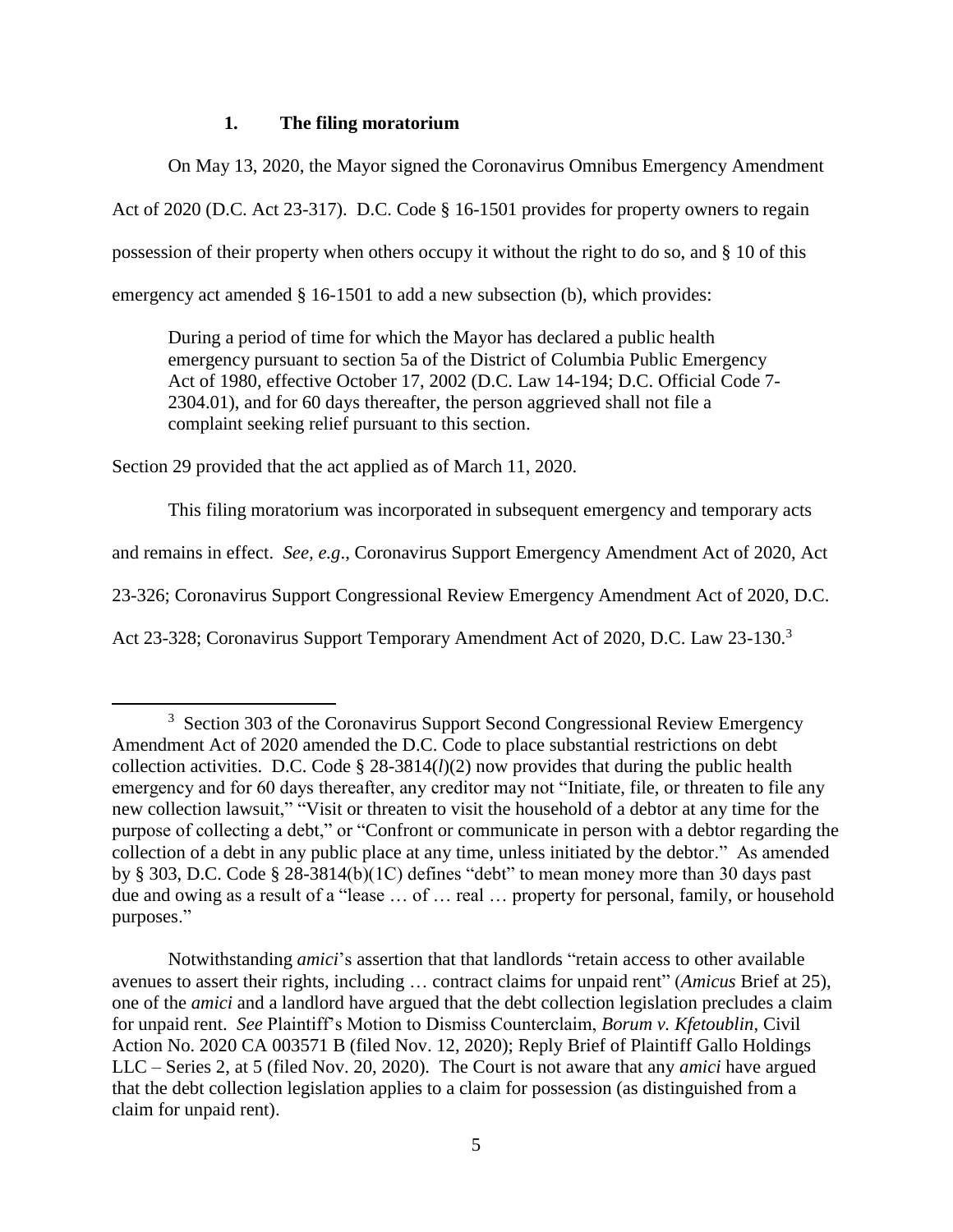# **2. Other tenant protections**

Legislation enacted during the pandemic contains protections for tenants in addition to the filing moratorium.

The protection that is most relevant to the issues raised by the filing moratorium is the moratorium on evictions themselves. The COVID-19 Response Emergency Amendment Act of 2020 (Act 23-247), which became law on March 17, 2020, amended D.C. Code § 42-3505.01(k) to prohibit a housing provider from evicting a tenant "[d]uring a period of time for which the Mayor has declared a public health emergency pursuant to § 7-2304.01.<sup>14</sup> The eviction moratorium was included in subsequent emergency and temporary acts and remains in effect.

This COVID-19 Response Emergency Amendment Act also amended D.C. Code § 16- 1502 to provide that the days during a public health emergency do not count toward the notice that a landlord must provide before a trial in an eviction case:

The summons provided for by section 16-1501 shall be served seven days, exclusive of Sundays, legal holidays, and a period of time for which the Mayor has declared a public health emergency pursuant to [§ 7-2304.01], before the day fixed for the trial of the action.

The Eviction Notice Moratorium Emergency Amendment Act of 2020 (D.C. Act 23- 415), which was enacted in October, prohibits issuance of notices to tenants to vacate. The Fairness in Renting Temporary Amendment Act of 2020 (D.C. Act 23-499), which was enacted in November, requires housing providers to provide notice of their intent to file a claim to recover possession of a rental unit in all cases and to do so at least 30 days before filing the claim. *See also* D.C. Code § 42-3208 (allowing parties to a lease the parties to waive "by agreement in writing" notice to quit).

 $\overline{a}$ 

<sup>4</sup> Subsection (k-1) makes three exceptions involving illegal acts, hardship, and abandonment, but no evictions have occurred pursuant to any of these exceptions.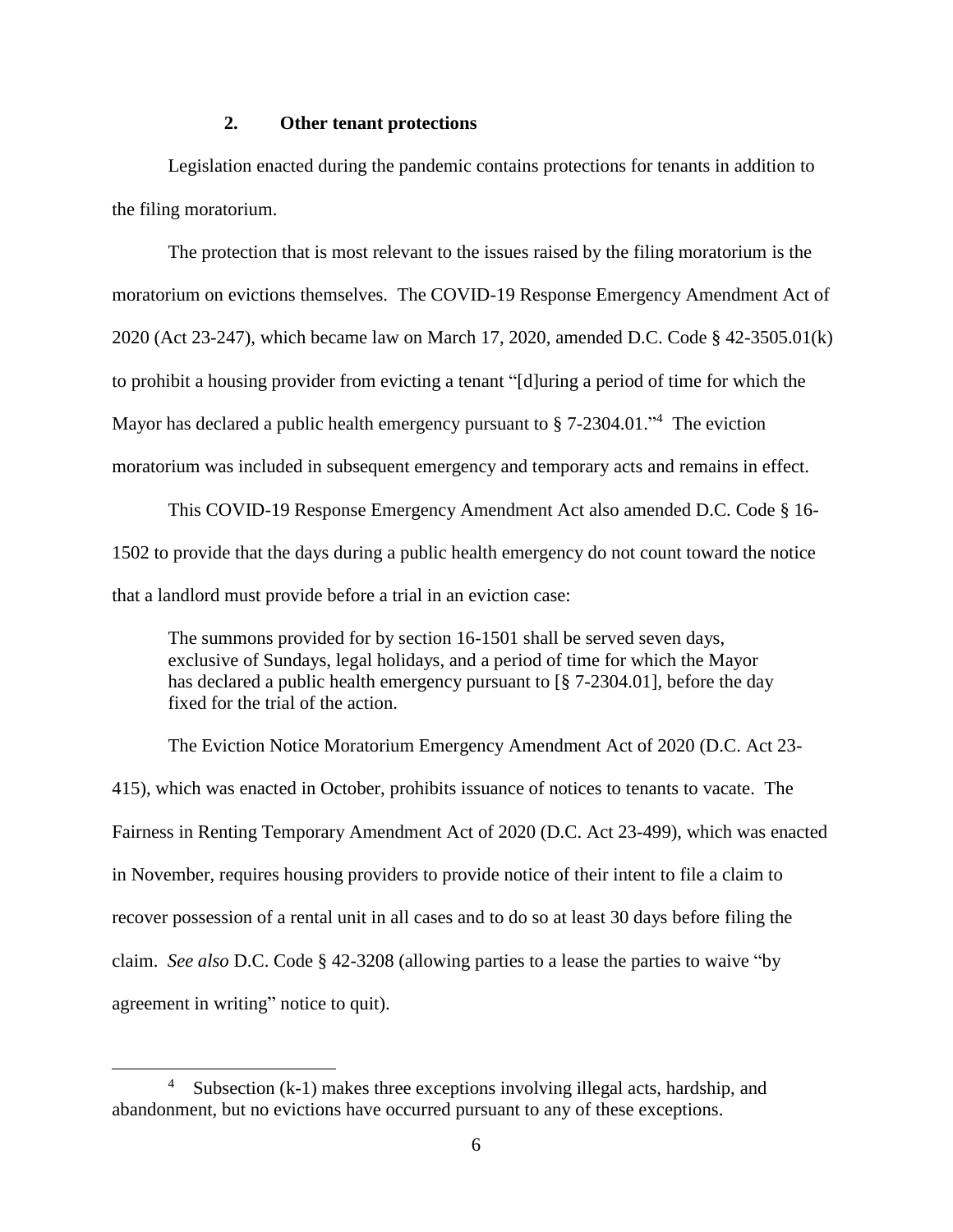In addition, emergency and temporary legislation amended D.C. Code  $\S$  42-3192.01(a)(1) to require landlords to offer tenants a payment plan that gives them at least one year to make past-due payments. Subject to limits in other statutes,  $\S$  42-3192.01(g) allows a housing provider to file a collection lawsuit or eviction case for non-payment of rent if the tenant defaults on the terms of the payment plan.

## **B. Procedural background**

The Court had no reason to reject eviction complaints that were filed in the Landlord and Tenant ("L&T") Branch between March 11 and May 13 when the filing moratorium was first enacted, nor did it dismiss on its own initiative cases filed during the moratorium before or after May 13. To give plaintiffs in these cases an opportunity to be heard, the Court ordered them to show cause within 30 days from the date of the order why the case should not be dismissed due to the filing moratorium. The Court started in late July 2020 to issue these show cause orders in each of the eviction cases that was filed on or after March 11 and that was still pending. The Court has not scheduled any hearings in any post-March 11 cases, except with respect to the pending legal challenges to the filing moratorium.

A total of 1,854 eviction cases were filed in the L&T Branch between March 11 and December 1, 2020. Over two-thirds of these cases (1,307) were filed in March (before the filing moratorium was first enacted), 388 in April (again before the filing moratorium was first enacted), and 78 in May (with the filing moratorium enacted in mid-May). Only a dozen or so cases have been filed in each subsequent month through November. 458 of these cases remain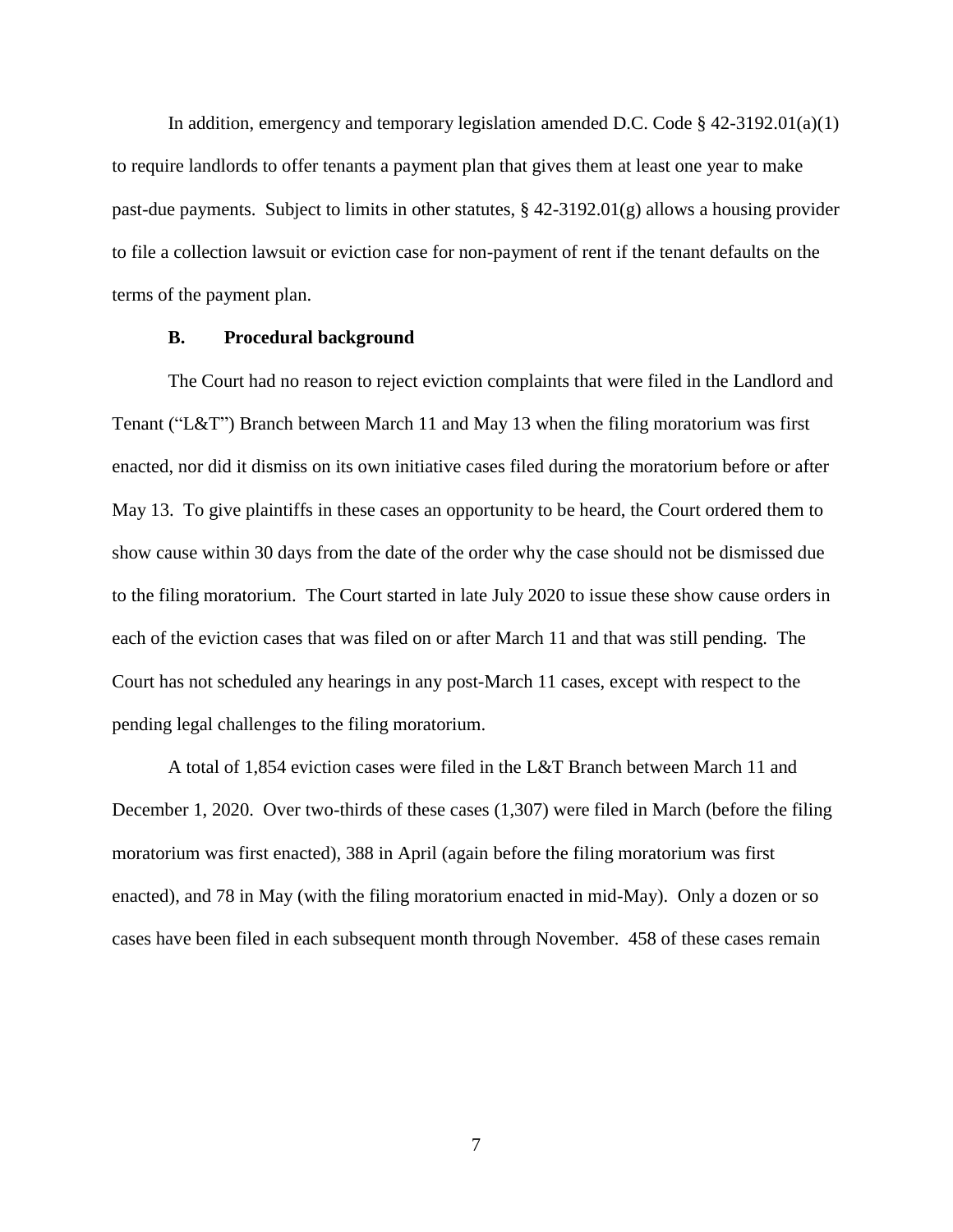open. The rest of these cases have been dismissed, pursuant to a settlement agreement or otherwise. 5

On July 28, 2020, the Presiding Judge of the of the Civil Division issued a General Order Concerning Landlord and Tenant Cases Filed On or After March 11, 2020. *See* [http://www.dccourts.gov/sites/default/files/matters-docs/General%20Order%20pdf/General-](http://www.dccourts.gov/sites/default/files/matters-docs/General%20Order%20pdf/General-Order-LT-July-28-2020_0.pdf)[Order-LT-July-28-2020\\_0.pdf.](http://www.dccourts.gov/sites/default/files/matters-docs/General%20Order%20pdf/General-Order-LT-July-28-2020_0.pdf) The Presiding Judge designated the undersigned judge to adjudicate all questions of law relating to the filing moratorium that is common to any eviction case filed on or after March 11, 2020 in the L&T Branch. The General Order provided that the calendar judges would resolve case-specific questions of law and factual dispute if and when these cases proceeded.

The Court held a hearing on September 9 to discuss procedural issues relating to the filing moratorium that were specified in its August 27 order. The Court issued a scheduling order on September 10. The Court designated additional common questions of law in orders issued on September 25 and October 1.

At a scheduling hearing on September 9, the plaintiffs in these cases informed the Court that they would rely on their responses to the orders to show cause, although one landlord later filed in Case No. 2020 LTB 008032 a motion for a declaratory judgment that the filing moratorium is unconstitutional. *See* Sep. 28, 2020 Order.<sup>6</sup>

l

<sup>&</sup>lt;sup>5</sup> In almost all of the cases that have been dismissed, the parties did not inform the Court of the terms of any settlement, so the Court has no way of knowing whether these cases were dismissed because the tenant paid any past-due rent, the tenant reached an agreement with the landlord on a payment plan, the tenants agreed to move out, or for another reason.

<sup>6</sup> The defendants in Case Nos. 2020 LTB 008005 and 2020 LTB 8011 moved to dismiss these cases on the ground (common to all post-March 11 cases) that they were filed during the filing moratorium. For the reasons explained in this order, the Court denies these motions. The plaintiffs in Case No. 2020 LTB 6315 filed a motion for preliminary and permanent injunctive relief, including an order requiring any occupants of the property to vacate. Because this motion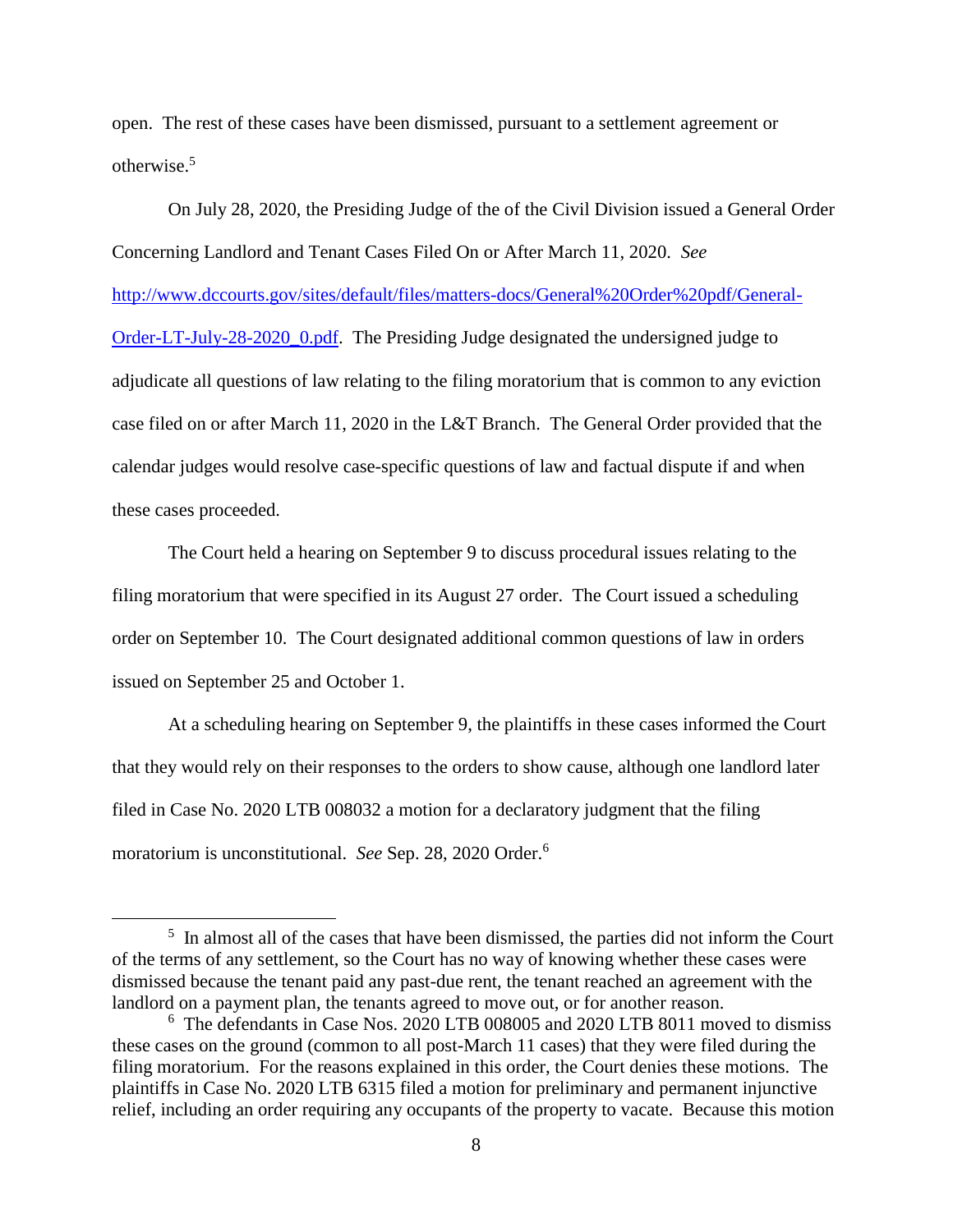Intervenor the District of Columbia filed its brief on November 6 ("D.C. Brief"). A

group of *amici curiae* consisting of Bread for the City, the D.C. Bar Pro Bono Center, the Legal Aid Society of the District of Columbia, Legal Counsel for the Elderly, the Neighborhood Legal Services Program, and Rising for Justice filed their brief on November 6 ("*Amicus* Brief"). Pursuant to an extension of time, defendant Donna Butler in Case No. 2020 LTB 008107 filed her brief on November 13. Various property owners filed reply briefs on November 20.<sup>7</sup>

On November 30, the Court held a motion hearing.<sup>8</sup>

# **II. CONSTITUTIONAL RIGHT OF ACCESS TO THE COURTS**

The constitutional right that the filing moratorium most directly affects is the right of access to the courts, and because the filing moratorium unconstitutionally infringes this right, the Court limits its analysis to this issue and does not address the property owners' other constitutional arguments. *See* Part III below.

# **A. Standard of review**

 $\overline{a}$ 

# **1. General principles**

The United States Constitution guarantees the "fundamental right of access to the courts."

*Tennessee v. Lane*, 541 U.S. 509, 533-34 (2004). This constitutional guarantee is "among the

goes only to the merits of plaintiffs' claim and does not raise any common issue of law concerning the applicability or validity of the filing moratorium, the calendar judge will address the motion in due course.

 $7$  To the extent any brief styled as a reply brief does not reply to arguments made by supporters of the filing moratorium, the Court does not consider it. For example, Shirley Proctor and other landlords filed an *amicus* brief on November 20 that contains a number of factual allegations with supporting affidavits, and the Court does address these case-specific factual issues.

<sup>8</sup> One of the cases identified by the Court as raising a common issue of law, *Cavalier Properties LLC v. Shelton*, Case No. 2020 LTB 006576, was dismissed with prejudice by the plaintiff pursuant to a settlement agreement. This case was not the only case that raised the common legal issues decided by the Court in this order, so its dismissal does not affect the Court's jurisdiction to resolve these issues.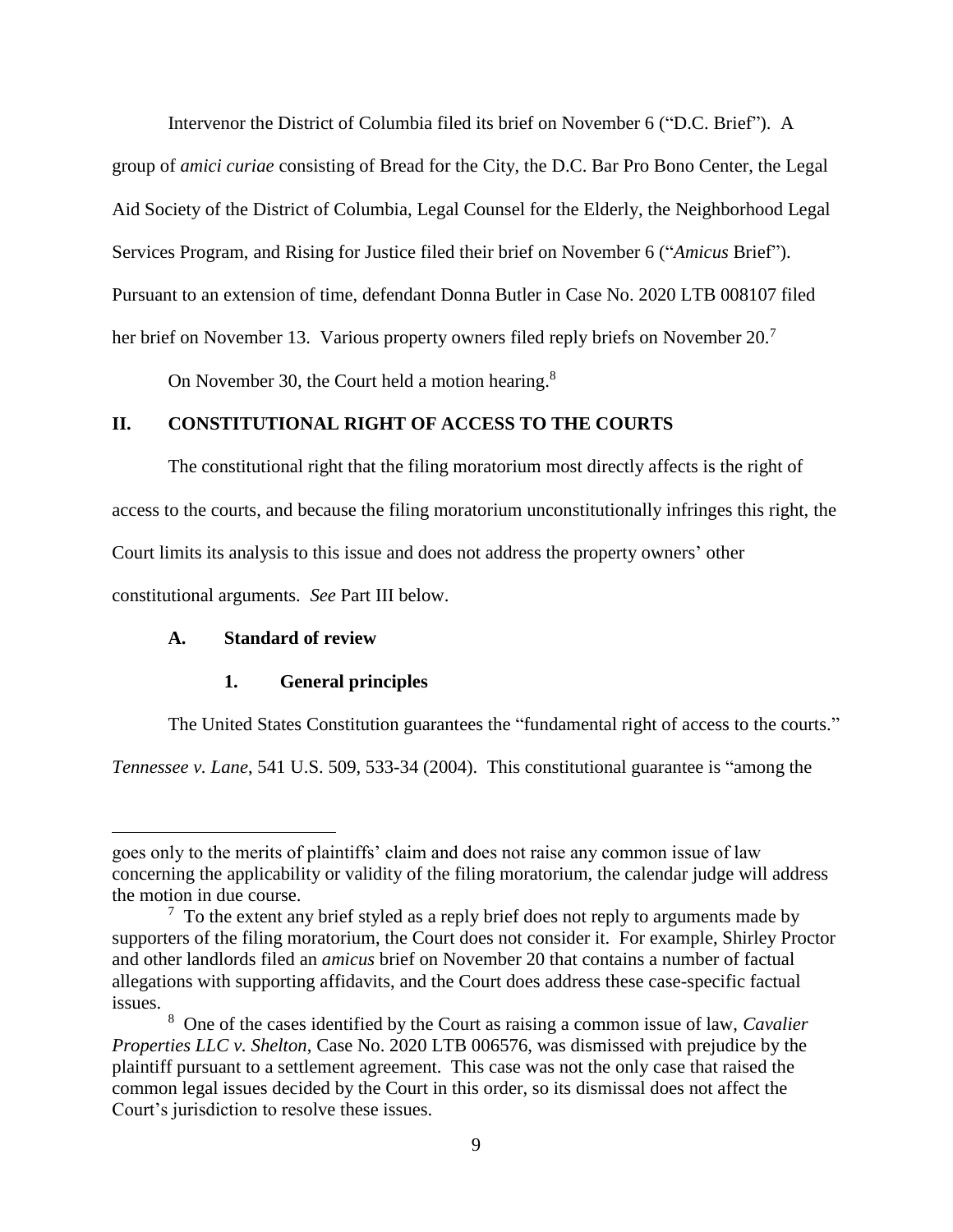most precious of the liberties safeguarded by the Bill of Rights." *United Mine Workers of America, District 12 v. Illinois State Bar Association*, 389 U.S. 217, 222 (1967). The importance of this right was recognized in a seminal case in the early days of the Republic: "The very essence of civil liberty certainly consists in the right of every individual to claim the protection of the laws, whenever he receives injury," and the government "will certainly cease to deserve this high appellation [as a government of laws, and not of men], if the laws furnish no remedy for the violation of a vested legal right." *Marbury v. Madison*, 5 U.S. (1 Cranch) 137, 163 (1803) (cleaned up). "Perhaps no characteristic of an organized and cohesive society is more fundamental than its erection and enforcement of a system of rules defining the various rights and duties of its members, enabling them to govern their affairs and definitively settle their differences in an orderly, predictable manner." *Boddie v. Connecticut*, 401 U.S. 371, 374 (1971).

The Constitution protects this right of access under both the Petition Clause of the First Amendment and the Due Process Clause of the Fifth Amendment. *See Christopher v. Harbury*, 536 U.S. 403, 415 n.12 (2002).<sup>9</sup> "The Petition Clause protects the right of individuals to appeal to courts and other forums established by the government for resolution of legal disputes." *Borough of Duryea v. Guarnieri*, 564 U.S. 379, 387 (2011) (cleaned up); *McDonald v. Smith*, 472 U.S. 479, 484 (1985) ("filing a complaint in court is a form of petitioning activity"). The Due Process Clause requires civil litigants to be "granted at a meaningful time and in a meaningful manner for a hearing appropriate to the nature of the case, the formality and procedural requisites of which can vary, depending upon the importance of the interests involved

 $\overline{\phantom{a}}$ 

<sup>&</sup>lt;sup>9</sup> The right of access to the courts may also be rooted in the Privileges and Immunities Clauses of Article IV or the Fourteenth Amendment of the U.S. Constitution. *See id*. The Court need not decide whether the Privileges and Immunities Clause applies to Congress when it legislates for the District of Columbia. *See Landise v. Mauro*, 141 A.3d 1067, 1075 & n.3 (D.C. 2016).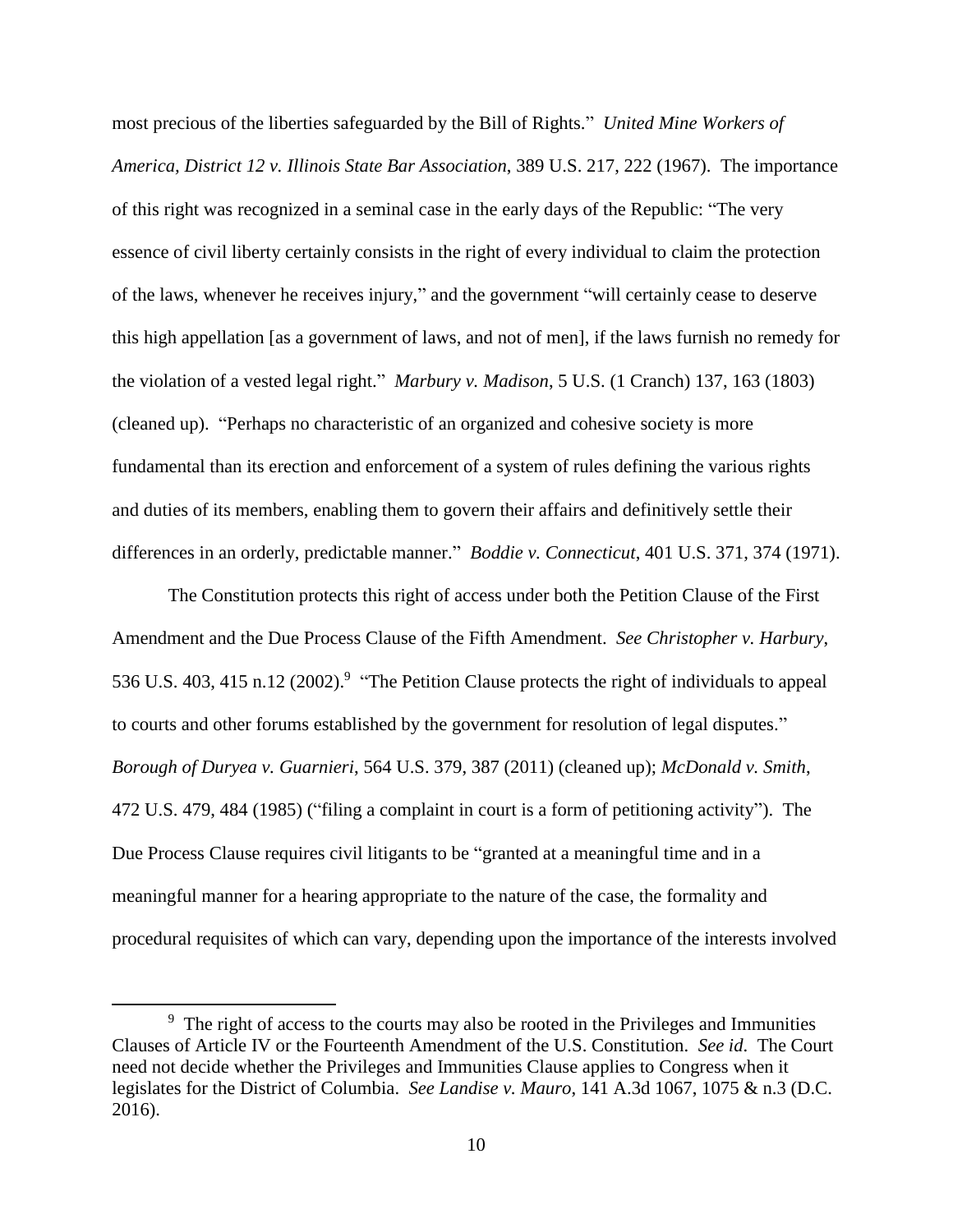and the nature of the subsequent proceedings." *Boddie*, 401 U.S. at 378 (cleaned up). The Petition Clause and the Due Process Clause raise "substantially the same question – whether the process allows a claimant to make a meaningful presentation." *Walters v. National Association of Radiation Survivors*, 473 U.S. 305, 335 (1985).

*Lane*, 541 U.S. at 533-34, *Boddie*, 401 U.S. at 374, and other cases describe the constitutional right of access to the courts as "fundamental," and courts usually apply "strict judicial scrutiny" when a law substantially interferes with a fundamental right. *See Kadrmas v. Dickinson Public Schools*, 487 U.S. 450, 457-58 (1988). In general, infringements on the right of access to courts are subject to "more searching judicial review." *See Lane*, 541 U.S. at 522- 23.

More specifically, the right of access to the courts "call[s] for a standard of judicial review at least as searching, and in some cases more searching, than the standard that applies to sex-based classifications," *Lane*, 541 U.S. at 529, and at least intermediate scrutiny applies to sex-based classifications. *See Craig v. Boren*, 429 U.S. 190, 197 (1976).<sup>10</sup> Courts have used intermediate scrutiny to analyze a variety of restrictions on other First Amendment rights. *See, e.g.*, *Abney v. United States*, 616 A.2d 856, 859-61 (D.C. 1992) (applying intermediate scrutiny to restrictions on the time, place, and manner of speech); *Florida Bar v. Went for It*, 515 U.S. 618, 625-26 (1993) (applying intermediate scrutiny to restrictions on commercial speech); *Turner Broadcasting System v. FCC*, 512 U.S. 622, 661-662 (1994) (applying intermediate scrutiny to cable must-carry regulations); *United States v. O'Brien*, 391 U.S. 367, 376-77 (1968) (applying intermediate scrutiny to restrictions on conduct with an expressive component);

 $\overline{a}$ 

<sup>10</sup> *Yanakos v. UPMC*, 218 A.3d 1214, 1222-23, 1225 (Pa. 2019), applied intermediate scrutiny under a state constitutional protection to a restriction on the right of access to courts.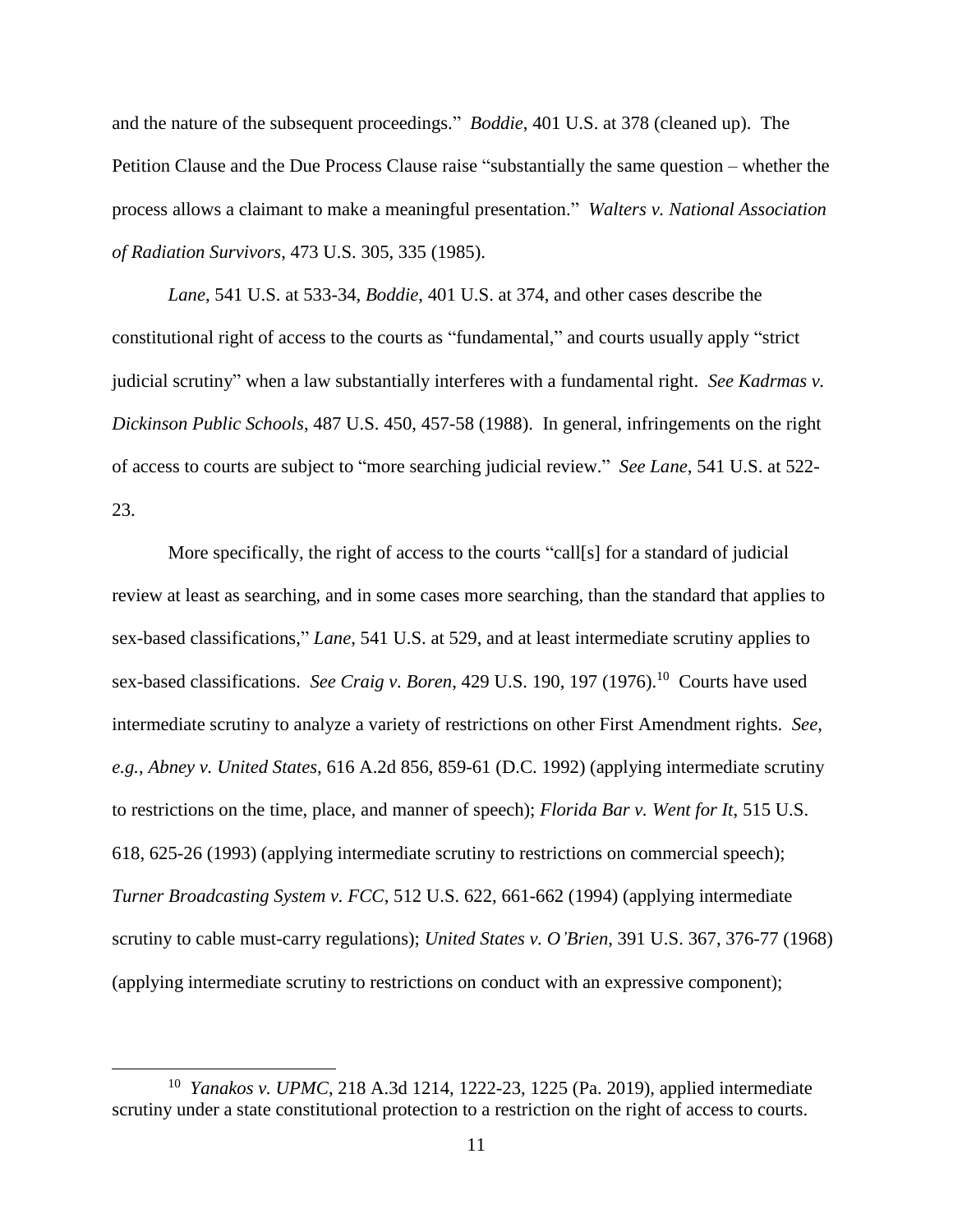*McCutcheon v. Federal Election Commission*, 893 F. Supp. 2d 133, 137 (D.D.C. 2012) (3-judge court) (applying intermediate scrutiny to restrictions on campaign contributions and strict scrutiny restrictions on campaign expenditures "although both types of limits implicate the most fundamental First Amendment interests") (cleaned up).<sup>11</sup>

Courts do not apply strict or intermediate scrutiny to all restrictions on the right of access to courts. *United States v. Kras*, 409 U.S. 434, 447 (1973), found a "rational basis" sufficient to uphold a restriction on access to bankruptcy courts. *Kras* teaches that the level of scrutiny depends on the nature of the rights that the party seeks to enforce through the courts, and on the extent and impact of the restrictions. Cases involving Second Amendment rights confirm this restriction-specific approach to the level of scrutiny under the First Amendment. "In the analogous First Amendment context, the level of scrutiny we apply depends on the nature of the conduct being regulated and the degree to which the challenged law burdens the right." *United States v. Chester*, 628 F.3d 673, 682 (4th Cir. 2010). "Borrowing from the [Supreme] Court's First Amendment doctrine, the rigor of this judicial review [of restrictions on Second Amendment rights] will depend on how close the law comes to the core of the Second Amendment right and the severity of the law's burden on the right." *Ezell v. Chicago*, 651 F.3d 684, 703 (7th Cir. 2011) (cleaned up).

When courts apply intermediate scrutiny, "the burden of justification is demanding and it rests entirely on the State." *See, e.g., United States v. Virginia*, 518 U.S. 515, 533 (1996) (sex-

 $\overline{\phantom{a}}$ 

<sup>&</sup>lt;sup>11</sup> The Court cites these cases not because it necessarily equates the right of access to the courts with other rights protected by the First Amendment or because these cases compel intermediate scrutiny of all restrictions on the right of access to courts or of the eviction filing moratorium at issue in this case. It cites these cases only because they establish that intermediate scrutiny may be warranted for a variety of restrictions on a range of activities protected by the First Amendment.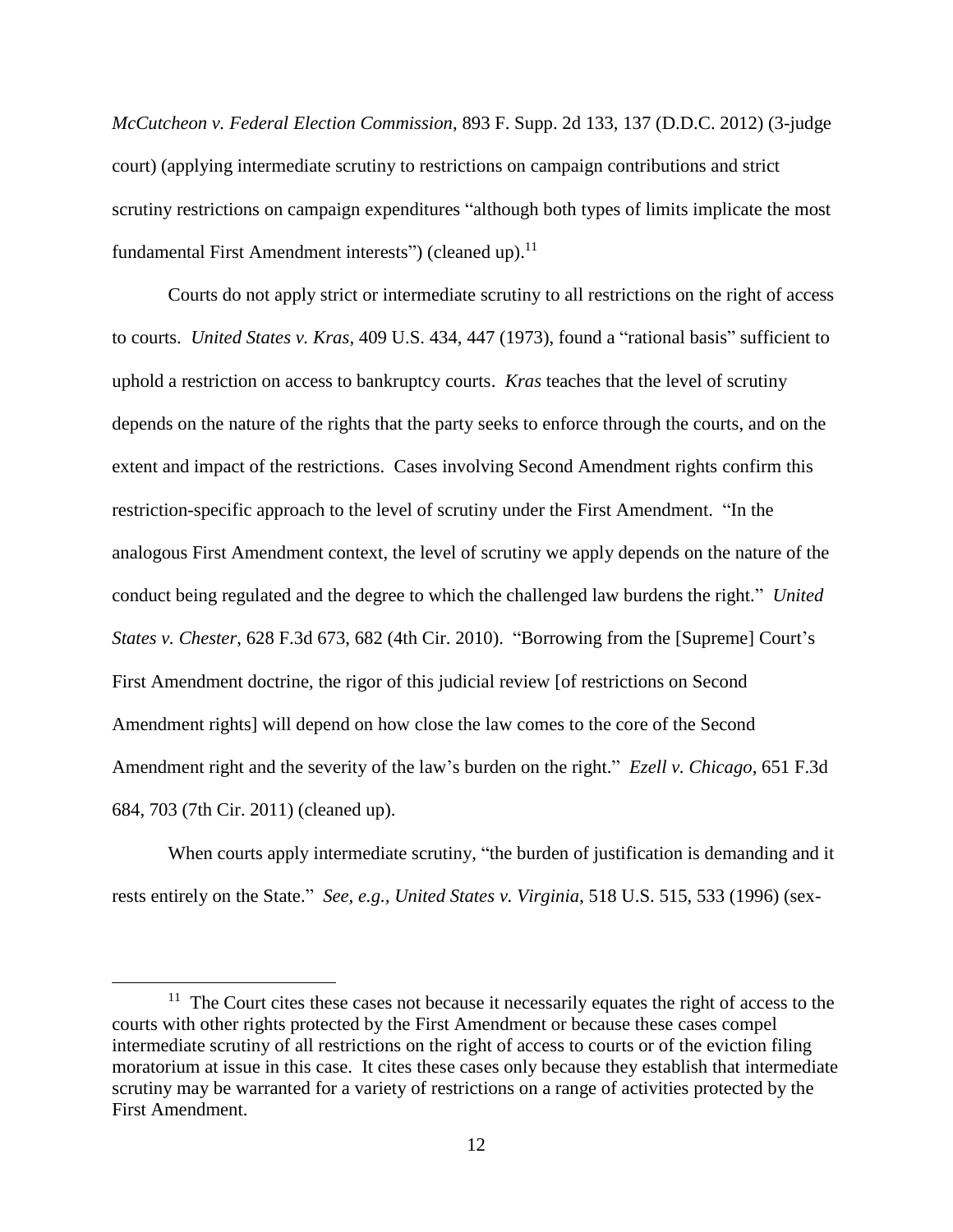based classification). "To withstand intermediate scrutiny, a governmental restriction must be substantially related to an important governmental objective." *Brown v. United States*, 979 A.2d 630, 641 (D.C. 2009) (cleaned up); *see Virginia*, 518 U.S. at 533; *Hutchins v. District of Columbia*, 188 F.3d 531, 541 (D.C. Cir. 1999) (en banc) (applying intermediate scrutiny to a curfew on juveniles). The government must establish "a 'fit' between the legislature's ends and the means chosen to accomplish those ends – a fit that is not necessarily perfect, but reasonable; that represents not necessarily the single best disposition but one whose scope is in proportion to the interest served," and the government "must affirmatively establish the reasonable fit" that the test requires. *Board of Trustees v. Fox*, 492 U.S. 469, 480 (1989) (cleaned up). Under intermediate scrutiny, the government "must demonstrate that the harms it recites are real and that its restriction will in fact alleviate them to a material degree." *Edenfield v. Fane*, 507 U.S. 761, 770-71 (1993); *United States v. National Treasury Employees Union*, 513 U.S. 454, 475 (1995) (the government "must demonstrate that the recited harms are real, not merely conjectural, and that the regulation will in fact alleviate these harms in a direct and material way").

"Intermediate scrutiny requires more than a mere incantation of a proper state purpose." *District of Columbia ex rel. W.J.D. v. E.M*., 467 A.2d 457, 461 (D.C. 1983) (cleaned up). To carry its burden, the government must establish the public benefits of the restriction "by evidence, and not just asserted." *Annex Books, Inc. v. City of Indianapolis*, 581 F.3d 460, 463 (7th Cir. 2009). The statute's proponent "can rely on a wide range of sources, including legislative history, empirical evidence, case law, and even common sense, but it may not 'rely upon mere anecdote and supposition.'" *Tyler v. Hillsdale County Sheriff's Dep't*, 837 F.3d 678, 694 (6th Cir. 2016) (quoting *United States v. Carter*, 669 F.3d 411, 418 (4th Cir. 2012)). The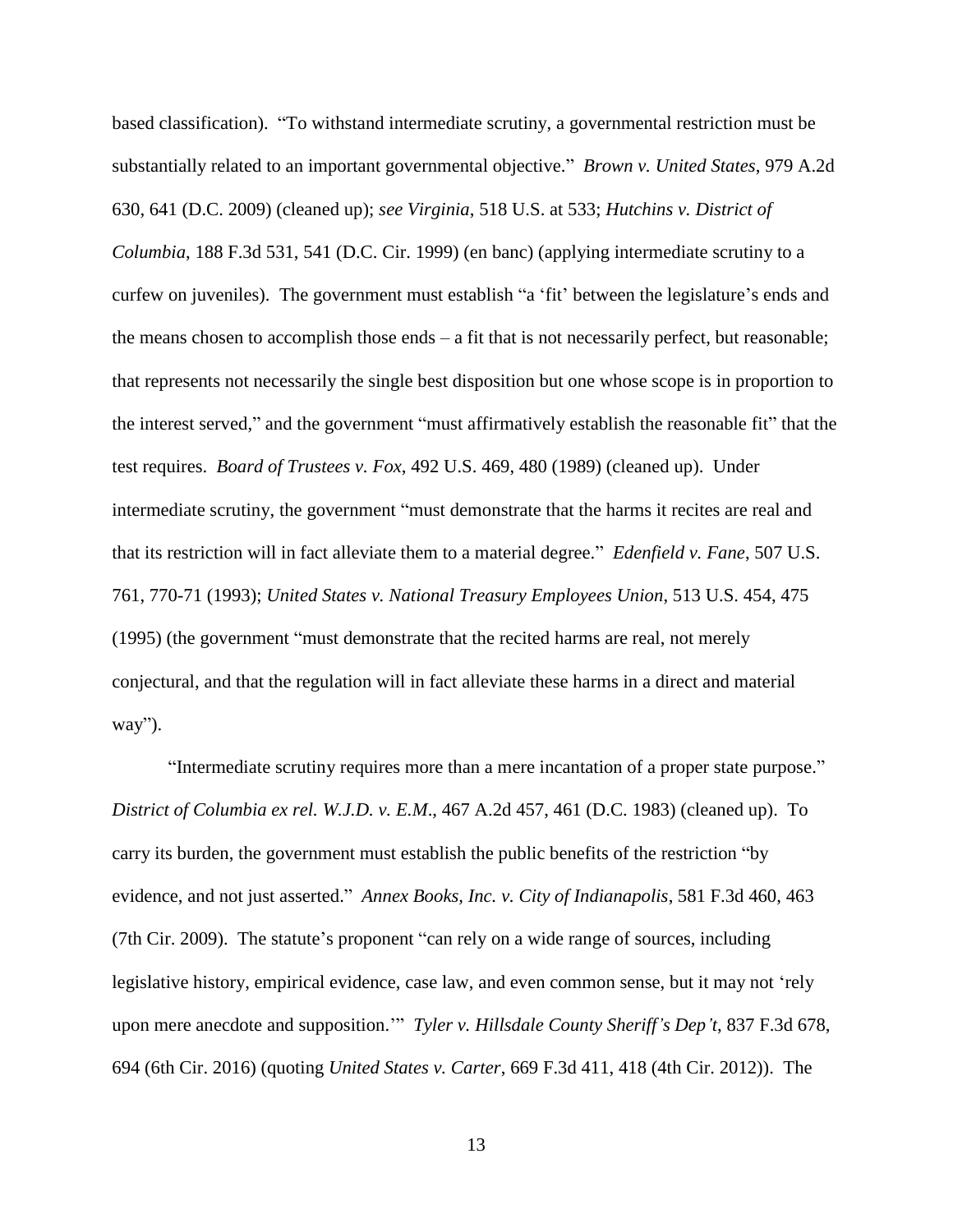burden to justify a restriction under intermediate scrutiny "is not satisfied by mere speculation or conjecture" *Edenfield*, 507 U.S. at 770-71; *see Ezell v. Chicago*, 651 F.3d 684, 709 (7th Cir. 2011) (the government must supply "actual, reliable evidence to justify restricting protected expression based on secondary public-safety effects"); *City of Los Angeles v. Alameda Books, Inc.*, 535 U.S. 425, 438 (2002) (evidence concerning zoning restrictions on adult bookstores "must fairly support the municipality's rationale for its ordinance"); *Annex Books, Inc. v. City of Indianapolis*, 624 F.3d 368, 369 (7th Cir. 2010) (affirming preliminary injunction where a city's "empirical support" for an ordinance limiting the hours of operation of an adult bookstore was "too weak"). "The quantum of empirical evidence necessary to satisfy heightened judicial scrutiny of legislative judgments will vary up or down with the novelty and plausibility of the justification raised." *Nixon v. Shrink Missouri Government PAC*, 528 U.S. 377, 391 (2000).

### **2. Intermediate scrutiny**

The Court applies intermediate scrutiny in evaluating the constitutionality of the filing moratorium.

As discussed below, several factors justify the application of intermediate scrutiny: the absolute nature of the filing moratorium; its lengthy and indefinite duration; property owners' right to summary proceedings in eviction cases; the constitutional protection of private property rights; property owners' inability to regain possession from an unwilling occupant without a court order; the loss of critical interim protection afforded by protective orders during the moratorium; and the substantial delay in property owners' ability to regain possession of their property until months after the public health emergency has ended. The cumulative burden on property owners' right of access to courts warrants intermediate scrutiny.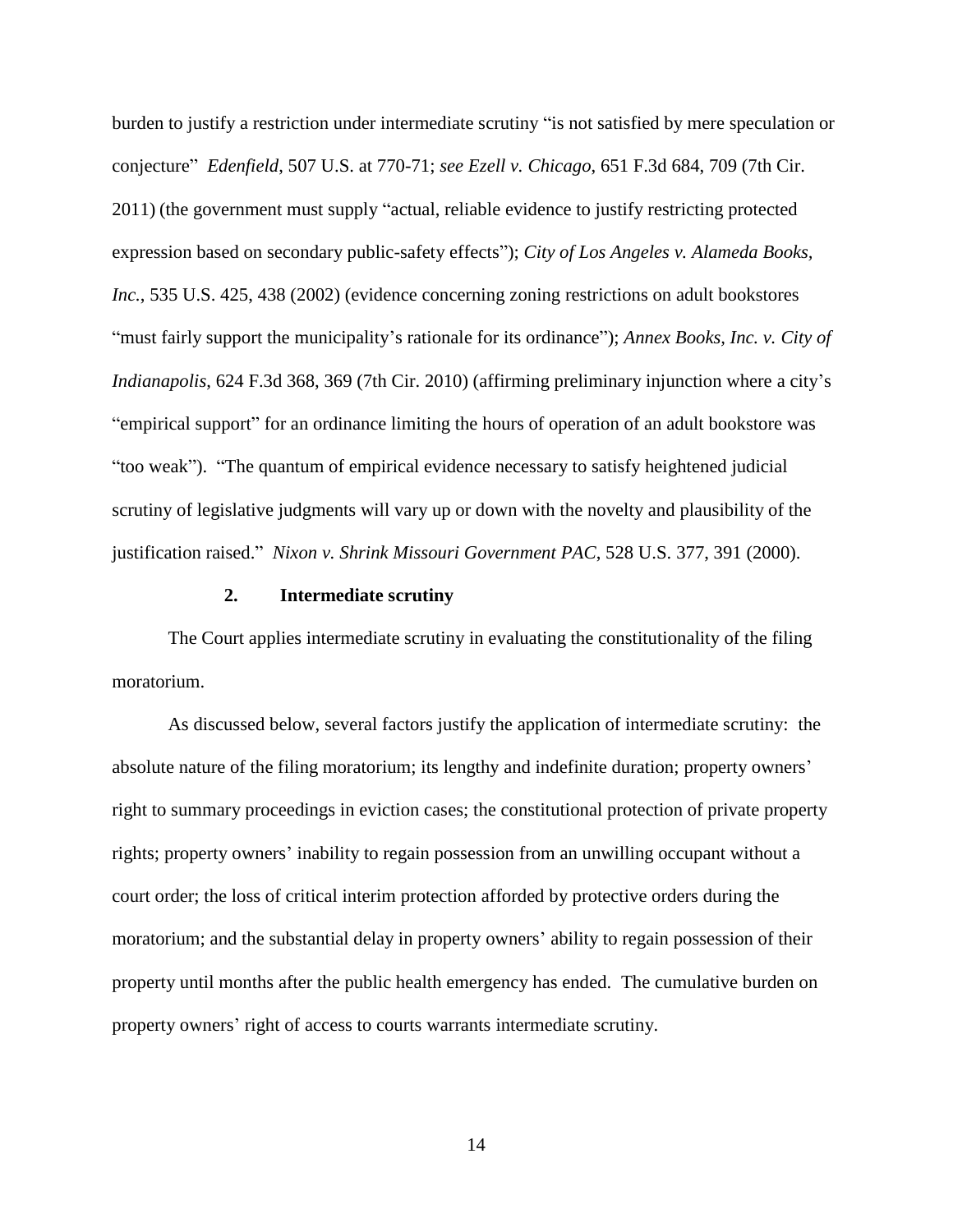The filing moratorium categorically prohibits the filing of any case, no matter how compelling or urgent the property owner's interest in possession; it does not merely make it more difficult to file eviction cases during the public health emergency (for example, by imposing procedural prerequisites).<sup>12</sup> Because a prohibition on filing completely precludes the would-be plaintiff's access to the courts, the filing moratorium burdens the core of the constitutional right of access. *See Ezell*, 651 F.3d at 703.

The filing moratorium applies across the board to all cases in which property owners try to regain possession of their property. The primary impetus for the filing moratorium and the other statutory tenant protections was the crushing financial impact of the pandemic on so many D.C. residents and their resulting inability to afford rental housing in a community that already suffered from a serious shortage of affordable housing. But the filing moratorium protects people who lack the right to occupy property for reasons that are entirely unrelated to the pandemic and that even predate the pandemic. For example, the filing moratorium applies to (a) landlords who seek to evict a tenant because the tenant violated committed crimes on the premises or interfered with neighbors' rights, (b) landlords who want to exercise their right under D.C. Code § 42–3505.01(d) to terminate a tenancy so that they can occupy their property for their personal use as a dwelling, and (c) mortgage companies and purchasers of property at a prepandemic foreclosure sale that seek to evict a foreclosed homeowner who no longer has any right to occupy the property.<sup>13</sup>

 $\overline{a}$ 

<sup>&</sup>lt;sup>12</sup> As the Court explains in Section II.A.3 below, *amici* argue that the filing moratorium has limited effect because it does not apply to eviction cases that invoke the ejectment statute and that are filed in the Civil Actions Branch, but the filing moratorium does not contain this gaping loophole.

<sup>&</sup>lt;sup>13</sup> *Amici* are correct that the public has an interest in not forcing such occupants into homelessness or crowded living conditions. *See Amicus* Brief at 4. Nevertheless, property owners in these cases are prejudiced by the multi-month delay produced by the filing moratorium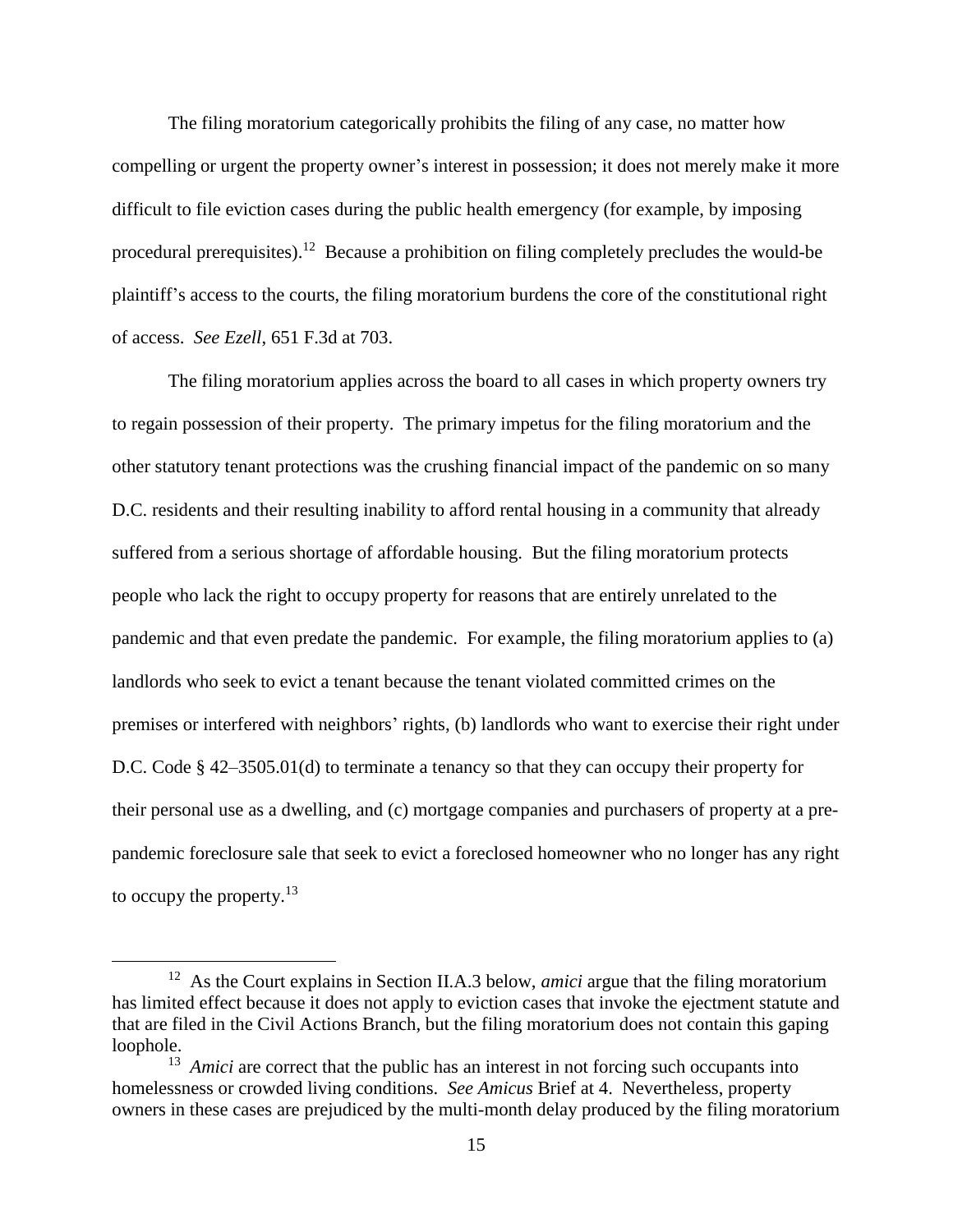Furthermore, the duration of the filing moratorium is both substantial and indefinite. The filing moratorium has already lasted nine months, and it will continue for a total of at least a year – until the end of February 2021, which is 60 days after December 31, 2020, the date to which the Mayor has currently extended the period of emergency. The Mayor has the authority to extend the public health emergency into 2021, and if she does so, the filing moratorium will last even longer. As the property owners acknowledged at the November 30 hearing, approximately four months of the prior delay is not attributable to the filing moratorium because it would have occurred anyway: it took time for the Court to develop the capacity to conduct hearings remotely; so the Court was unable to hold virtually any hearings in L&T cases from mid-March until early July. Nevertheless, the delay attributable to the filing moratorium starting in July is substantial: it has already totaled over five months; and it will continue for at least almost three more months.

This substantial and indefinite delay is a significant factor warranting intermediate scrutiny of the filing moratorium because "time is of the essence" in eviction cases. *See Mahdi v. Poretsky Management, Inc.*, 433 A.2d 1085, 1088 (D.C. 1980) (per curiam). "First and foremost, the Landlord and Tenant Branch of the Civil Division of the Superior Court of the District of Columbia was intended to determine disputes between landlord and tenant in a summary fashion." *Davis v. Rental Associates*, 456 A.2d 820, 822 (D.C. 1983) (en banc). A landlord's interest in summary resolution of its claims against a tenant has a constitutional basis.<sup>14</sup> The Court of Appeals has stressed that the Supreme Court in *Lindsey v. Normet*, 405

l

in obtaining a judgment for possession that could be enforced when the eviction moratorium ends.

<sup>&</sup>lt;sup>14</sup> That is true even if the claim is styled an action for ejectment. *See* Section II.A.3 below.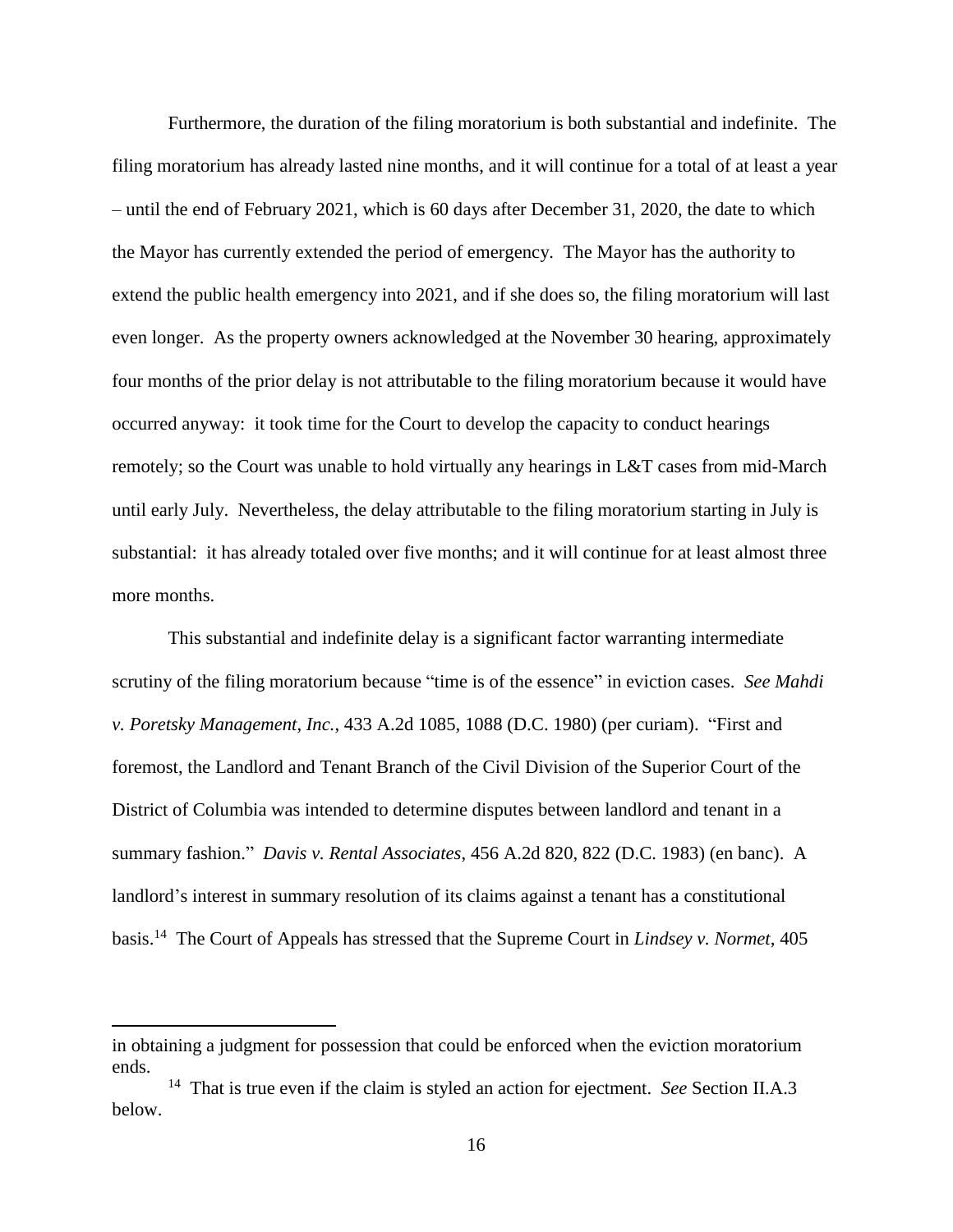U.S. 56, 74 (1972), "made a pointed allusion to the constitutional rights of the landlord: 'Nor should we forget that the Constitution, expressly protects against confiscation of private property or the income therefrom.'" *Mahdi*, 433 A.2d at 1088; *see Brown*, 2020 D.C. App. LEXIS 120 at \*17 n.37 (depriving landlord of funds until an eviction case is resolved "might well constitute the kind of confiscation against which the Court warned in *Lindsey*").<sup>15</sup> Unconstitutional denial of access can occur when "official action is presently denying an opportunity to litigate for a class of potential plaintiffs" even "only in the short term." *Christopher*, 536 U.S. at 413 (cleaned up).

Furthermore, the only way that landlords can seek to vindicate their constitutionally protected property rights is through an action for possession, because D.C. law deprives the landlords of the self-help remedy that they had under common law. *See Mendes v. Johnson*, 389 A.2d 781, 787 (D.C. 1978). It is "the availability of a summary procedure whereby a landlord could quickly reacquire possession from a defaulting tenant with the aid of judicial process" that "justified the abrogation of the common law right of self-help and the rejection of precedents holding that such right had been preserved." *Mahdi*, 433 A.2d at 1088. The judicial process is the alternative to forcible entry and detainer, and it is precisely because "[t]he right to sue and defend in the courts is the alternative of force" that this right "is the right conservative of all other rights, and lies at the foundation of orderly government." *Chambers v. Baltimore & Ohio R.R. Co*., 207 U.S. 142, 148 (1907). Landlords and tenants have a private commercial relationship, and "[g]overnment's role with respect to the private commercial relationship is

 $\overline{\phantom{a}}$ 

<sup>&</sup>lt;sup>15</sup> This factor distinguishes this case from *Kras*, where the Supreme Court applied rational-basis analysis in evaluating restriction on access to bankruptcy courts. *Kras* relied on the fact that "[t]here is no constitutional right to obtain a discharge of one's debts in bankruptcy." *Kras*, 409 U.S. at 446. Here, in contrast, landlords have a constitutional right to use their property and to earn income from it, and that right is frustrated when, for example, tenants materially breach their lease obligations yet continue to occupy the landlord's property.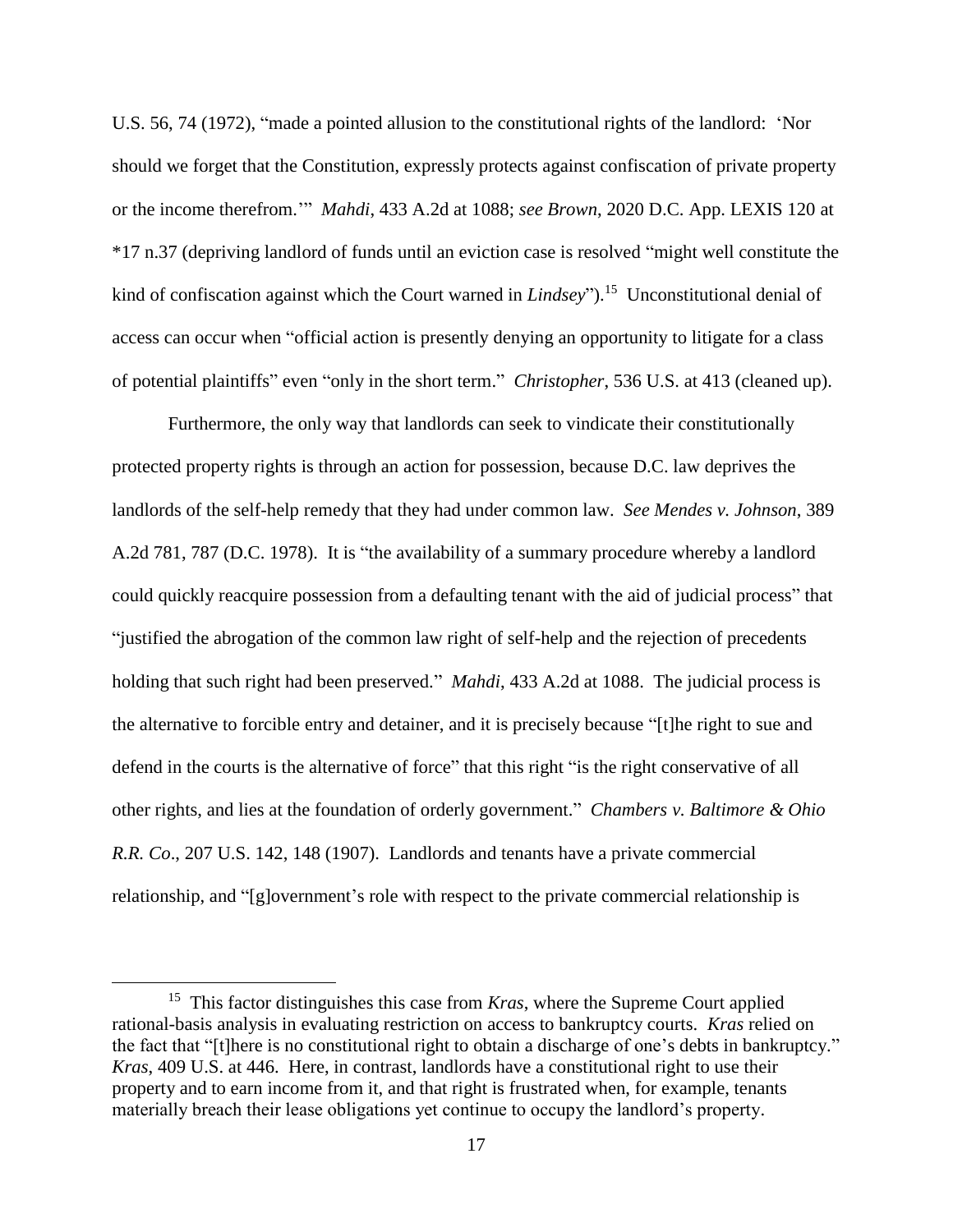qualitatively and quantitatively different from its role in the establishment, enforcement, and dissolution of marriage." *Kras*, 409 U.S. at 445-56. Nevertheless, eviction cases provide the means for property owners to enforce their constitutional right to their property and to income from it. Moreover, "a chose in action is a constitutionally recognized property interest," *Phillips Petroleum v. Shutts*, 472 U.S. 797, 807 (1985), and choses in action generally include rights of action arising out of contract. *See Boyce v. Boyce*, 541 A.2d 614, 616 n.4 (D.C. 1988).<sup>16</sup>

 $\overline{\phantom{a}}$ 

This Court respectfully disagrees with two components of the ruling. First, *Elmsford*  ruled that landlords' ability to recover damages for breach of contract meant that the moratorium on the filing of eviction actions had no actual effect on their ability to pursue a legal claim. *See id*. at \*49. However, even putting aside the substantial question of whether the statutory moratorium on debt collection activities precludes the landlords from seeking payment of money due under the lease contract (*see* note 3 above), a landlord's ability to seek damages from a judgment-proof debtor is not a substitute for an action for possession, and as the Court discusses below, the serious and lasting financial impact of the pandemic means that many tenants may never be able to make their landlords whole. Second, *Elmsford* states that the filing moratorium "merely postpones the date on which landlords may commence summary proceedings against their tenants." *Id*. at \*45. But if the plaintiff is not permitted to initiate a proceeding until a substantial time after its cause of action accrues, the proceeding is summary in name only, and *Elmsford* does not discuss the constitutional underpinning of a landlord's right to a summary proceeding. Nor does *Elmsford* discuss landlords' constitutional rights as property owners, or the impact of the filing moratorium on landlords' ability to obtain interim relief. Likewise, the CDC moratorium at issue in *Brown v. Azar*, 2020 U.S. Dist. LEXIS 201475, at \*50-52, was substantially more limited in scope and duration than the D.C. moratorium, and like *Elmsford*, *Brown* did not consider the factors discussed in this footnote that affect the level of scrutiny.

<sup>16</sup> *Elmsford Apartment Associates, LLC v. Cuomo*, 2020 U.S. Dist. LEXIS 115354, 2020 WL 3498456 (S.D.N.Y. June 29, 2020), upheld a moratorium imposed by New York State on eviction filings against a constitutional challenge under the Petition Clause. However, New York's filing moratorium was substantially narrower than the District's; among other things, it lasted for only about three months (from May 7 to August 19), and it applied only to actions for non-payment of rent. *See id*., 2020 U.S. Dist. LEXIS 115354, at \*5, \*11. *Elmsford* distinguished *ACA International v. Healey*, 2020 U.S. Dist. LEXIS 79716, 2020 WL 2198366 (D. Mass. May 6, 2020), on the ground that the moratorium on the filing of debt collection cases "outlawed legal remedies of any kind" for the duration of the pandemic. *See id*. at \*52. The District's filing moratorium precludes property owners from seeking effective equitable remedies against a whole class of tenants for at least a year – and longer if the public health emergency lasts longer.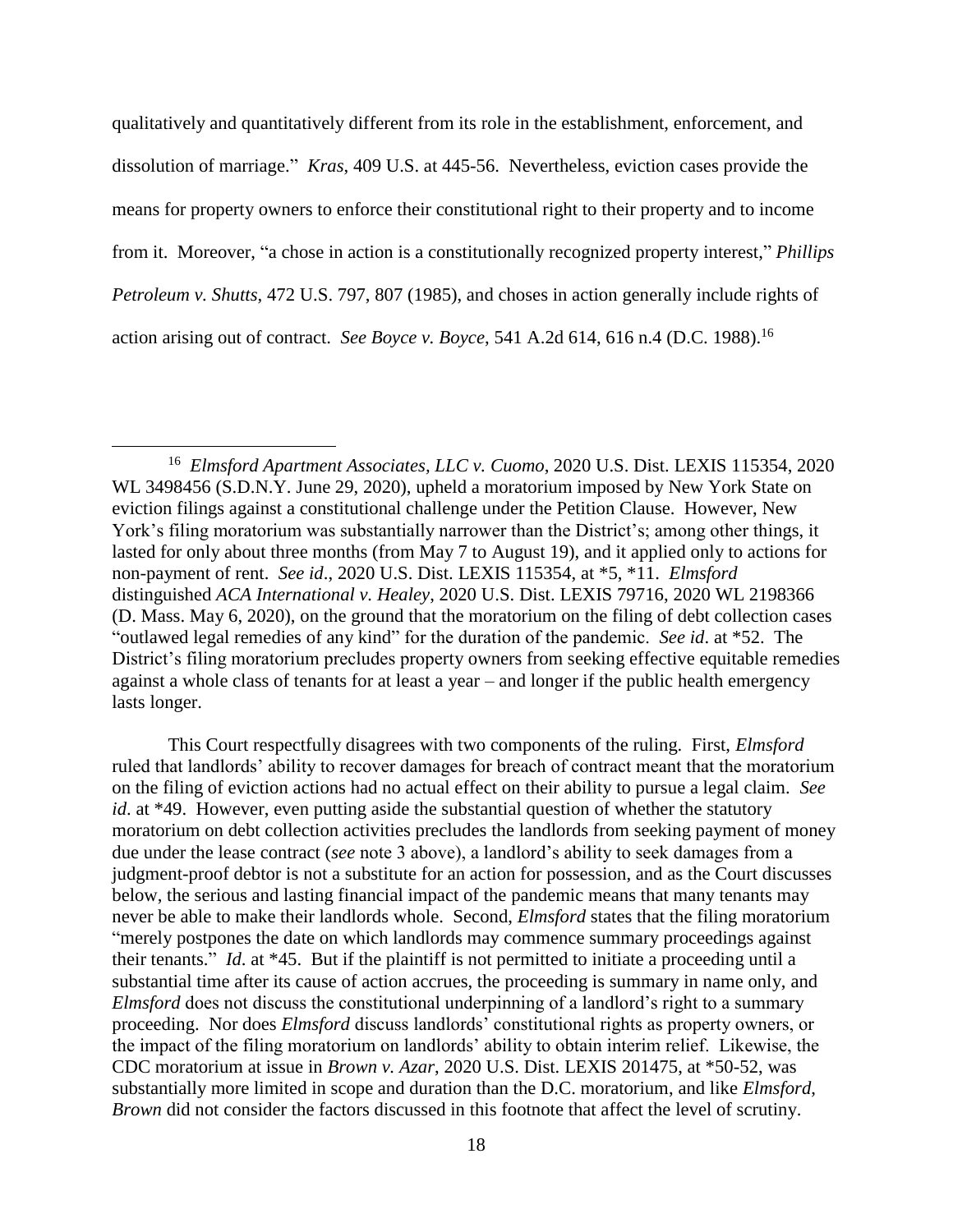More specifically, the filing moratorium affects the time-sensitive rights of property owners in two important and concrete ways: (a) by depriving them of their ability to obtain interim protection through a protective order or undertaking until the case is resolved; and (b) by substantially delaying their ability to regain possession.

## **a. Protective orders**

During the extended period of the filing moratorium, landlords are completely deprived of the ability to obtain any interim protection whatsoever. This impact occurs primarily when landlords contend that tenants are behind in their rent, and these cases constitute a large majority of cases filed in the L&T Branch.<sup>17</sup> But the impact also occurs when property owners seek to evict foreclosed homeowners and other occupants who claim an ownership interest in the property: the filing moratorium precludes property owners from obtaining interim protection in the form of an undertaking from these defendants, and the "function and purpose" of undertakings and protective orders "is the same: to balance and protect the parties' legitimate and competing interests over the course of the litigation." *See Penny v. Penny*, 565 A.2d 587, 589-90 (D.C. 1989).<sup>18</sup> For the sake of simplicity, the Court focuses on protective orders even though property owners have a comparable interest in obtaining undertakings.

A protective order "is designed to maintain the status quo between the parties and ensure that the landlord will not be exposed to a prolonged period of litigation without rental income."

 $\overline{a}$ 

<sup>&</sup>lt;sup>17</sup> Protective orders are generally not entered in cases that do not involve non-payment of rent. *See* L&T Rule 12-I(a)(1)(C) ("In a case that does not include an allegation of nonpayment of rent, the court may enter a protective order over the defendant's objection only if, after inquiry by the court, the defendant declines to stipulate that the plaintiff's acceptance of rent from that date forward is without prejudice to the plaintiff's ability to prosecute the action.").

 $18$  An undertaking is an equitable device intended "to protect the plaintiff by providing for intervening rent and damages, including assurance that the plaintiff, if successful, will have been compensated for the cloud on the title." *Turner v. Day*, 461 A.2d 697, 699 (D.C. 1983).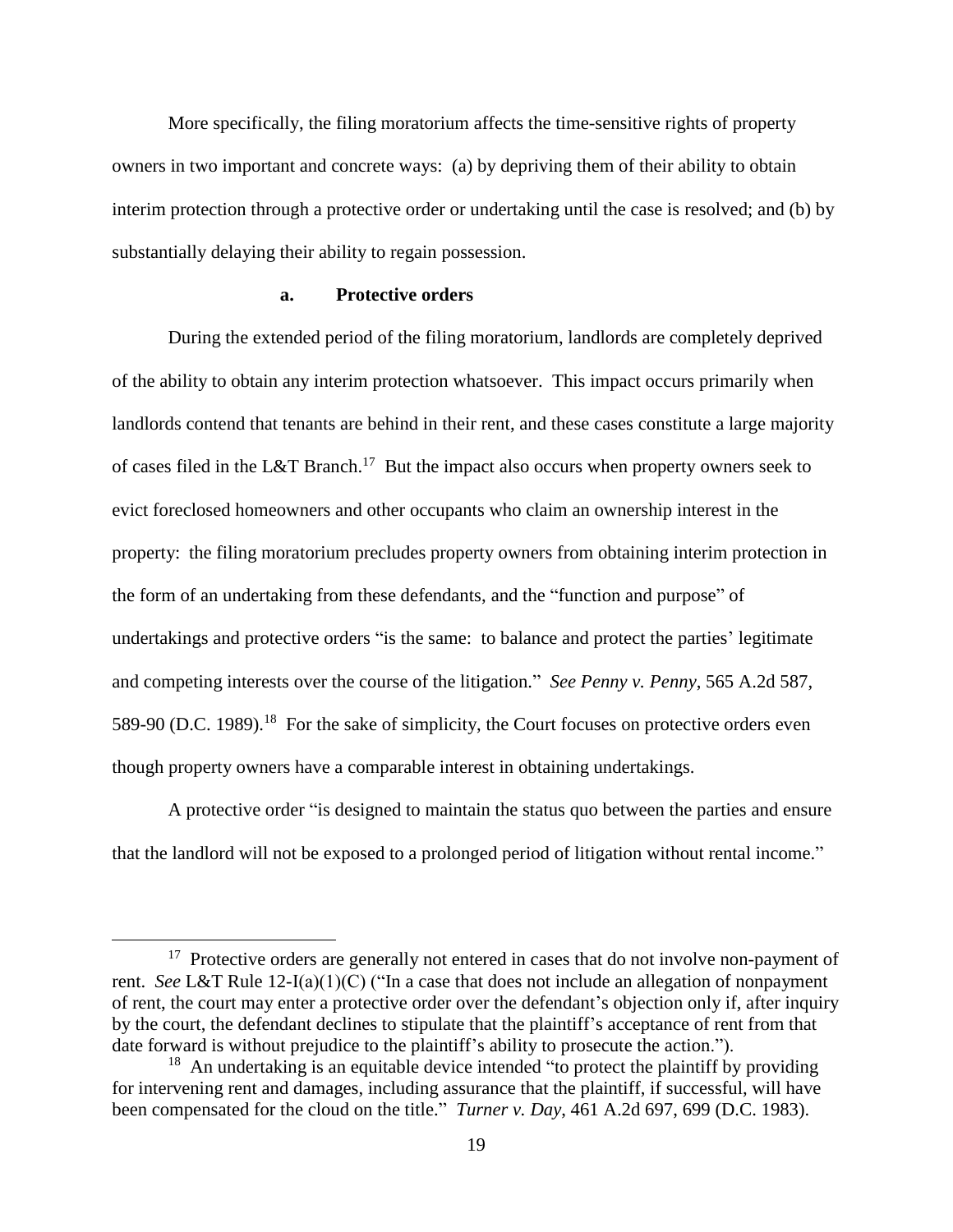*Brown v. Pearson*, 2020 D.C. App. LEXIS 120, at \*11 (D.C. April 2, 2020) (cleaned up). Under a protective order, a tenant makes payments during the pendency of the case into the registry of the court, and at the end of the case, the court releases the money to the landlord if the landlord prevails. Because of its integral role in protecting both landlords and tenants, the protective order remedy "has become commonplace in landlord-tenant court." *Id*. at \*17 (cleaned up). By precluding landlords from filing a case, the filing moratorium precludes landlords from obtaining protective orders, and it thereby exposes landlords to the precise danger against which protective orders are intended to protect: a prolonged period without rental income. Like indefinite suspension of a protective order, indefinite postponement of the ability to obtain a protective order may deprive a landlord, including a small landlord, "permanently of any rental income from her property for the entire duration" of the postponement, as well as "of her own use of that property for the same time period." *See id*. at \*16.

The unavailability of protective orders during the filing moratorium directly implicates property owners' constitutionally based interest in expeditious resolution of eviction cases. "Hand in hand with the summary nature of a landlord-tenant proceeding is the mechanism created by the courts to maintain an equitable balance during litigation of the suit for possession: the so-called protective order." *Davis*, 456 A.2d at 823. The moratorium completely deprives landlords of the interim protection to which they would otherwise be entitled in order to prevent confiscation of their property and associated income.

The resulting injury to property owners during the pandemic will often be irreparable. As the District and *amici* acknowledge, the job losses and other financial hardship caused by the pandemic means that many tenants will *never* be able to pay the rent that they owe. As the District states, "Without an adequate response, the pandemic was expected to increase eviction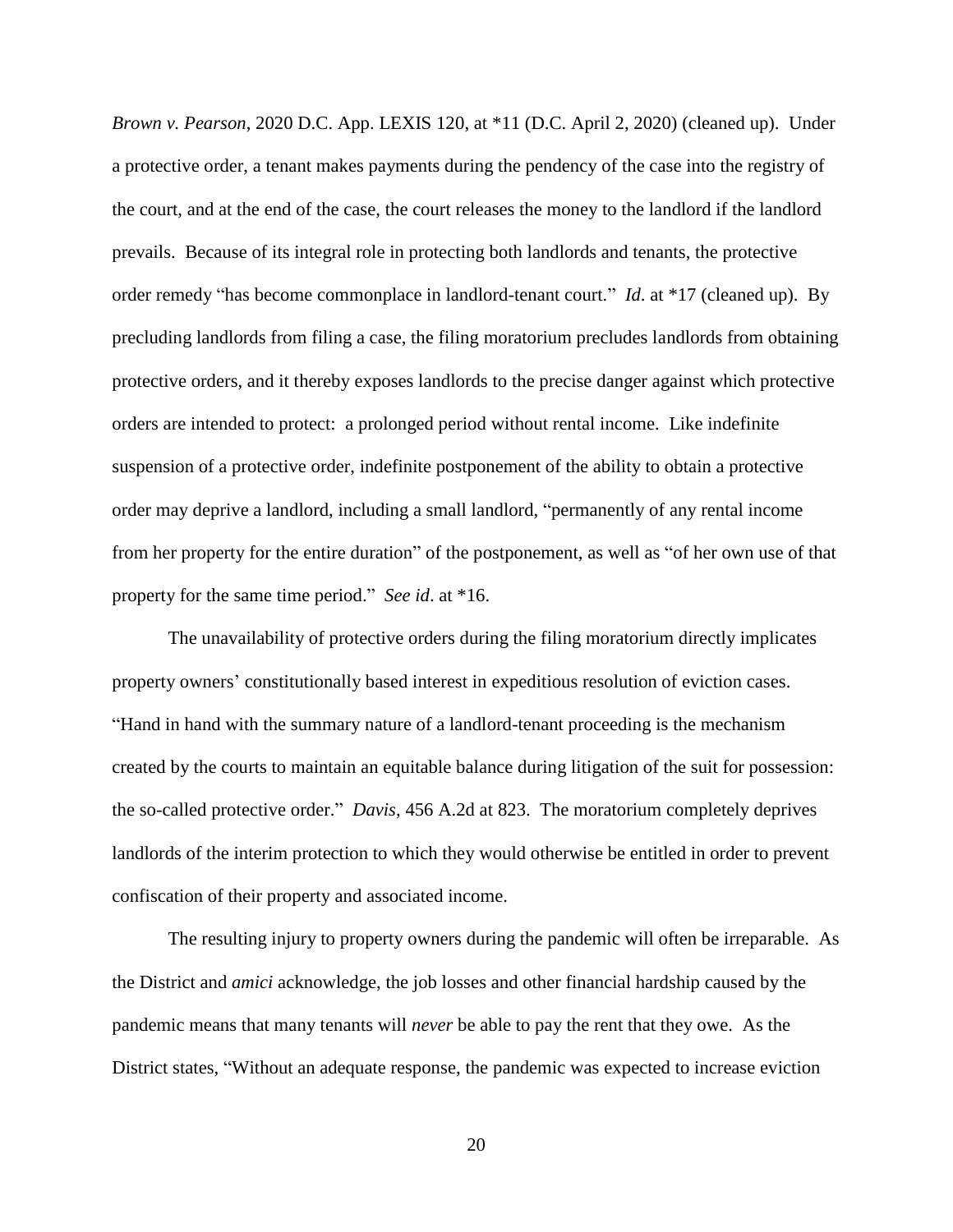filings significantly as a result of precipitous losses in employment and income." D.C. Brief at 6; *id*. at 8 (quoting Council declaration that "District tenants who are impacted by decreased work hours or temporary layoffs … may have their earnings greatly reduced"). As a lawyer for one of the *amici* recently stated:

When there's no money to pay the rent, I cannot stop the evictions, and I just see it coming – hundreds and thousands of calls from people who face evictions I don't have a legal defense against. … For a lot of these cases, it's going to be open-and-shut just because the tenants haven't paid and can't pay. And there's not going to be enough assistance to pay for them. There's going to be nothing that can be done for a lot of these people.

William Roberts, "What Lies Ahead: An Avalanche of Evictions," *Washington Lawyer* (November/December 2020) (quoting an attorney from the Neighborhood Legal Services Program). It is settled that inability to pay rent is not a defense to claim for possession: "To put it in the vernacular, if you cannot pay the rent, you cannot stay on in the landlord's apartment. It is just about as simple as that." *Brown*, 2020 D.C. App. LEXIS 120, at \*21 (cleaned up).<sup>19</sup>

For an indigent tenant, "the likelihood that he will be able to make [protective order payments] up at some future point (after a credit for any amounts [awarded on a tenant petition or for unsafe or unsanitary conditions caused by housing code violations]) appears purely hypothetical," and postponing the landlord's ability to obtain a protective order "would be virtually equivalent to confiscation of her property." *Brown*, 2020 D.C. App. LEXIS 120, at \*17. This explains why the Court of Appeals has "admonished courts to consider the landlord's need for interim protection, with a presumption that the existing rent provides the measure of a just protective order." *Id.* at \*21 (cleaned up). The protection afforded to landlords by protective

 $\overline{a}$ 

<sup>&</sup>lt;sup>19</sup> The COVID-19 legislation does not change this substantive law. The District and *amici* stress that the legislation does not affect tenants' obligation to pay rent under a lease. D.C. Brief at 24; *Amicus* Brief at 20.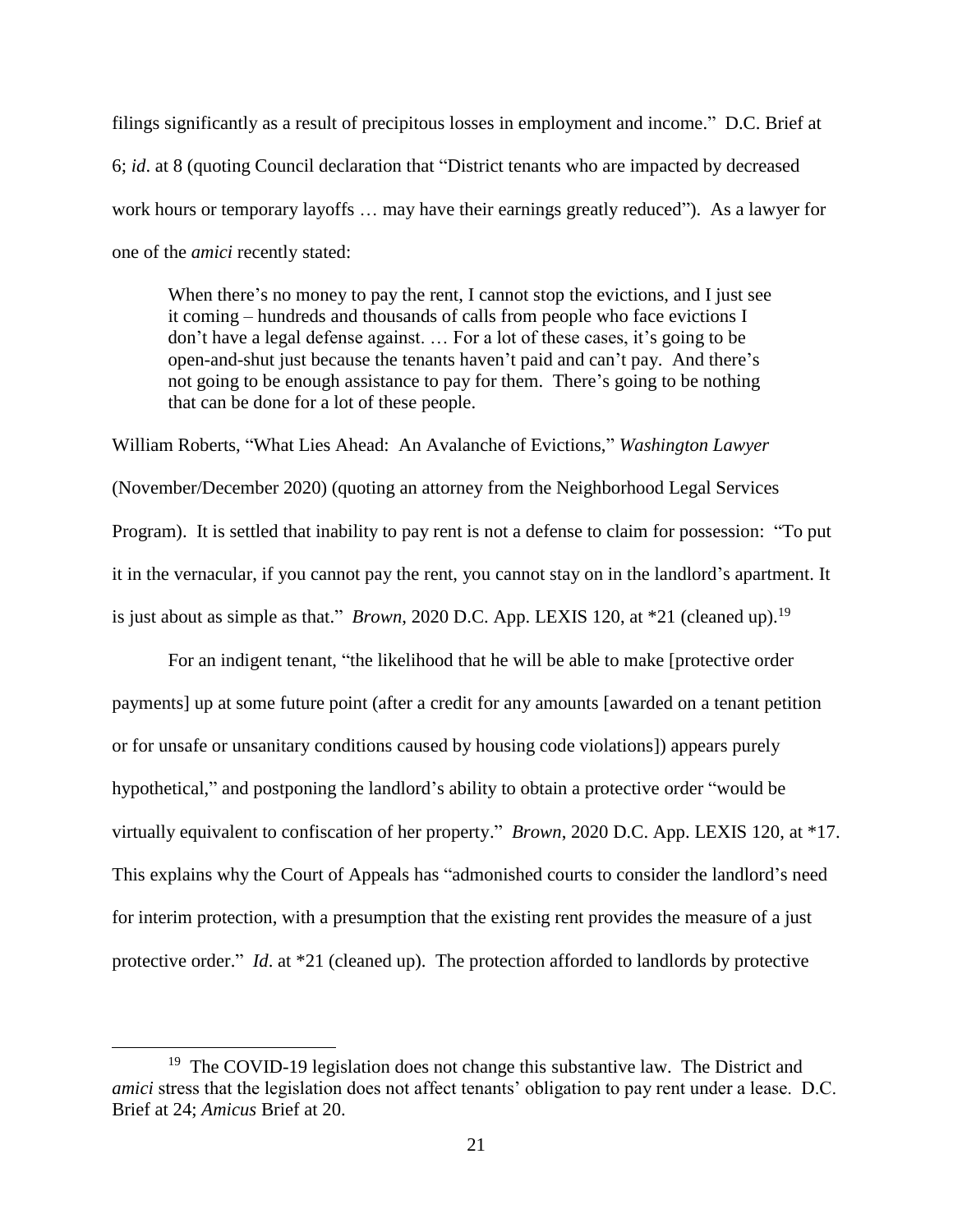orders is not less important to them during a public health emergency and the two months after it ends.

As the Court of Appeals recently stated:

In fashioning an appropriate protective order, a court should consider the interests of both the landlord and the tenant and strive to balance the equities and to accommodate the competing considerations inherent in landlord-tenant controversies. The guiding principle, we have said, is to arrive at a reasonable monthly payment which will impose a fair obligation on the tenant, permit the case to be heard on the merits, and assure the landlord that if he wins he will, having been denied interim possession, at least receive reasonable intervening rent. In fulfilling that obligation, the court should consider all relevant factors, not only factors favorable to one side.

*Brown*, 2020 D.C. App. LEXIS 120, at \*18-19 (cleaned up). A landlord's right to apply for a protective order does not necessarily mean that a tenant hard hit by the pandemic will be ordered to pay money that the tenant does not have. As the Court of Appeals has stated, the Court requires tenants to make only a monthly payment that imposes a fair obligation. *See id*. The filing moratorium precludes landlords from obtaining a protective order that requires tenants to pay even an amount that they can afford, and from a landlord's point of view, something is better than nothing.

Notably, protective orders protect tenants as well as landlords: not only does a protective order "remediate, to some extent, the landlord's exposure to a prolonged period of litigation without rental income, so as to avoid placing her at a severe disadvantage during the period of litigation," but it also "protects the tenant's ability to satisfy his housing needs, in that such payments prevented him from falling further in arrears." *Brown*, 2020 D.C. App. LEXIS 120, at \*20 (cleaned up). Protective orders also benefit a "defendant's fellow tenants," who also "merit the law's consideration": "To the extent that one tenant pays no rent for the use of particular premises, he (1) may make it financially impossible for his landlord to make needed repairs, and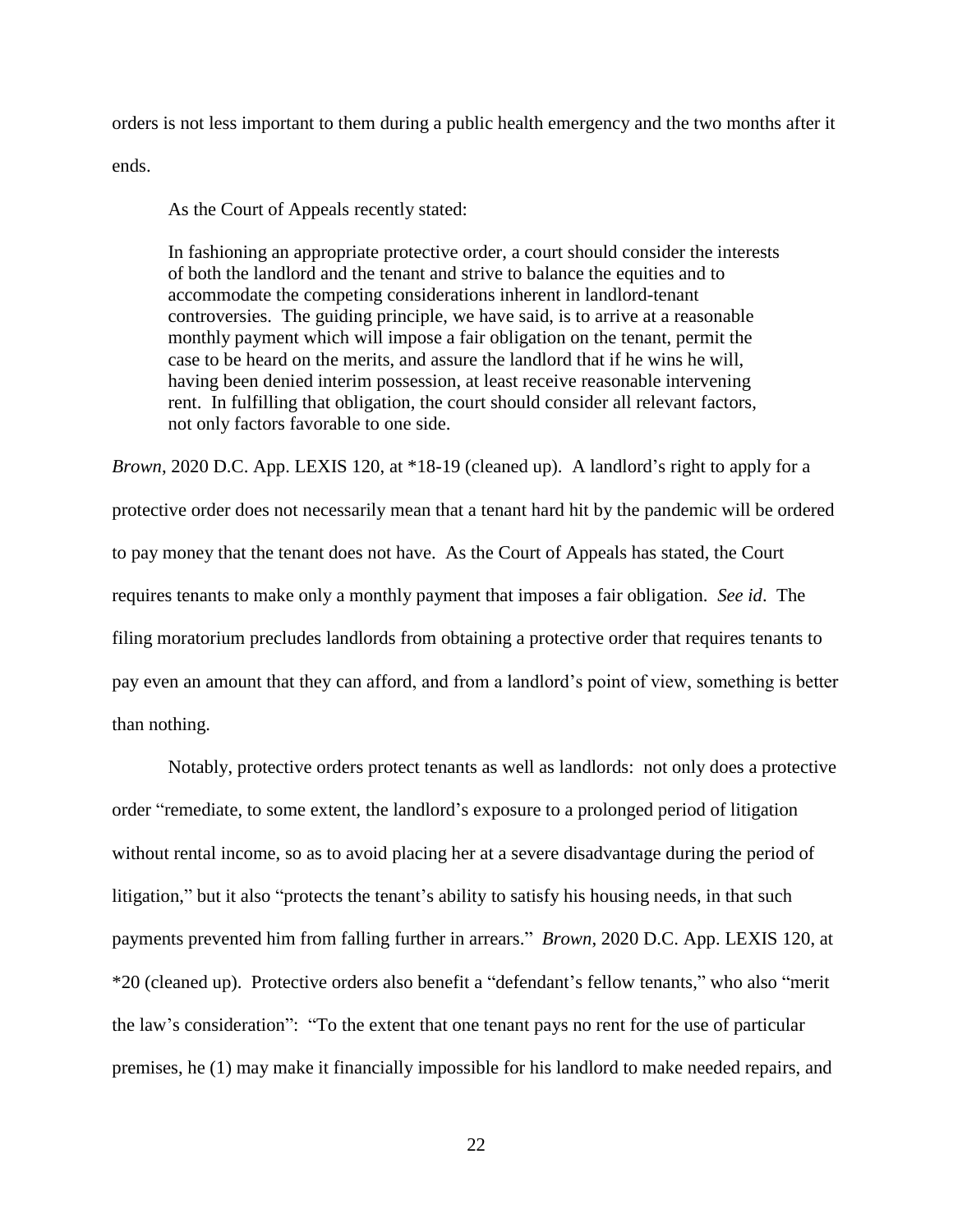(2) heightens the landlord's need to increase rental charges to the paying tenants to compensate for the lost income." *See Davis*, 456 A.2d at 824.

At the November 30 hearing, *amici* contended that any financial harm to landlords may not be irreparable because of the possibility that they or their tenants will eventually get rental assistance from the District or a private organization that covers the unpaid rent owed by tenants. The record does not provide a basis for the Court to assess the probability that landlords will ultimately be made whole even though they are unable to get to a protective order.<sup>20</sup> In any event, before the pandemic struck, landlords were not precluded from obtaining a protective order during the pendency of a case simply because the tenant might ultimately find a way to come up with past-due rent, and the filing moratorium causes landlords to lose the opportunity for similar protection during the pandemic. $21$ 

## **b. Delay in obtaining possession**

 $\overline{\phantom{a}}$ 

In addition to the harm to property owners caused by the loss of the ability to obtain a protective order or undertaking for a substantial period, the filing moratorium causes harm by substantially delaying their ability to obtain a judgment of possession and to execute it after the moratorium on actual evictions ends. Without the filing moratorium, a property owner with a judgment for possession could start to execute it as soon as the public health emergency ends,

<sup>&</sup>lt;sup>20</sup> One organization estimated by the end of 2021, the pandemic will cause tenants to fall behind in their rent by \$80-\$130 million. *See* Analysis of Current and Expected Rental Shortfall and Potential Evictions in the U.S., Appendix B (prepared for the National Council of State Housing Agencies, Sep. 25, 2020) (available at https://www.ncsha.org/wpcontent/uploads/Analysis-of-Current-and-Expected-Rental-Shortfall-and-Potential-Evictions-inthe-US\_Stout\_FINAL.pdf). *Amici* do not represent that approximately \$100 million in rental assistance will be available to tenants.

 $2<sup>1</sup>$  Tenants may argue that no protective order is necessary, or that the payment should be lower, because they expect to get rental assistance before the case is over, and the Court can consider that argument and competing arguments on a case-by-case basis.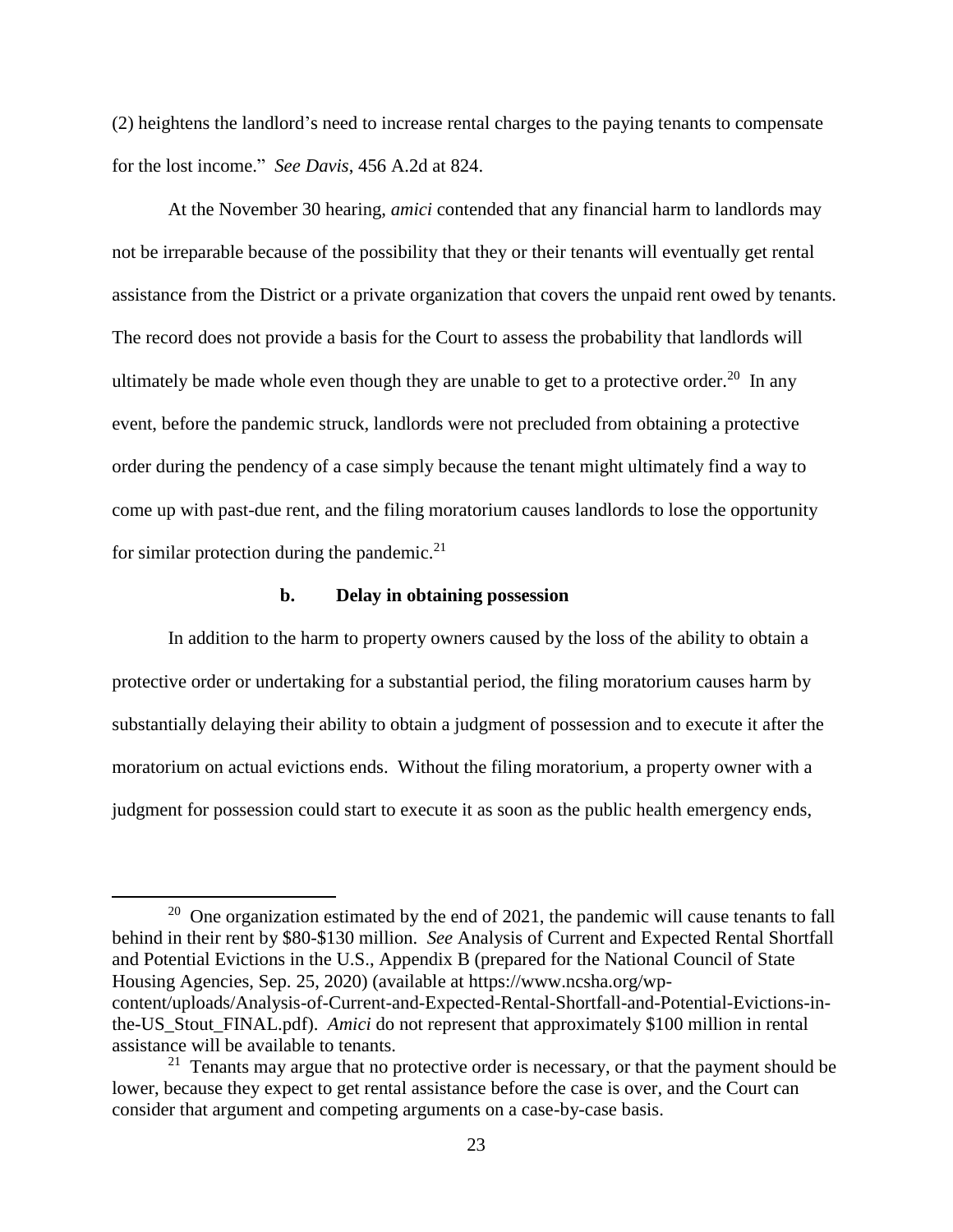because the legislative branch determined that it was consistent with the public health to resume evictions at that time. With the filing moratorium, the property owner cannot even file the case until 60 days after the mayoral emergency ends. Since early July as the Court's capacity to hold remote hearings expanded, the Court has been holding hearings in eviction cases that were filed before March 11, and it has now begun to conduct trials in these cases. The Court has the capacity to hold hearings and trials in post-March 11 cases as well.

It is reasonable to expect that by the time the eviction moratorium ends simultaneously with the end of the mayoral public health emergency, cases filed on or after March 11, 2020 would either be resolved by trial or otherwise, or they would at least be substantially advanced. In 2019, the mean time from filing to disposition in L&T cases without a jury demand was 52 days. The Court resolved 70% of these cases within 45 days, 87% within 100 days, and 97% within 150 days. The Court's ability to resolve eviction cases reasonably promptly means that the filing moratorium prevented landlords from being in a position to regain possession relatively soon after the eviction moratorium ends.

Enforcement of the filing moratorium from March 11, 2020 would delay the filing of new eviction by at least a year – until March 2021, which is 60 days after December 31, 2020, when the moratorium will end unless the Mayor further extends the public health emergency. Excluding the four-month delay attributable to the Court's inability to conduct trials or even hearings between March and early July, and with a mean time to disposition of less than two months, cases that would have been resolved early in the fall of 2020 would instead not be resolved until late spring 2021.

D.C. Code § 42-3505.01a, which requires property owners to provide notice at least 21 days before the scheduled date of any eviction, allows property owners that establish their right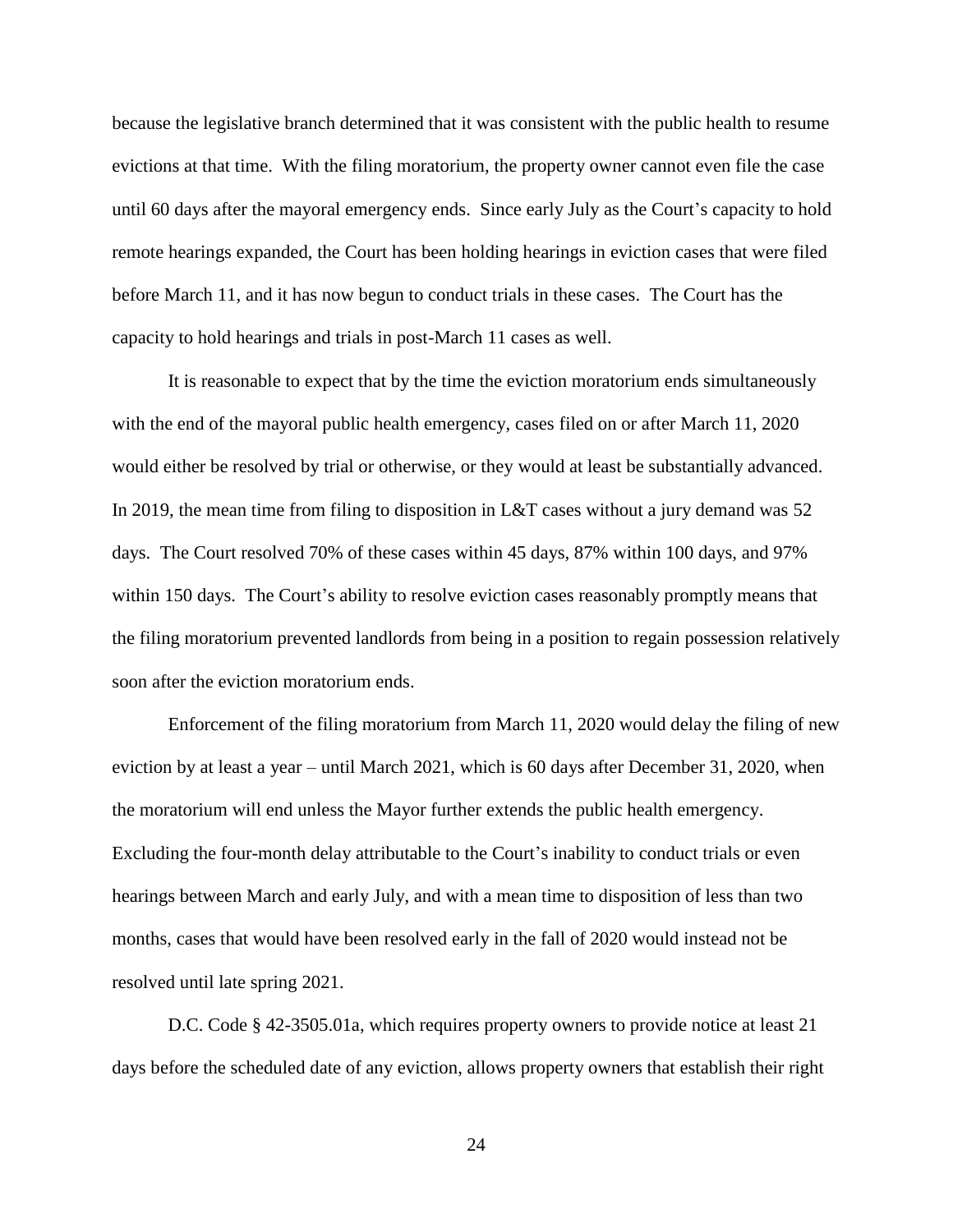to possession to evict tenants, squatters, and foreclosed homeowners starting 21 days after the eviction moratorium ends. Because of the filing moratorium, property owners that would otherwise have obtained a judgment or made substantial progress toward a judgment when the eviction moratorium ends will instead be 60 days away from even filing the case that would otherwise be over or close to over. Instead of completing the relatively ministerial task of obtaining a writ of restitution as soon as the public health emergency ends, these property owners would have to wait another 60 days to file cases that ordinarily take two months to complete. $^{22}$ A delay of four months is substantial in the context of a proceeding in which time of the essence. *See Mahdi*, 433 A.2d at 1088. 23

 $\overline{\phantom{a}}$ 

<sup>&</sup>lt;sup>22</sup> If D.C. Code  $§$  16-1502 imposes a moratorium on service in eviction cases (an issue that the Court does not decide – *see* Part III below), and if property owners therefore could not proceed with new eviction cases even if they could file them, the filing moratorium still substantially delays final resolution of the several hundred cases that were filed during the moratorium and are still pending. Property owners have effected service in a number of these cases, and the Court will decide in due course any challenge to the legality of such service.

 $23$  Some landlords argue that the moratorium prejudices them because the delay in filing combined with the three-year statute of limitations limits the amount of back rent that they can collect. Response of Plaintiff to Order to Show Cause, *Towers v. Talley*, Case No. 2020 LTB 006315, at \*10 (filed Aug. 12, 2020). However, the Chief Judge has tolled "all deadlines and time limits in statutes, … including statutes of limitations," from March 18, 2020 until at least January 15, 2021. *See, e.g.*, November 5, 2020 Order

[<sup>\(</sup>http://www.dccourts.gov/sites/default/files/matters-docs/General%20Order%20pdf/Amended-](http://www.dccourts.gov/sites/default/files/matters-docs/General%20Order%20pdf/Amended-Order-11-5-20_FINAL.PDF)[Order-11-5-20\\_FINAL.PDF\)](http://www.dccourts.gov/sites/default/files/matters-docs/General%20Order%20pdf/Amended-Order-11-5-20_FINAL.PDF); Addendum to the General Order Concerning Civil Cases, at 3 (explaining the scope of the tolling of statutes of limitation)

[<sup>\(</sup>https://www.dccourts.gov/sites/default/files/matters-docs/General%20Order%20pdf/November-](https://www.dccourts.gov/sites/default/files/matters-docs/General%20Order%20pdf/November-30-Amended-Addendum-to-General-Order.pdf)[30-Amended-Addendum-to-General-Order.pdf\)](https://www.dccourts.gov/sites/default/files/matters-docs/General%20Order%20pdf/November-30-Amended-Addendum-to-General-Order.pdf). Without citing any statute or other authority, these landlords contend that the Court does not have authority to toll statutes of limitations. *See* Plaintiff's Response to the Court's Order to Show Cause, at 4, *Alvin L Aubinoe, Inc. v. Williams*, Case No. 2020 LTB 006674 (filed Aug. 19, 2020). However, D.C. Code § 11–745(a)(1) grants the Chief Judge open-ended authority "to delay, toll, or otherwise grant relief from the time deadlines imposed by otherwise applicable laws" for the duration of any emergency situation rendering it impracticable for a class of litigants to comply with the deadline, and  $\S 11-745(a)(1)$ does not contain any exception for statutes of limitations. A statute of limitation imposes a "time deadline" in the ordinary meaning of the term. As a result, the amount of back rent that landlords can try to recover in an eviction case is not affected by the filing moratorium.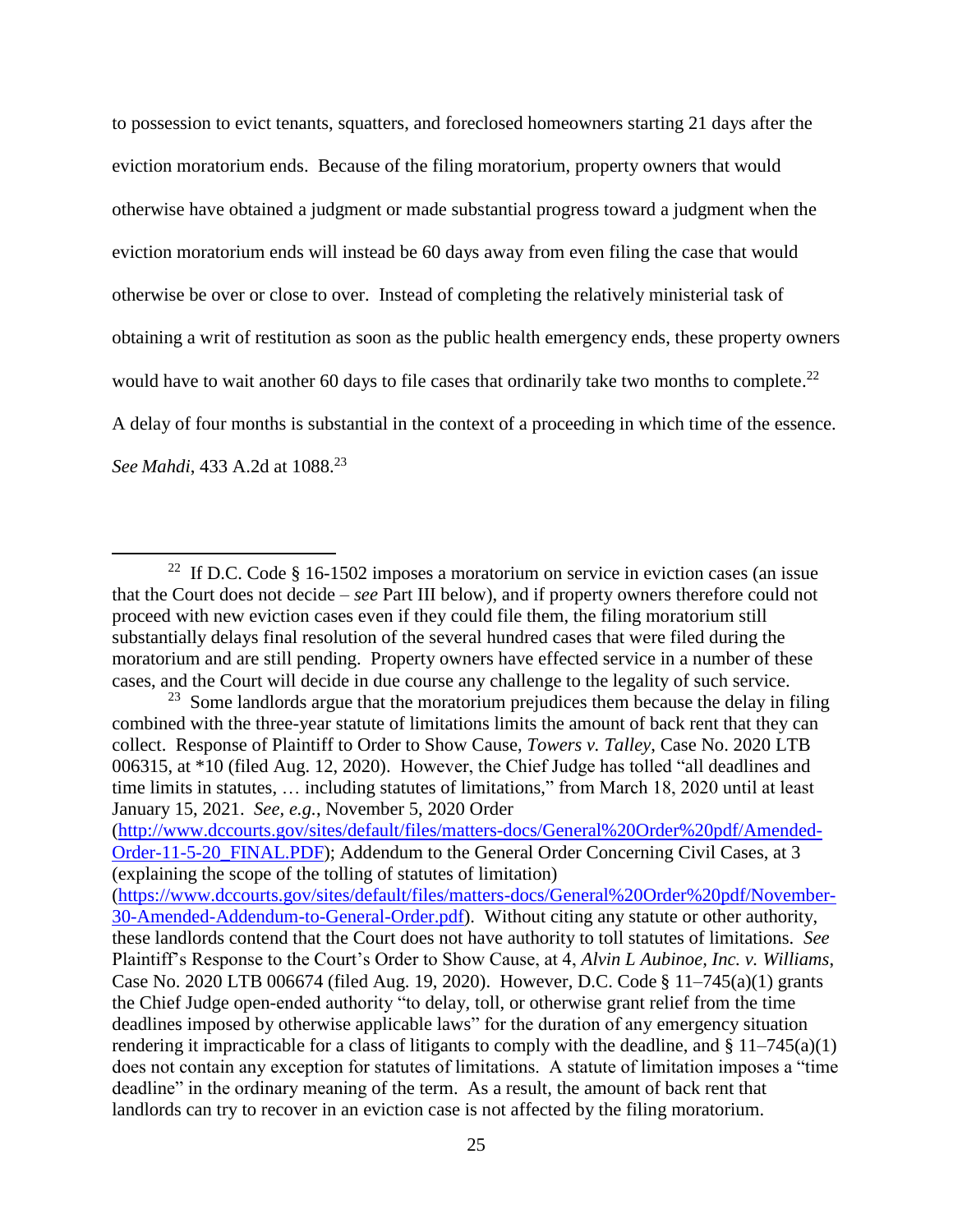#### **3. Application of the filing moratorium to ejectment actions**

As the Court discusses in the preceding section, a key factor affecting the degree of scrutiny of the filing moratorium involves the extent to which it restricts the right of access to courts. A cornerstone of *amici*'s defense of the filing moratorium is that the burden is minimal because the moratorium does not affect the ability of property owners to file ejectment actions in the Civil Actions Branch. According to the *amici*, "the filing moratorium only addresses the filing of summary claims for possession in the Landlord and Tenant Branch of this Court under D.C. Code § 16-1501, and nothing prevents a landlord from a civil action for ejectment that provides the same ultimate remedy of possession of the unit." Amicus Brief at 11.<sup>24</sup> This argument does not have any support in the language of the statute, and the moratorium on the filing of eviction cases applies to cases in the Civil Actions Branch seeking possession under the ejectment statute, D.C. Code § 16-1101. Property owners may not circumvent the filing moratorium by artful pleading.

Section 16-1501(a) covers any complaint filed by a person "for the restitution of possession" against a person who "detains possession of real property without right, or after his right to possession has ceased." Subsection (b) provides, "During a period of time for which the Mayor has declared a public health emergency pursuant to § 7-2304.01, and for 60 days thereafter, the person aggrieved shall not file a complaint seeking relief pursuant to this section."

*Amici* assert that if a property owner seeking possession invokes only § 16-1101 and not § 16-1501, the property owner is not – in the words of § 16-1501(b) – seeking relief "pursuant to this section," so the filing moratorium in § 16-1501(b) does not apply. *Amicus* Brief at 11.

 $\overline{a}$ 

 $24$  At the November 30 hearing, the District stated that it does not have a position on this issue.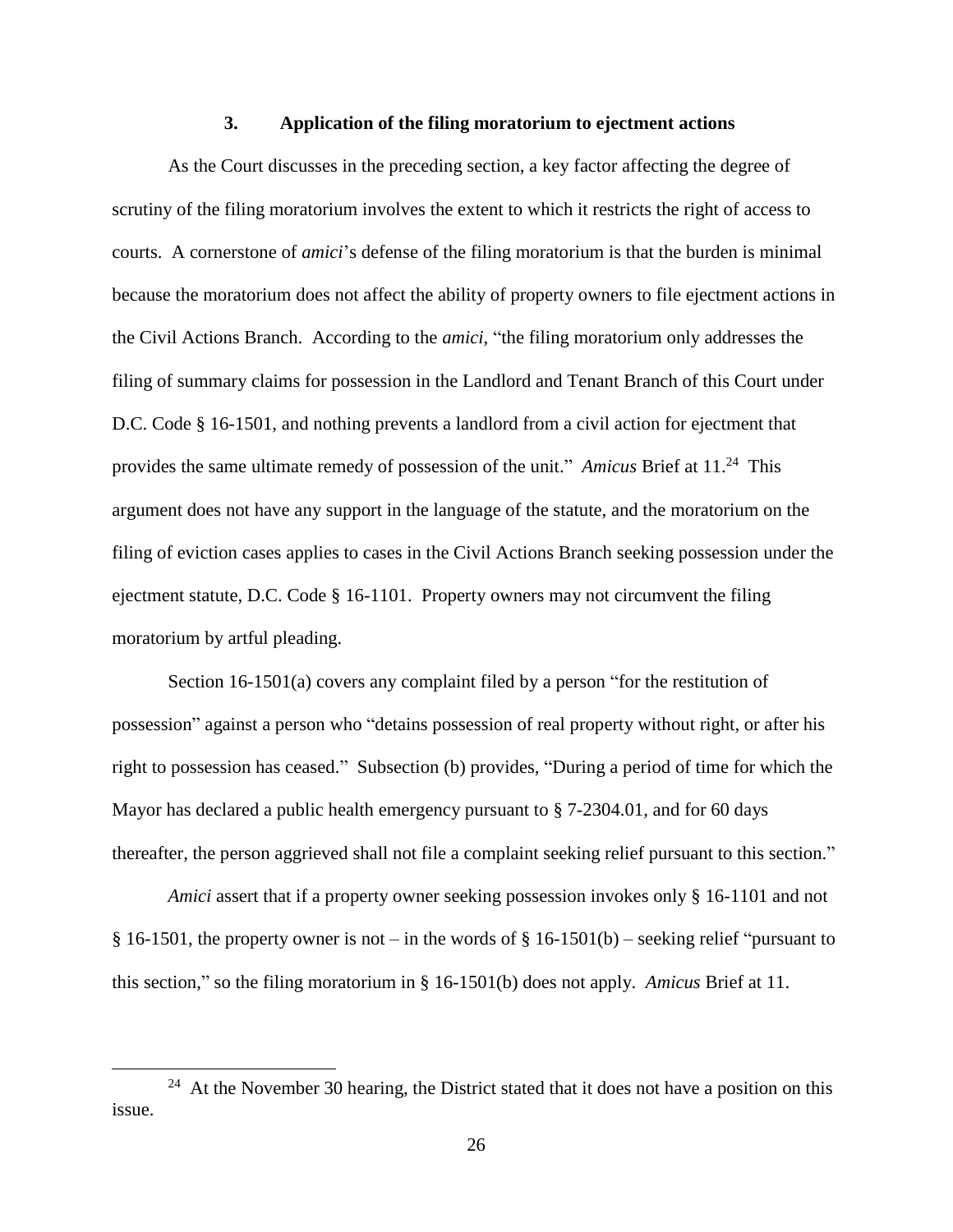However, whether or not a property owner explicitly invokes § 16-1501, its complaint is "for the restitution of possession" against a person who "detains possession of real property without right, or after his right to possession has ceased," and the property owner is in fact and in substance seeking relief "pursuant to" § 16-1501. Therefore, the filing moratorium in § 16-1501(b) applies.

*Amici*'s interpretation would permit easy and complete avoidance of the filing moratorium by property owners, and this result would violate "one of the most basic interpretive canons," which is "that a statute should be construed so that effect is given to all its provisions, so that no part will be inoperative or superfluous, void or insignificant." *See Stevens v. D.C. Department of Health*, 150 A.3d 307, 315-316, (D.C. 2016) (cleaned up). The Court agrees with one of the plaintiffs that "[i]f Civil Actions is indeed an immediately viable route for all landlords to take, as *amici* contend, the Superior Court could indeed dispose of the entire constitutional challenge by immediately certifying the entire docket of the Landlord & Tenant branch to the civil actions branch." *See* Reply Brief of Plaintiff Gallo Holdings LLC – Series 2, at 11 (filed Nov. 20, 2020).

In whichever branch they are filed, eviction cases should be resolved expeditiously because the Court has the same obligation to expedite eviction cases in the Civil Actions Branch as those in the L&T Branch. As *amici* correctly acknowledged in the November 30 hearing, property owners seeking to eject occupants pursuant to § 16-1101 are subject to the same prohibition on self-evictions as property owners seeking the same remedy of possession pursuant to § 16-1501. *See Mendes*, 389 A.2d at 783. As discussed in Section II.A.2 above, "the availability of a summary procedure whereby a landlord could quickly reacquire possession from a defaulting tenant with the aid of judicial process" is the quid pro quo for "the abrogation of the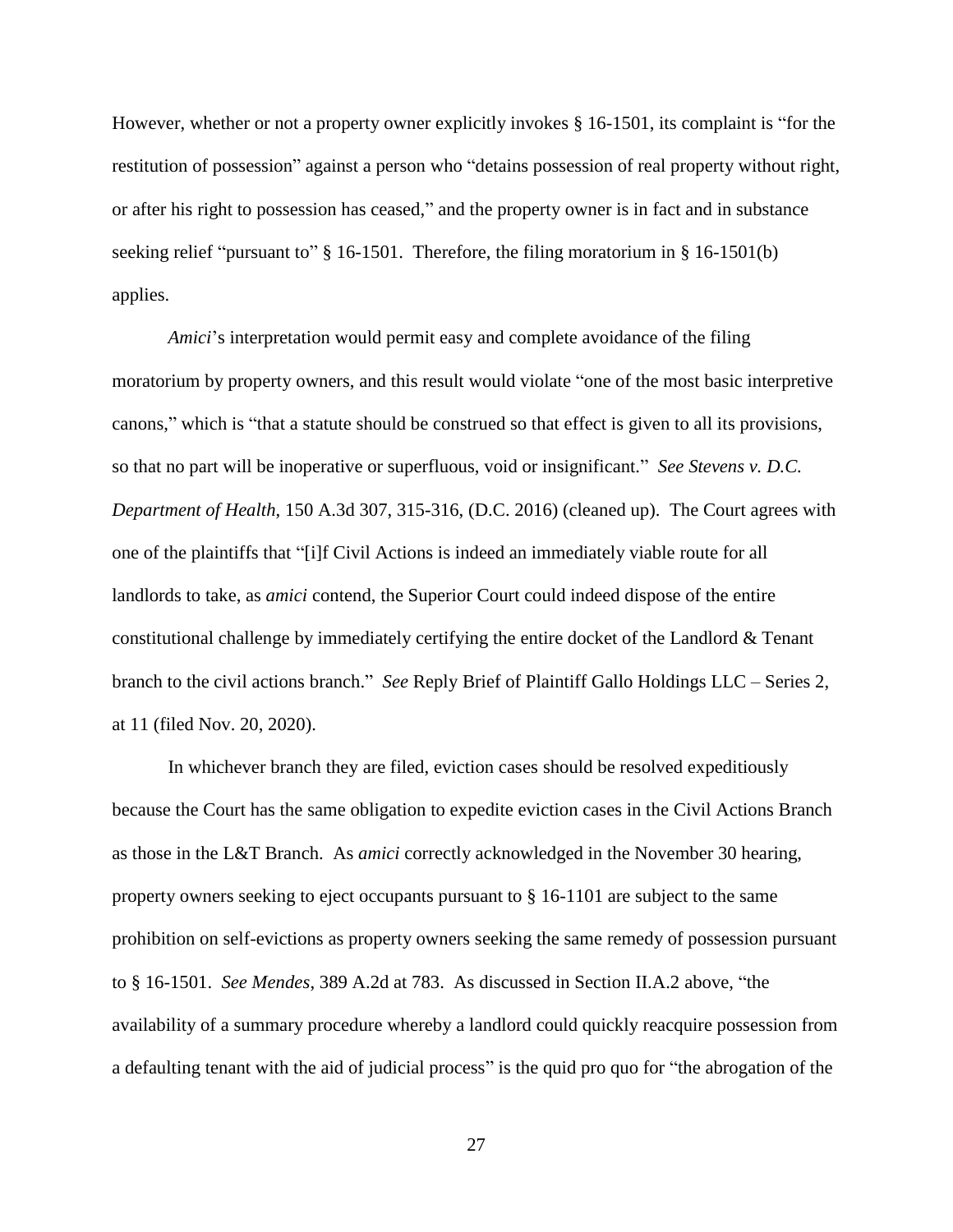common law right of self-help and the rejection of precedents holding that such right had been preserved." *See Mahdi*, 433 A.2d at 1088. In addition, both Rule 1 of the Superior Court Rules of Civil Procedure ("Civil Rules") applicable in the Civil Actions Branch and Rule 1 of the Superior Court Rules of Procedure for the Landlord and Tenant Branch ("L&T Rules") require all rules to be construed, administered, and employed to secure the "speedy" determination of every action and proceeding.<sup>25</sup>

Further confirmation that the duty to expedite eviction cases does not depend on whether the case is in the L&T Branch or the Civil Actions Branch is the Court's duty under the L&T Rules to expedite cases certified from the L&T Branch to the Civil Actions Branch. L&T Rule 5(c)(2) requires an "expedited trial" of any case certified to the Civil Actions Branch because the defendant asserts a plea of title, and Rule 6(b) similarly requires an "expedited trial" in the Civil Actions Branch if the defendant properly demands a jury trial.<sup>26</sup> These rules corroborate that the Court has the same duty to expedite eviction cases in the Civil Actions Branch as those in the L&T Branch.

Indeed, nothing in any statute or in the L&T Rules prohibits a property owner from filing in the L&T Branch a complaint seeking possession through an ejectment action under § 16-1101.

 $\overline{\phantom{a}}$ 

 $25$  At the November 30 hearing, amici contended that cases in the Civil Actions Branch may take longer to resolve because they involve discovery. Parties in cases subject to the Civil Rules have a right to discovery, and under L&T Rule 10(a), there is generally no discovery in cases in the L&T Branch subject to the L&T Rules. However, discovery need not significantly delay a case, and when discovery occurs in eviction cases in the Civil Actions Branch, it is usually limited. *See also* Civil Rule 26(b)(1) (incorporating the proportionality principle); Civil Rules  $26(b)(2)(a)$  and  $26(c)(1)$  (authorizing limitations on discovery).

<sup>&</sup>lt;sup>26</sup> Amici's argument involves eviction cases filed in the Civil Actions Branch without a jury demand, and the Court likewise focuses on cases without a jury demand. If the defendant makes a jury demand (in the L&T Branch or the Civil Actions Branch), the case will take substantially longer to resolve, and the Court will not be able to resume conducting jury trials in any civil cases until sometime in 2021.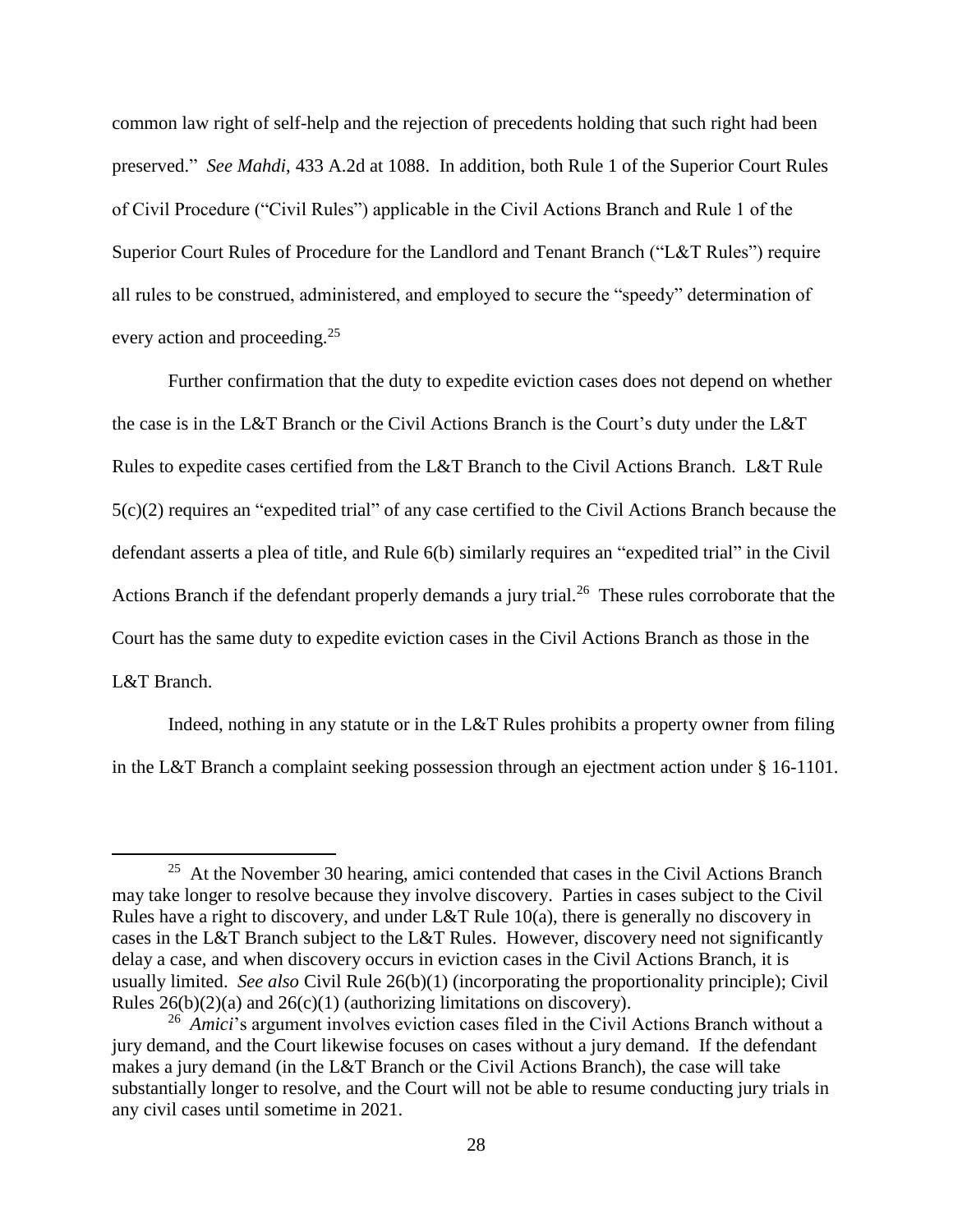The form complaint used in the Landlord and Tenant Branch does not identify the statute under which the case is brought. The Court also has the option to create a calendar that includes both eviction cases filed in the Civil Actions Branch and those filed in the L&T Branch.<sup>27</sup>

At the November 30 hearing, *amici* could not identify any persuasive reason why the Court could not treat all the post-March 11 eviction cases filed in the L&T Branch as cases seeking possession through ejectment under § 16-1101. *Amici* did argue that treating eviction cases filed in the Civil Actions Branch as expeditiously as eviction cases filed in the L&T Branch would violate the intent of the statute, but they did not point to anything in the language or legislative history of the filing moratorium to support this argument. The statutory provision containing the filing moratorium does not mention the L&T Branch, much less provide that this moratorium applies only to cases filed in the L&T Branch, nor does this statutory provision explicitly address how quickly or slowly the cases should be resolved. In a different context, *amici* acknowledge that the "eviction filing moratorium, an amendment to a provision of Title 16 of the D.C. Code, is not concerned with either the organization or jurisdiction of this Court." *See Amicus* Brief at 17. The Court is not willing to read into any emergency or temporary legislation an implicit directive to slow-roll eviction cases filed in the Civil Actions Branch.

Because interpreting the filing moratorium in § 16-1501(b) not to apply to ejectment actions would effectively nullify the filing moratorium, this interpretation would mean that the filing moratorium would achieve none of the purposes that *amici* and the District ascribe to it. As the Court discusses in more detail in Section II.B.2 below, the District and *amici* argue that the mere pendency of an eviction case may cause anxiety and depression and lead tenants to

 $\overline{a}$ 

 $27$  For example, the debt collection calendar includes both cases filed in the Civil Actions Branch because the alleged debt exceeds \$10,000 and cases filed in the Small Claims Branch because the alleged debt is \$10,000 or less.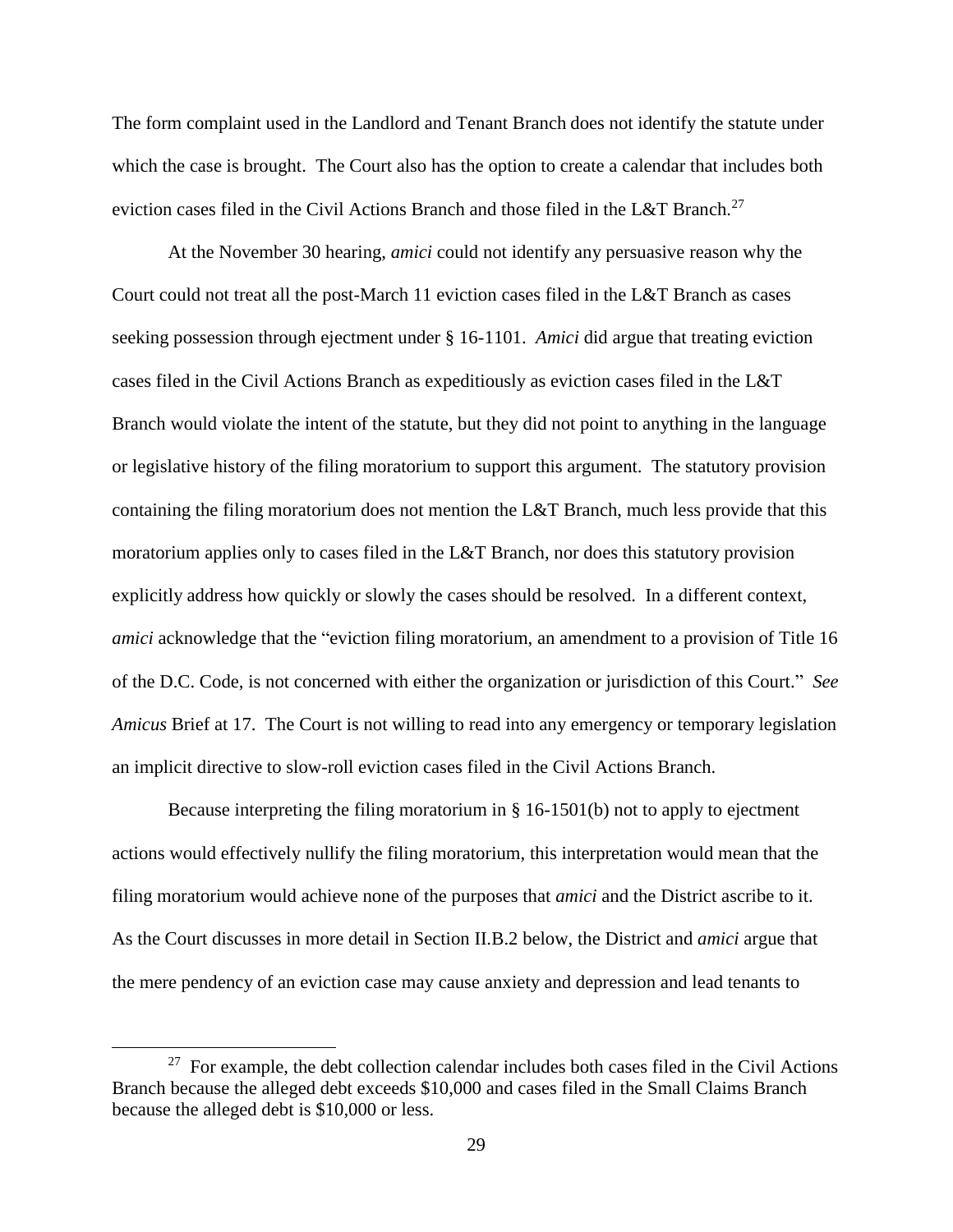move out and become homeless or move to more crowded quarters, and their focus is on tenants who do not understand the protections that they have under D.C. law – in particular, those who are unaware of the existence of the eviction moratorium. However, *amici* do not explain why the filing of an eviction case in the Civil Actions Branch would have any different impact on these vulnerable tenants who fear or distrust the legal system than the filing of an eviction case in the L&T Branch. These legally unsophisticated tenants would not have any reason identified by the District and *amici* to think that the speed with which cases filed in the Civil Actions Branch are resolved means that they need not be worried by the filing of the case. Nor do the District and *amici* demonstrate that these tenants would assume that compared to cases filed in the L&T Branch, cases filed in the Civil Actions Branch are resolved so slowly that eviction is a dim and distant prospect that need not concern them.

For these reasons, the Court concludes that the filing moratorium applies to eviction cases in which the property owner invokes § 16-1101 instead of § 16-1501, or that are filed in the Civil Actions Branch instead of the L&T Branch.

### **4. Summary**

Identifying the appropriate level of scrutiny of the statutory moratorium restricting property owners' constitutional right of access to the courts is a critical threshold issue. The parties have not cited, and the Court has not found, any cases, and certainly no Supreme Court or District of Columbia Court of Appeals cases, that are directly on point. Consistent with cases cited in Section II.A.1 above, the Court agrees with *amici* that "[w]hile the precise standard is unsettled, courts generally have engaged in an analysis weighing the severity of the intrusion against the importance of the governmental interest that it is intended to serve." *Amicus* Brief at 21-22. Intermediate scrutiny permits the Court to conduct this type of analysis. In contrast,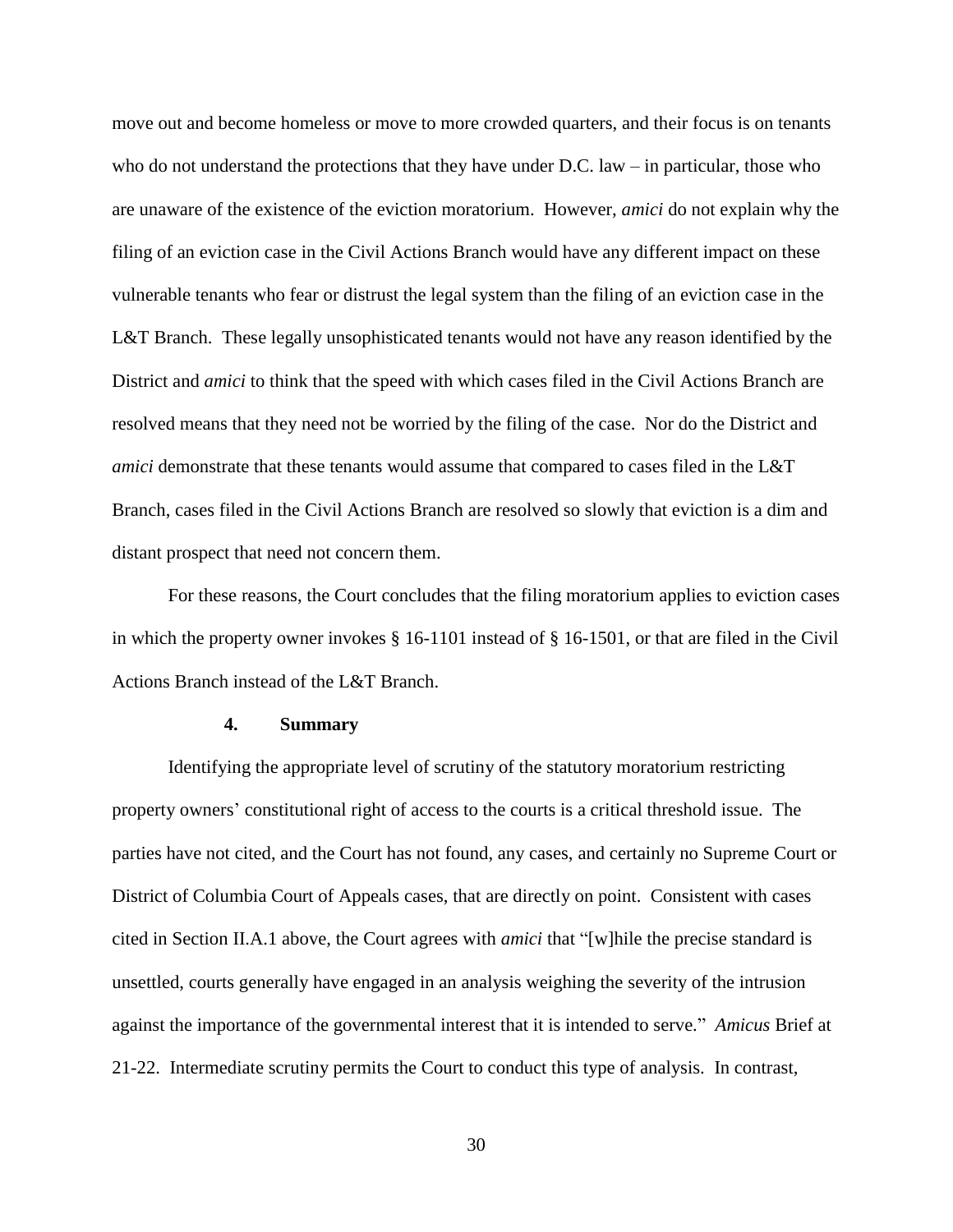rational basis review (the standard that the District and *amici* contend should apply) does not provide for consideration of the burdens imposed by the filing moratorium on the constitutional rights of property owners: under rational basis review, "it suffices if the law could be thought to further a legitimate governmental goal, *without reference to whether it does so at inordinate cost.*" *See Fox*, 492 U.S. at 480 (emphasis added).

Several factors weigh in favor of strict scrutiny, including the fundamental nature of the constitutional right of access to the courts, constitutional protection of property rights that makes times of the essence in eviction cases, the breadth of the moratorium, and its lengthy and indefinite duration. Nevertheless, strict scrutiny is not warranted because of the temporary nature of the moratorium and the government's authority to regulate private commercial relationships. Considering all the relevant factors as a whole, the Court concludes that it should apply intermediate scrutiny.

#### **B. Application of the standard**

For the reasons explained above, the filing moratorium significantly burdens the constitutional rights of property owners by substantially delaying a proceeding that is required to be summary in nature and by depriving them of interim protection for a substantial and extended period. By depriving property owners of their right to a hearing appropriate to the nature of the case "at a meaningful time," the filing moratorium limits the property owners' constitutional rights. *See Boddie*, 401 U.S. at 378.

As a result, the District has a demanding burden of justification under intermediate scrutiny that requires it to affirmatively establish a substantial relationship to an important government interest, a reasonable fit between the legislature's ends and the means chosen to accomplish those ends, and proportionality between the scope of the filing moratorium and the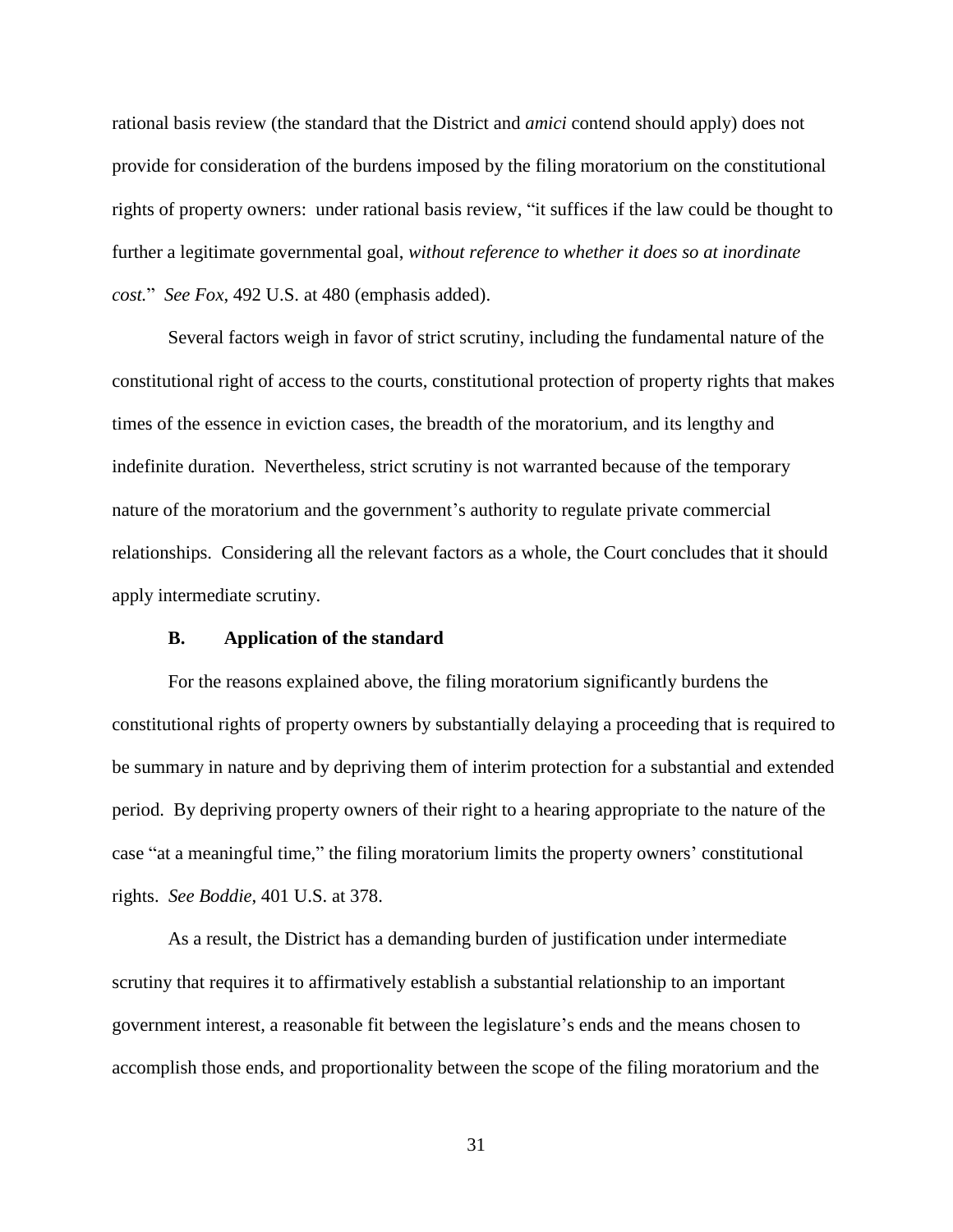interest served. *See Virginia*, 518 U.S. at 533; *Fox*, 492 U.S. at 480; *see generally* Section II.A.1 above. The District "must demonstrate that the harms it recites are real and that its restriction will in fact alleviate them to a material degree." *See Edenfield*, 507 U.S. at 770-71.

In defense of the filing moratorium, the District and *amici* offer two primary justifications: (1) people may move out during the public health emergency solely because they are sued in an eviction case, even though the moratorium on evictions lasts until the public health emergency ends; and (2) occupants will suffer psychological harm solely because the owner of the property in which they live sues them for possession. Neither justification is sufficient to carry the District's burden under intermediate scrutiny. The anecdotal support offered by the District and *amici* is not enough to justify the substantial restriction on property owners' constitutional right of access to the courts, and supposition is not sufficient to fill in the gaps. *See Tyler*, 837 F.3d at 694; *Edenfield*, 507 U.S. at 770-71; *Annex Books, Inc.*, 624 F.3d at 369. 28

The Court again emphasizes that protecting our community from the ravages of COVID-19 is an important and indeed compelling government interest and that the District and *amici* have provided substantial evidence that mass evictions would significantly worsen an already serious public health crisis. However, with the moratorium on actual evictions in place, the

 $\overline{\phantom{a}}$ 

<sup>28</sup> The District and *amici* do *not* contend that the litigation process itself puts tenants or other types of defendants at risk. The Court enables parties to litigate eviction (as well as other) cases efficiently and safely notwithstanding the pandemic. During the public health emergency, the Court has conducted only remote hearings so that no one is at risk of infection, and the Court has developed procedures to conduct remote bench trials, as well as evidentiary hearings such as hearings concerning protective orders. The Court will not resume in-person hearings until litigants, lawyers, court staff, and others can participate safely, and the Court will enforce safety rules (for example, requiring the use of masks) to ensure that no one is exposed to a significant risk of infection in any in-person hearing. The Court has also implemented measures to permit tenants to make protective order payments safely during the pandemic. *See, e.g.*, Chief Judge's November 5 Order (https://www.dccourts.gov/sites/default/files/mattersdocs/General%20Order%20pdf/Amended-Order-11-5-20\_FINAL.PDF).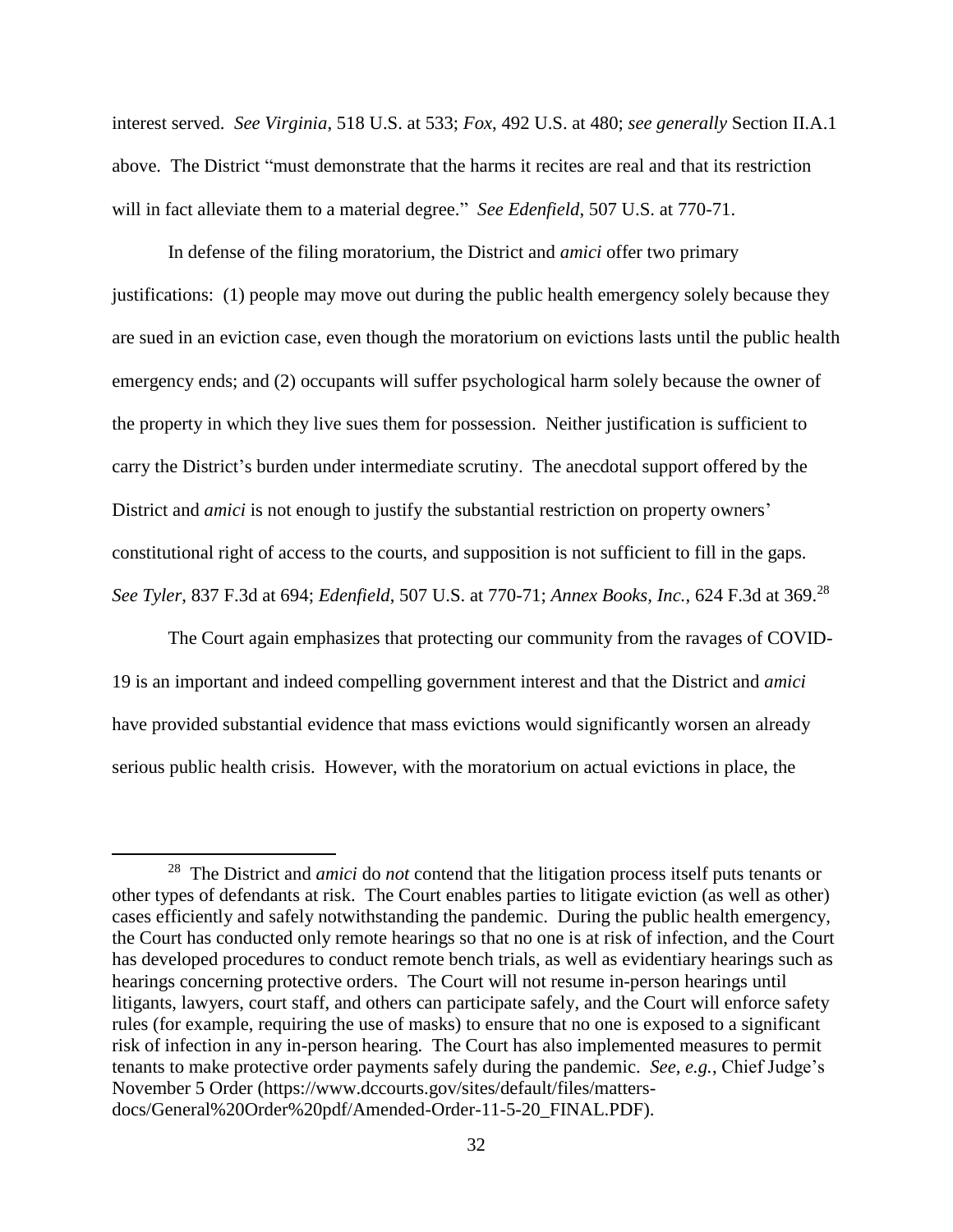District and *amici* have not established the requisite fit between the filing moratorium and this objective or that the filing moratorium will in fact alleviate the public health risks "to a material degree" in proportion to the harm to property owners. *See Fox*, 492 U.S. at 480; *Edenfield*, 507 U.S. at 770-71.

#### **1. Move-outs due to lack of awareness of the eviction moratorium**

According to the District, one goal of the filing moratorium is to ensure that tenants who are not aware of the filing moratorium or other legal protections do not move out simply because they get sued. Citing the statement of a Councilmember, the District asserts that the purpose of the prohibition on notices to vacate was to "make sure that tenants are not moving and making themselves homeless because they are unaware of the eviction moratorium." D.C. Brief at 10- 11; *see Amicus* Brief at 5 ("as the Council also has recognized, service of an eviction notice or complaint can sow fear and confusion, leading tenants to move out rather than face the court process") (citing Eviction Notice Moratorium Emergency Declaration Resolution of 2020, Res. 23-519, § 2(c), 67 D.C. Reg. 11332 (Oct. 2, 2020)). Legal services providers told the Council about tenants who were not aware of their rights under D.C. law or of the moratorium on evictions and who were prompted by the mere filing of an eviction case to consider moving. But this information is anecdotal, and "mere anecdote" is not sufficient to satisfy intermediate scrutiny. *See Tyler*, 837 F.3d at 694. Although "legislatures are not obliged to insist on scientific methodology" (*Hutchins*, 188 F.3d at 544), it is relevant that the District and *amici* do not offer any statistical or other expert testimony demonstrating that a significant number of tenants would move solely because they are sued during a moratorium on evictions. "In the realm of First Amendment questions, the legislature must base its conclusions upon substantial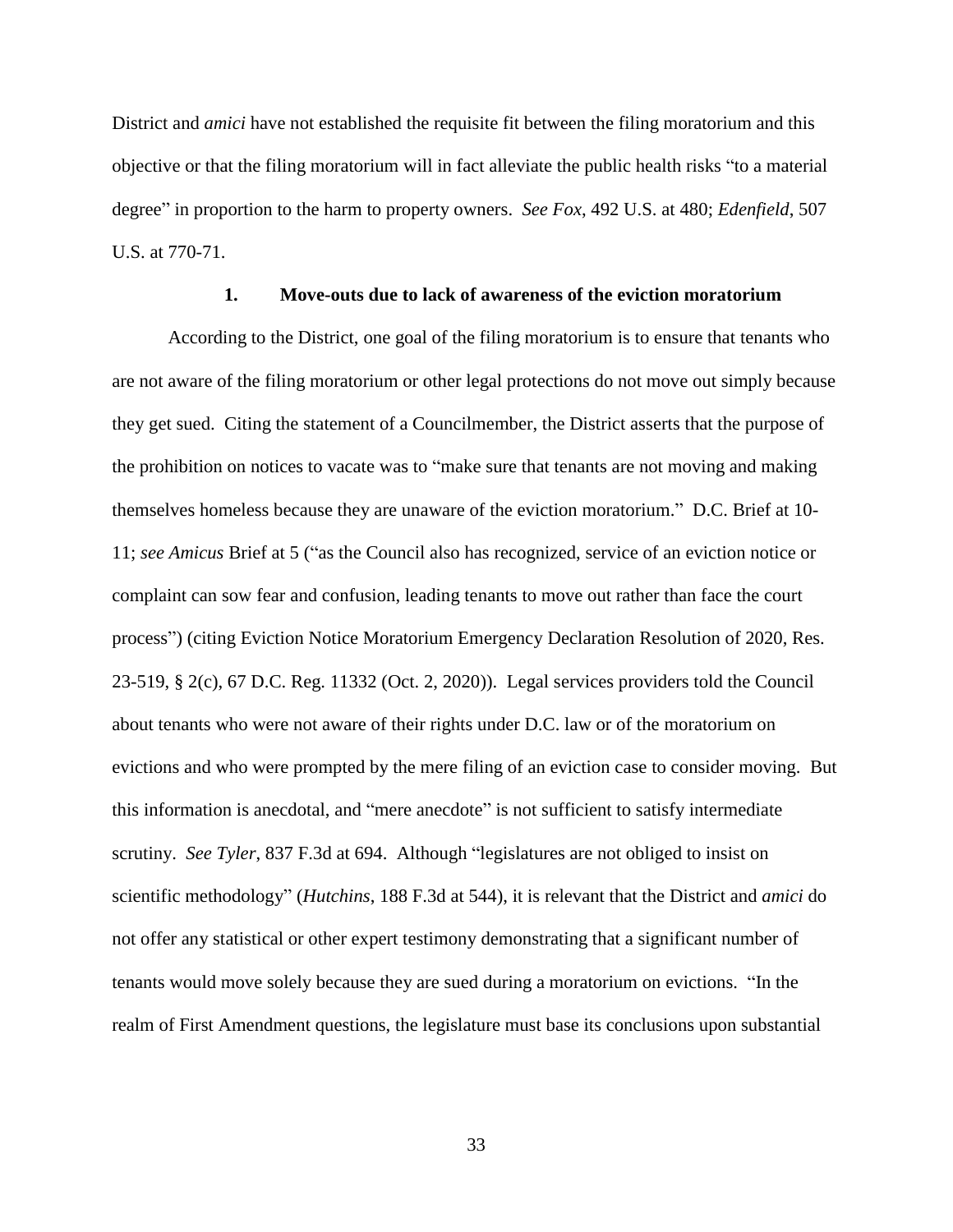evidence." *See Turner Broadcasting System*, 520 U.S. at 196 (applying intermediate scrutiny) (cleaned up).

Approximately two months passed between the enactment of the eviction moratorium and enactment of the filing moratorium, and during this time, property owners filed approximately 1,700 eviction cases. The District and *amici* do not claim that before it enacted the filing moratorium, the Council gathered data about (1) how many of these tenants moved out, (2) how many of the tenants who moved out decided to move just because they got sued and did not know there was a filing moratorium, or (3) how many of these tenants became homeless or moved into more crowded living conditions. If tenants moved into living quarters equivalent to the quarters they moved out of, the move would not jeopardize their health or safety; the District and *amici* do not contend that the process of moving is inherently unsafe during the pandemic or that moving cannot be accomplished consistent with the public health guidelines issued by the District.

The Court accepts that when property owners file eviction cases, some occupants may be unaware of the eviction moratorium and move out because of ignorance, fear, or confusion, and that some of them may end up in less safe living conditions due to the scarcity of affordable housing in the District of Columbia. However, according to the District, the evil against which the filing moratorium protects is "mass" evictions. *See* D.C. Brief at 5, 21. Nothing in the legislative record or court record suggests that the lack of a filing moratorium did cause (during the two months of the public health emergency before it was enacted) or would cause move-outs on a mass scale. On the other, the filing moratorium affects 100% of property owners that are entitled to seek possession of their property during the public health emergency. *See* Section II.A.2 above. The District does not establish a proportional fit between the filing moratorium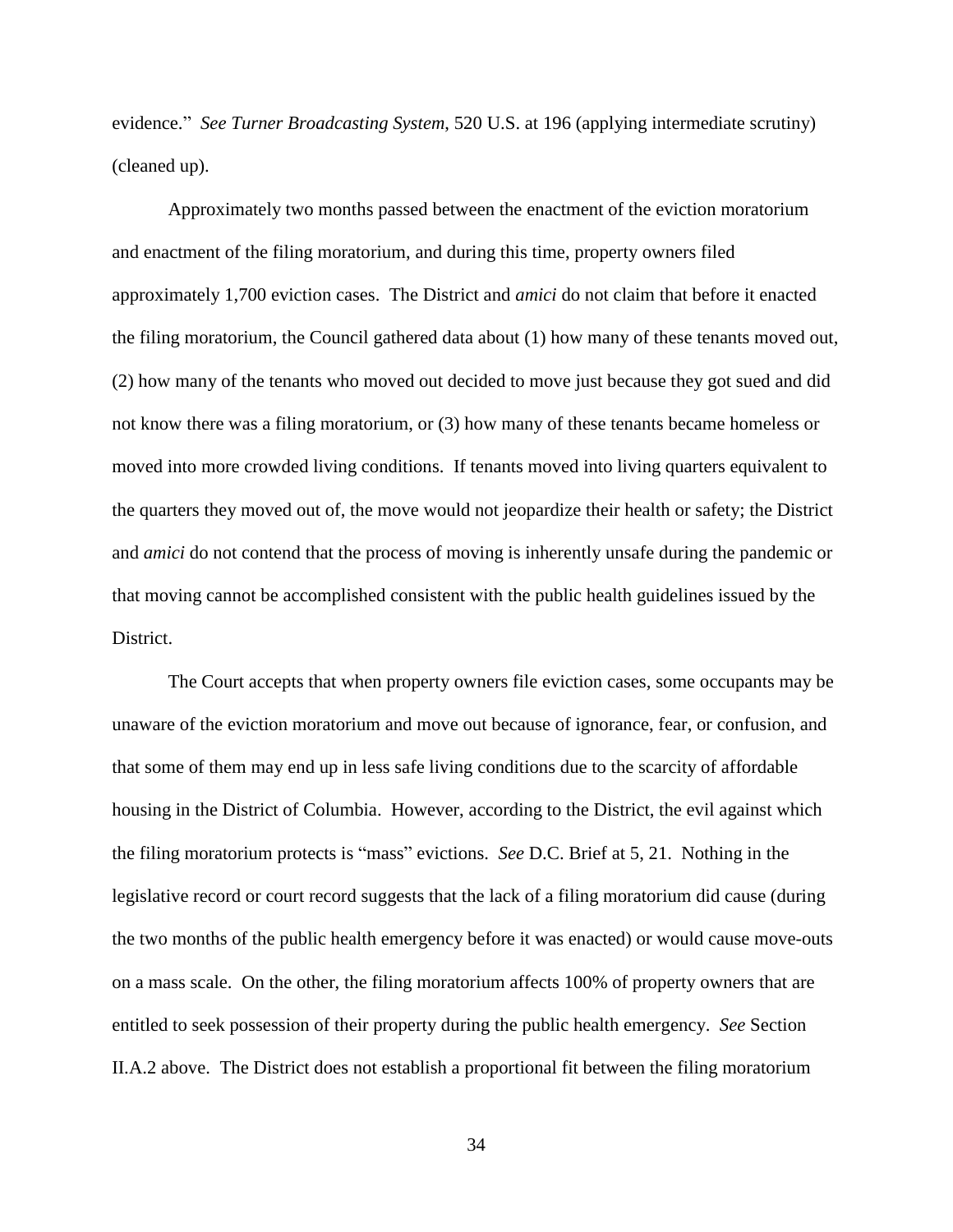and the danger against which it is intended to protect: it does not show that enough occupants will end up in less safe housing solely because of the filing of an eviction case to justify this sweeping and lengthy restriction on property owners' right of access to the court. *See Fox*, 492 U.S. at 480.

The nexus between the alleged problem and solution is more attenuated because the District has taken action to inform tenants about their rights and to spread the word that it has banned evictions for the duration of the public health emergency. Although the District was unable to explain at the November 30 hearing what the Office of the Tenant Advocate ("OTA") or other agencies are doing, it did not contend that these efforts are anemic or ineffective. Moreover, *amici* confirmed at the November 30 hearing that legal services organizations are systematically and affirmatively reaching out to defendants in eviction cases to inform them of their rights and of the eviction moratorium, and that tenant organizers are likewise doing whatever they can to make sure that tenants understand their options and their rights.<sup>29</sup>

## **2. Anxiety and depression**

 $\overline{\phantom{a}}$ 

*Amici* contend that the filing moratorium reduces significant emotional harm: "Even for those who choose not to move when threatened with a new eviction filing, the threat of a pending case is likely to cause anxiety, depression, and suicidal ideations, at a time when many

<sup>29</sup> In their brief and at the November 30 hearing, *amici* discussed the adverse effect that a prior eviction case can have on a tenant's ability to obtain affordable housing or indeed any housing at all, as well as on their creditworthiness. *Amicus* Brief at 5. The Court accepts that landlords may be less willing to rent to people who were defendants in earlier eviction cases or may charge them a higher rent, and these people may have a more difficult time obtaining credit. However, these effects would occur regardless of the pandemic. Tenants can avoid these effects by using the 30-day statutory notice period to cure any lease violation before the landlord can file an eviction case and/or by getting a payment plan. *See* Section I.A.2 above. The filing moratorium creates a perverse incentive to the extent that it encourages tenants who do not want an eviction case on their record and who cannot afford their rent to move during the public health emergency before the landlord can file the case.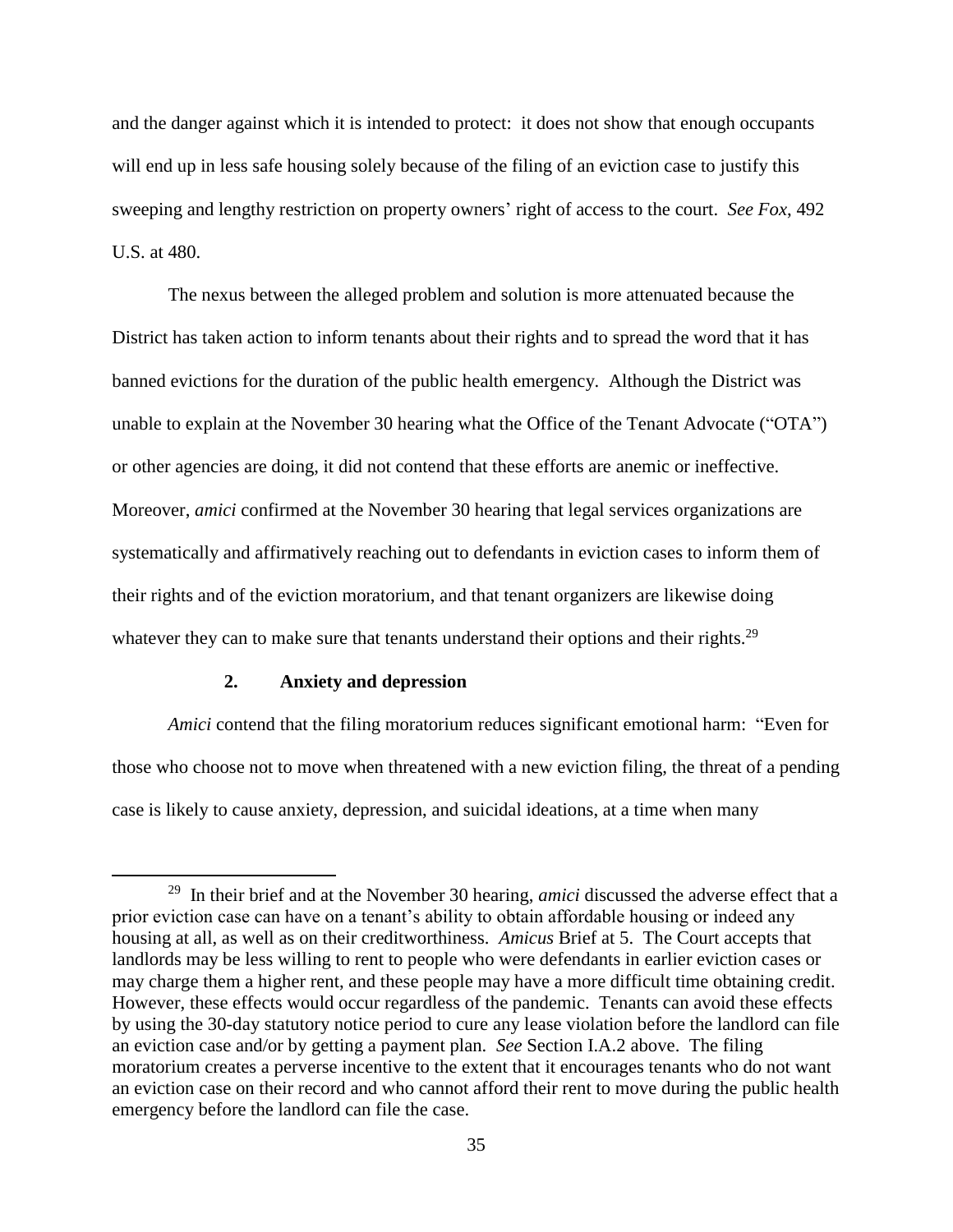Americans already are struggling with fear and anxiety related to the pandemic and the economic crisis." *Amicus* Brief at 5-6. There is no question that millions of Americans, and probably hundreds of thousands of the 700,000 District residents, are struggling emotionally as a result of the pandemic, and these difficulties are seriously compounded for those who also have to deal with the constellation of problems associated with insecure housing. However, the defenders of the filing moratorium do not show that this moratorium significantly reduces these psychological effects and thereby justifies the substantial impairment of the constitutional rights of property owners caused by the moratorium.

Whether or not a property owner files an eviction case, inability to pay rent or to make mortgage payments, or other circumstances that put occupants at risk of eviction, by themselves cause emotional distress. That is particularly so when the income loss is long-term and the tenant or borrower has no realistic prospect of earning enough money to catch up on past-due rent or mortgage payment or even not to fall further behind, and the tragic fact is that thousands of District residents are in this predicament through no fault of their own. But whether or not their landlords sue them, tenants know when they owe rent, they know that landlords know when they do not pay their rent, and they understand that falling behind on their rent and other lease violations put them at risk of eviction.<sup>30</sup> With respect to the constitutionality of the filing

 $\overline{\phantom{a}}$ 

<sup>&</sup>lt;sup>30</sup> The District and *amici* do not contend that landlords are legally prohibited from discussing lease violations with tenants. Indeed, the temporary legislation requires landlords to offer payment plans to tenants who fall behind in their rent and for tenants to provide their landlords with evidence that their inability to pay is due to the pandemic, so tenants behind in their rent will be aware that their landlords see a problem. Nor does any legislation prohibit landlords from telling tenants accurately and truthfully that the legislation permits landlords to start eviction proceedings if a tenant misses a payment under a payment plan. *See* District Brief at 31 ("Indeed, property owners may still collect rent in full from tenants who are able to pay, and may even collect partial rent payments from tenants who are behind – even from those who would otherwise face eviction."). The Eviction Notice Moratorium Emergency Amendment Act of 2020 (D.C. Act 23-415) prohibits "any action that is intended to force tenants to leave their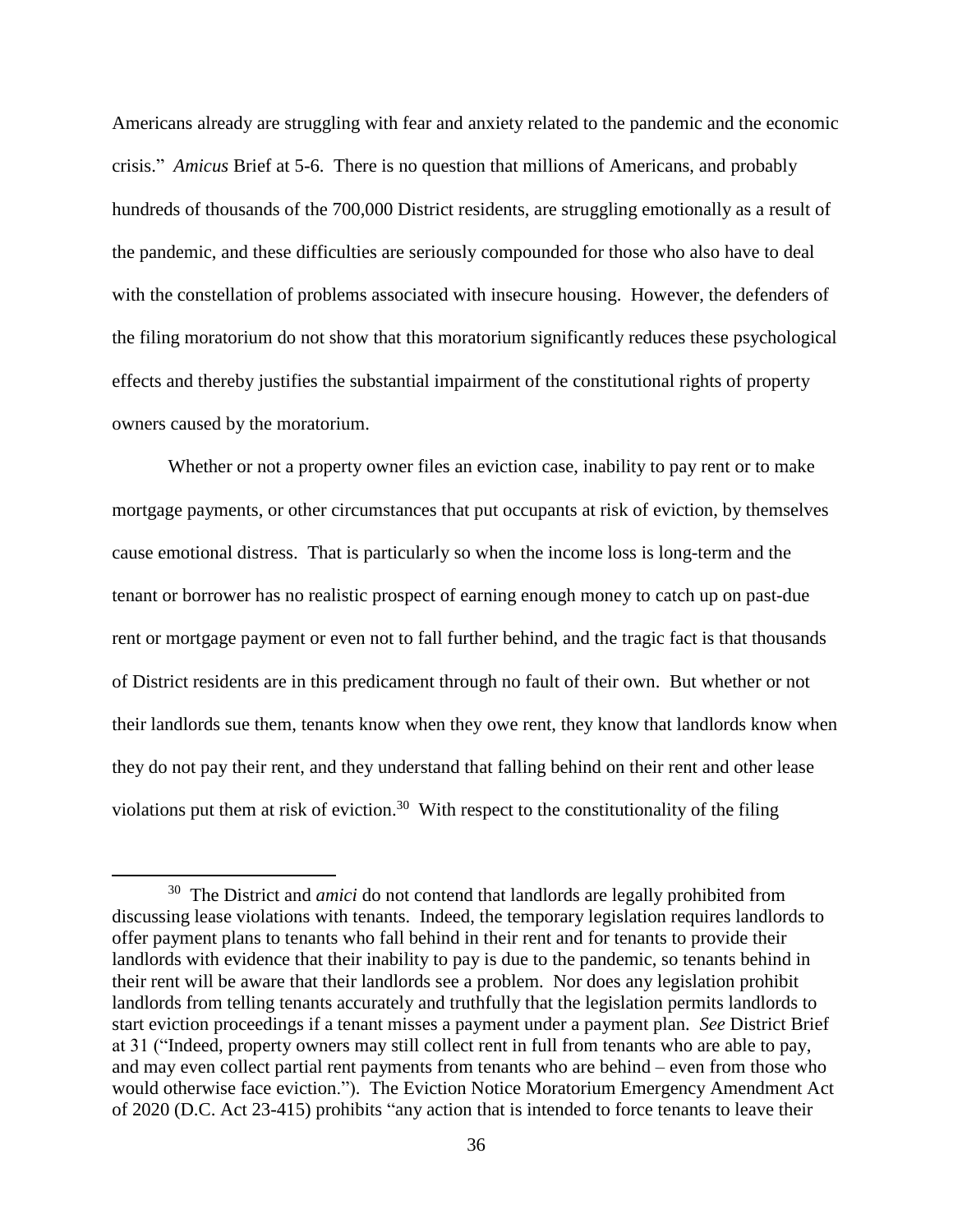moratorium, the issue is whether, or to what extent, the filing moratorium significantly reduces the anxiety and depression that occupants would otherwise experience. The defenders of the moratorium have not offered substantial evidence that the effect is significant – that the filing of a lawsuit significantly increases the emotional distress that tenants or other occupants at risk of eviction already experience. *See Ezell*, 651 F.3d at 709 (requiring from the government "actual, reliable evidence to justify restricting First Amendment rights based on secondary public-safety effects") (cleaned up).

The impact of the filing moratorium on levels of stress and depression is also reduced by the moratorium on evictions until the pandemic is over. As the Court discussed in the preceding section, the District does not dispute that its own efforts, combined with those of legal services organizations, tenant organizers, and others, have led to widespread awareness throughout the community that no evictions can occur as long as the pandemic lasts, and this knowledge should alleviate the anxiety or depression that the filing of a lawsuit might otherwise exacerbate. Moreover, the District does not dispute that a tenant would get less comfort from a landlord's failure to file an eviction case when the tenant knows that the only reason why the landlord held back is the filing moratorium, and that the landlord will file the case as soon as it is legally able to do so.

l

housing or otherwise give up their rights under the law." This provision is aimed at constructive evictions, which are already prohibited under *Mendes*, 389 A.2d at 787. *See* 9/21/20 Memorandum from Councilmember Trayon White Sr. to Chairman Phil Mendelson ("The purpose of this amendment is to prevent landlords for using alternative means to constructively evict residents during the COVID emergency eviction prohibition," including engaging in "retaliatory acts such as decreasing services, harassment, and refusing to renew a lease or rental agreement"). The Court does not interpret this provision to prohibit truthful, non-coercive speech. *Cf*. *44 Liquormart, Inc. v. Rhode Island*, 517 U.S. 484, 501 (1996) (plurality opinion) (government may not constitutionally suppress "truthful, nonmisleading commercial messages").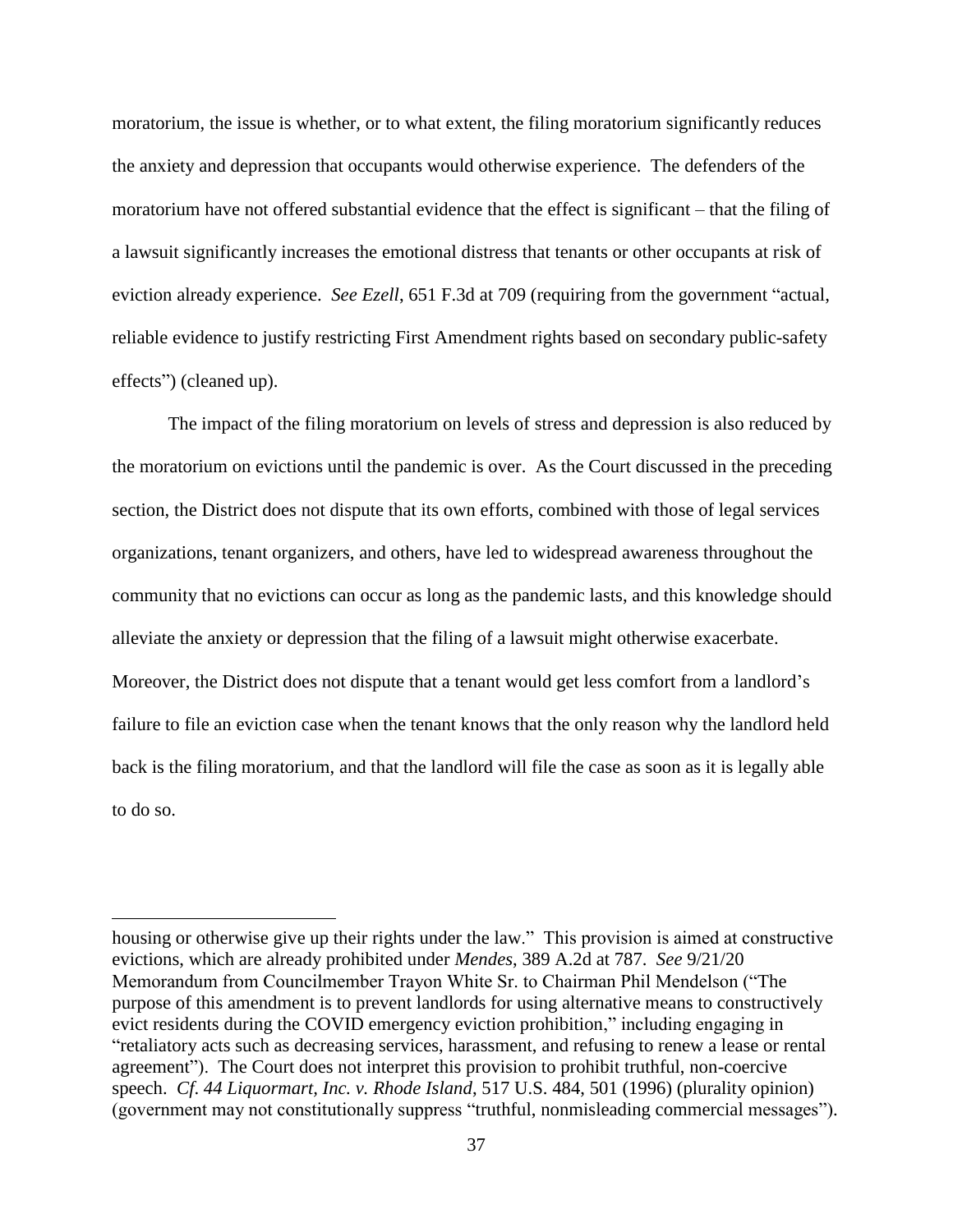#### **3. The 60-day extension**

One final point is equally relevant to the District's arguments concerning both move-outs due to lack of awareness of the moratorium and added emotional distress caused by the filing of an eviction case. The District does not establish that extending the filing moratorium 60 days past the end of the public health emergency advances an important governmental interest enough to justify a significant restriction on property owners' right of access to the courts to initiate a summary proceeding, even though the District determined that evictions can safely resume as soon as the public health emergency ends. The District does not explain why the reasons for ending the eviction moratorium when the public health emergency ends do not apply to the filing moratorium as well.

At the November 30 hearing, the District contended that the extra 60 days gives tenants additional time to negotiate a payment plan or to find employment that would enable them to come up with the rent that they owe. As a threshold matter, this rationale applies only to nonpayment of rent cases, and it does not justify extending the filing moratorium past the end of the public health emergency for either (1) tenants who are current in their rent but violated other provisions of their lease, or (2) foreclosed homeowners, squatters, or other who have no current right to occupy the property. Even for cases involving non-payment of rent, the District does not show that the 60-day grace period justifies the significant additional delay in the landlords' ability to regain possession of the rental unit and get income from it. For example, tenants can negotiate payment plans during the pandemic, and the record does not establish that an extra 60 days will enable a substantial number of tenants to come up with the money that they could not come up with in the months between the beginning of the public health emergency on March 11, 2020 and its end on December 31, 2020 at the earliest.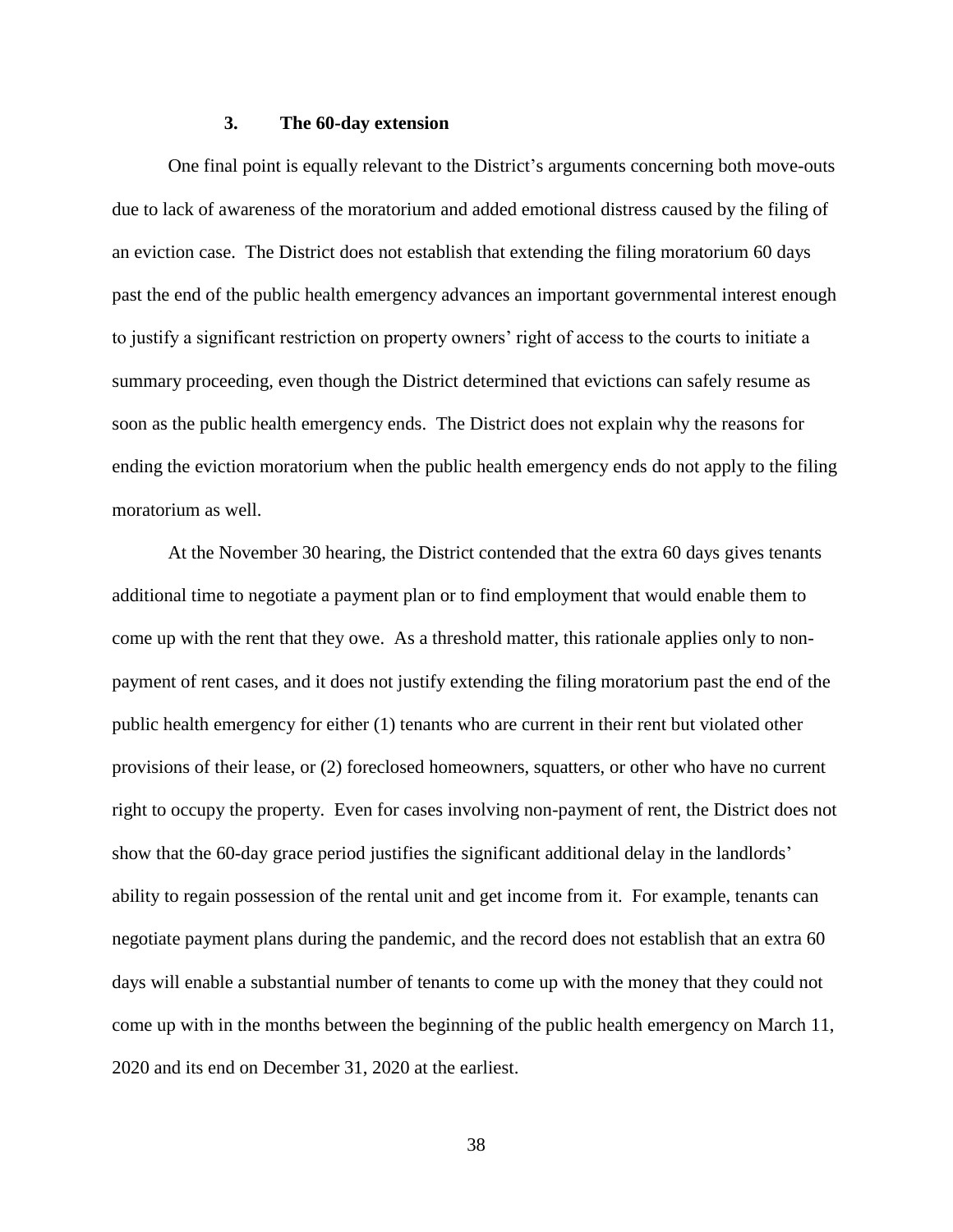# **III. UNRESOLVED ISSUES**

 $\overline{\phantom{a}}$ 

Because the Court concludes that the filing moratorium violates property owners' right of access to the courts, it need not reach a number of issues raised by property owners.

Specifically, the Court does not address the following issues:

- Whether the filing moratorium violates D.C. Code § 1-204, which prohibits the District from passing any law that would violate the Contracts Clause if it were passed by a state.
- Whether the filing moratorium violates separation of powers principles or Title 11 of the Home Rule Act.
- Whether the filing moratorium constitutes a taking that entitles landlords to just compensation. 31
- Whether the repeal and expiration of the emergency acts that contained the filing moratorium and had an applicability date of March 11, 2020 means that filing moratorium is currently applicable only to eviction cases filed on or after the applicability date of the current temporary act containing the eviction moratorium, and whether the filing moratorium imposes a "penalty, forfeiture, or liability" within the meaning of the savings clauses in D.C. and federal codes (*see United States v. Stitt*, 552 F.3d 345, 353 (4th Cir. 2008); *United States v. Obermeier*, 186 F.2d 243, 254-55 (2d Cir. 1954)). 32

<sup>&</sup>lt;sup>31</sup> If the filing moratorium effects a taking (and the Court does not decide whether or not it does), the remedy would be to order the District to pay just compensation – not to enjoin any continued taking. *See Knick v. Township of Scott, Pennsylvania*, 139 S. Ct. 2162, 2179 (2019) ("As long as just compensation remedies are available – as they have been for nearly 150 years – injunctive relief will be foreclosed," and "courts will not invalidate an otherwise lawful uncompensated taking when the property owner can receive complete relief through a Fifth Amendment claim").

 $32$  Because several dozen eviction cases have been filed on or after June 9, the question of whether the filing moratorium is constitutional would not be moot even if the filing moratorium currently applies only to cases filed after that date.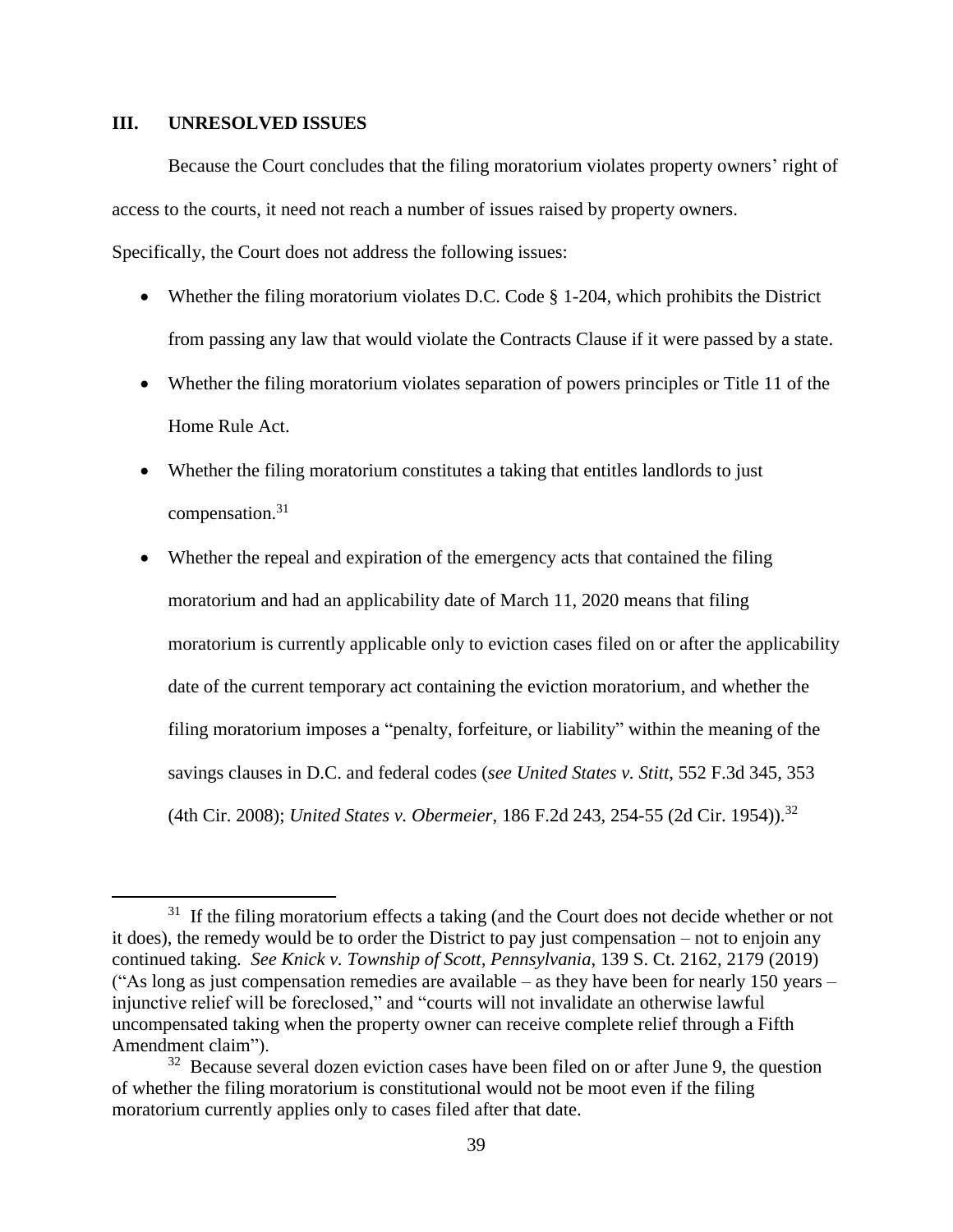- Whether the filing moratorium applies to drug haven or one-strike cases.
- Whether cases filed after March 11 but before May 13, 2020 when the filing moratorium was first enacted should be dismissed or stayed if the Court had upheld the constitutionality of the filing moratorium.

The Court also does not address an issue raised by the District and *amici* concerning service of process in eviction cases. They contend that even if landlords could file the cases during the period of the public health emergency, D.C. Code § 16-1502 prevents them from serving the summons during this period. *See* D.C. Brief at 7. The Court does not decide whether the provision excluding the period of the public health emergency from the time calculation constitutes an effective moratorium on service, or whether it limits only the Court's ability to conduct a trial until at least seven days after the period of the public health emergency ends.

Another question of law that the Court need not and does not resolve is whether the statutory moratorium on debt collection cases applies to claims for money judgments for unpaid rent in eviction cases or whether it applies to claims for possession in these cases. *See* note 3 above; L&T Rule 3(b)(1)(B) (allowing, in addition to a claim for possession of real property, a plaintiff include a claim for "a money judgment based on rent in arrears and late fees as permitted by law" and to the extent permitted in Rule 3(b)(1)(C)); *cf*. D.C. Code § 16-1111 ("The plaintiff in ejectment is not required to join his claim for rent or damages with his claim for the recovery of the land and his omission to do so does not prevent him from bringing his action for rent or damages separately.").<sup>33</sup>

l

<sup>&</sup>lt;sup>33</sup> Amici ask the Court to seal all the cases filed on or after March 11, 2020 in violation of the filing moratorium. *Amicus* Brief at 45-47. The Court's ruling on the unconstitutionality of the filing moratorium makes it unnecessary to address the procedural and substantive issues raised by this request.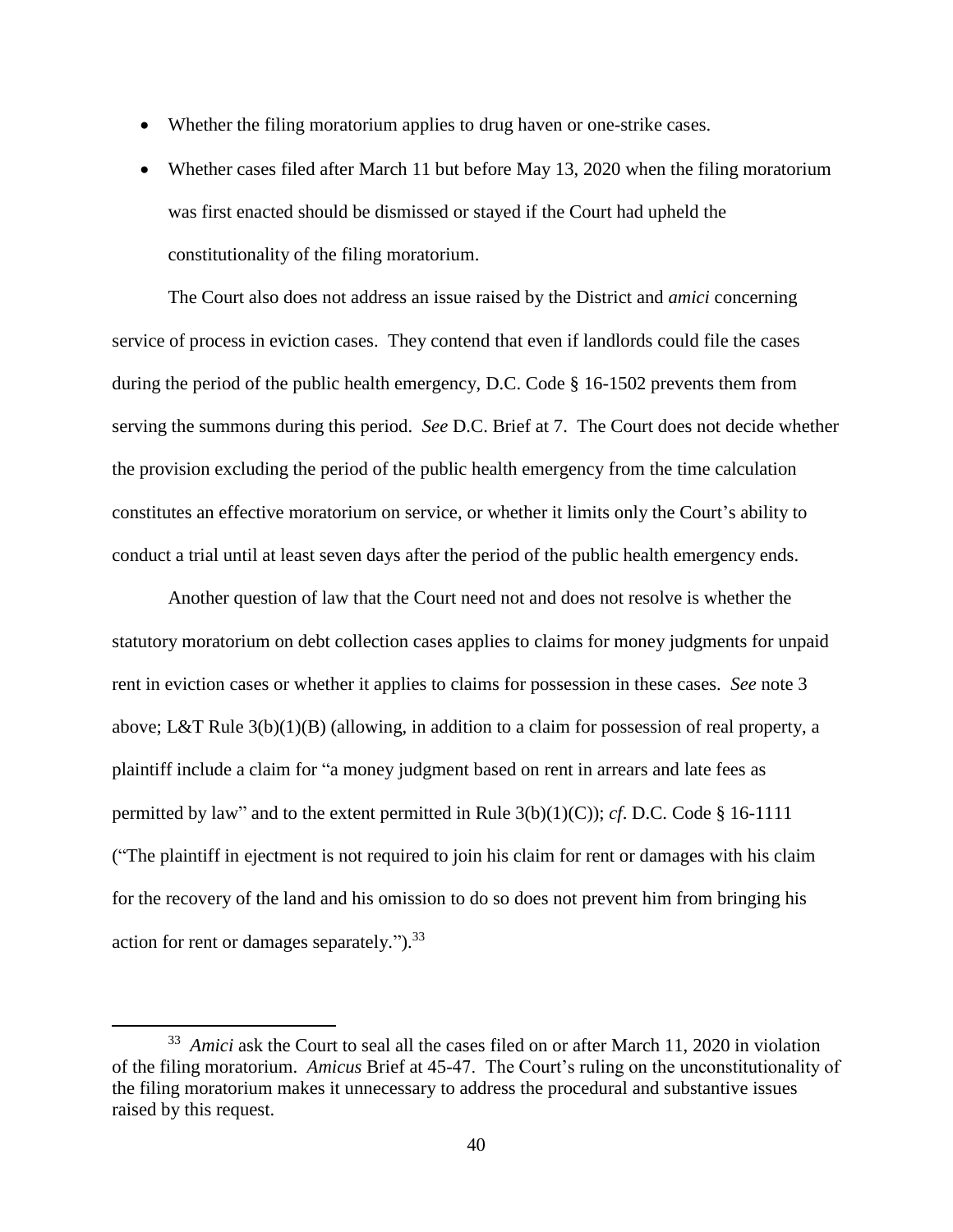# **IV. CONCLUSION**

For these reasons, the Court declares and orders that:

1. The moratorium in D.C. Code § 16-1501(b) unconstitutionally restricts the right of property owners of access to the courts to obtain possession of their property.

2. The clerk shall schedule initial hearings in any pending case filed on or after

March 11, 2020 as soon as reasonably possible.

3. The motion for a declaratory judgment in Case No. 2020 LTB 008032 is granted for the reasons stated in this order.

4. The orders for plaintiffs in cases filed on or after March 11, 2020 to show cause why the cases should not be dismissed are discharged.

5. The motions to dismiss Case Nos. 2020 LTB 008005 and 2020 LTB 8011 are

denied.

Anthony C Epstein

 Anthony C. Epstein Judge

Date: December 16, 2020

Copies by CaseFileXpress to all e-filing parties and *amici*

Copies by regular mail to:

Abel Hernandez-Cruz and Fulgencio Cruz 1515 Ogden Street, NW, #608 Washington, D.C. 20010 *Defendants*

Unknown Occupants 2832 27th Street, NE Washington, D.C. 20018 *Defendants*